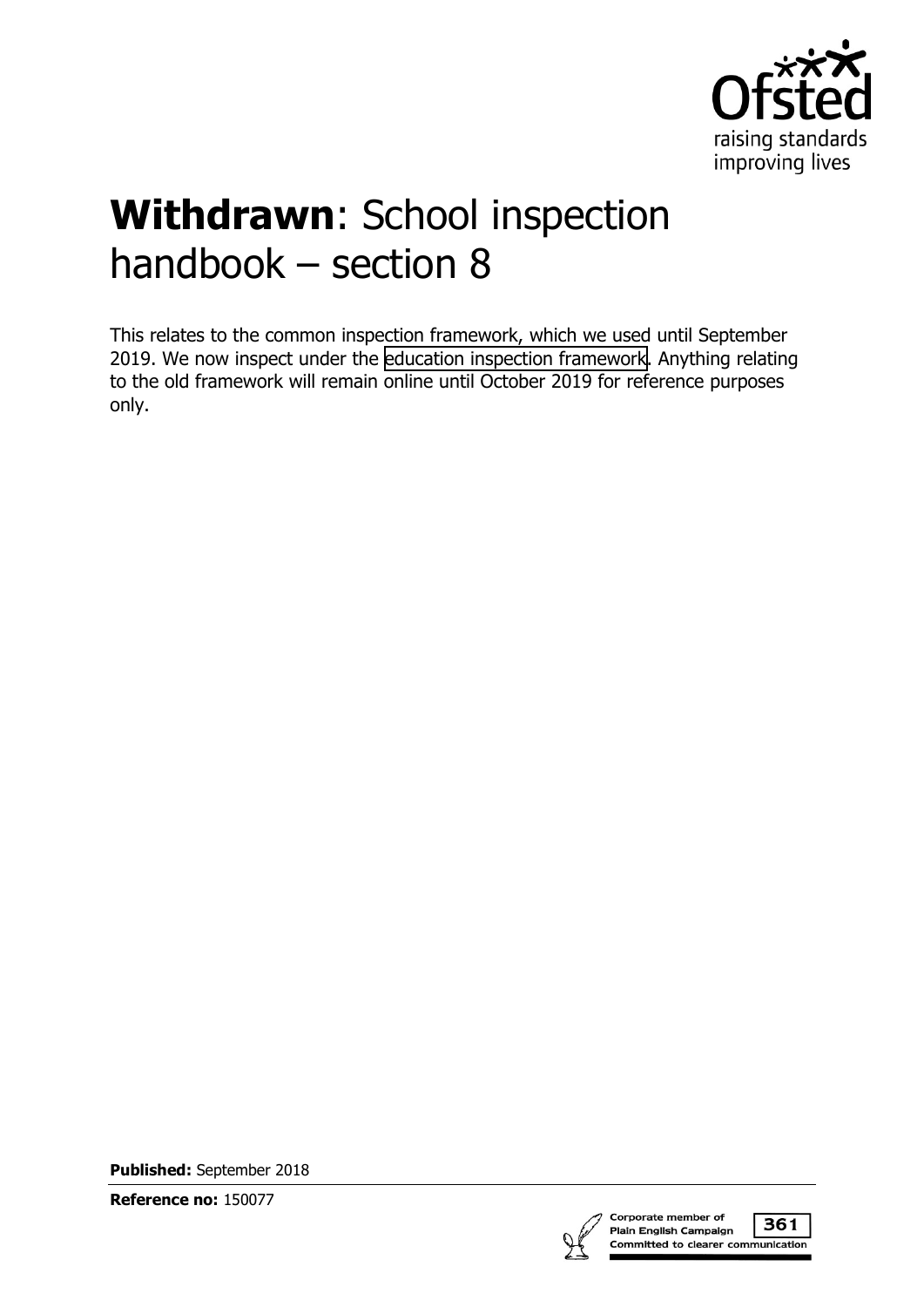

# **Contents**

| <b>Introduction</b>                                                     | 3                       |
|-------------------------------------------------------------------------|-------------------------|
| <b>Privacy notice</b>                                                   | 4                       |
| Part 1. Inspection policy and principles for inspection conducted under |                         |
| Section 8 of the Education Act 2005                                     | $\overline{\mathbf{4}}$ |
| Part 2. Inspections carried out under section 8                         | 10                      |
| Short inspections of schools judged good at their most recent section 5 |                         |
| inspection                                                              | 10                      |
| Monitoring inspections for schools that require improvement in order to |                         |
| become good or outstanding                                              | 25                      |
| Monitoring inspections for schools judged inadequate                    | 31                      |
| Inspections of schools with no formal designation                       | 44                      |
| <b>Unannounced behaviour inspections</b>                                | 50                      |
| Annex. Inspection activities relating to behaviour                      | 57                      |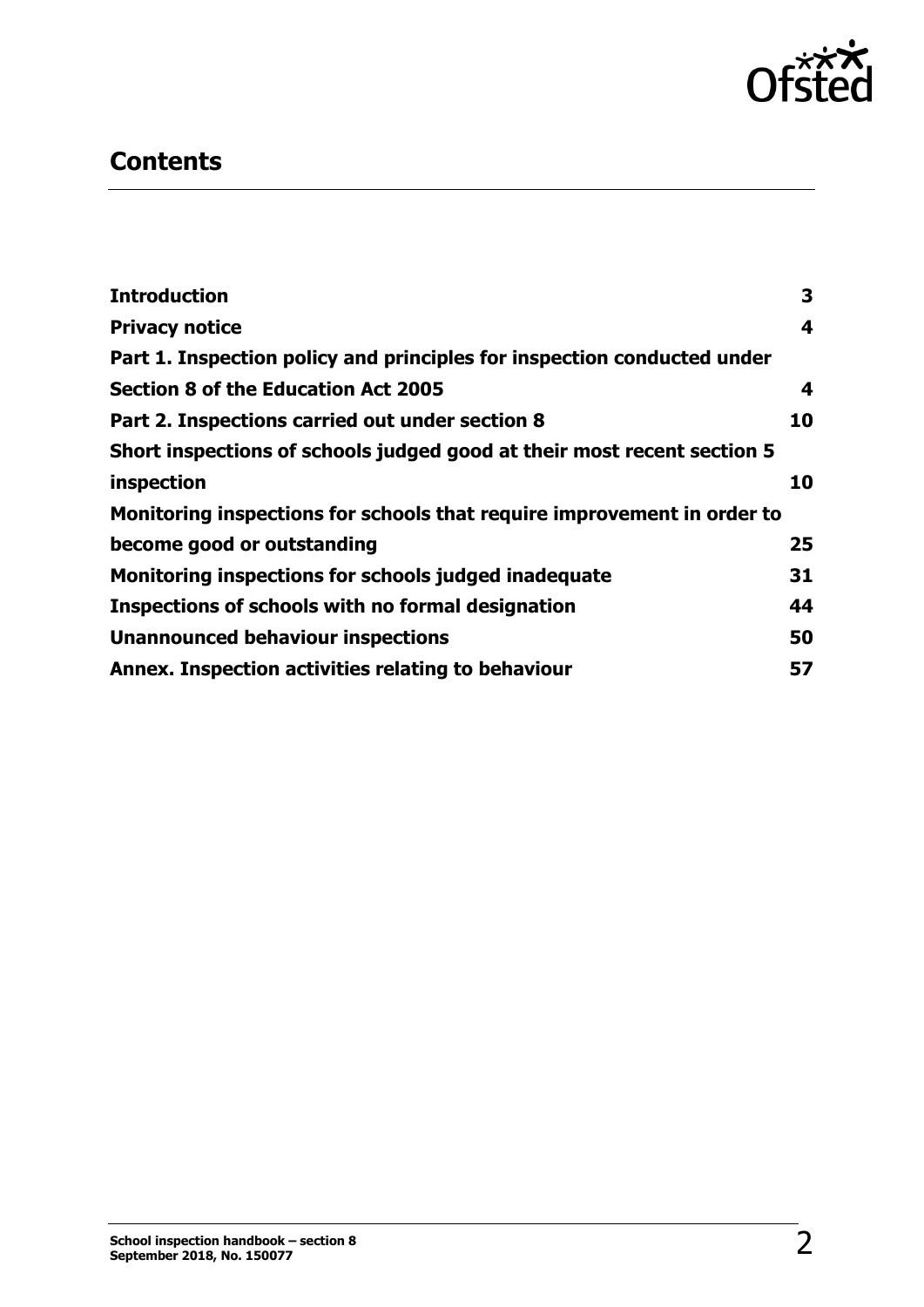

# <span id="page-2-0"></span>**Introduction**

- 1. This handbook brings together guidance to inspectors and schools about inspections carried out under section  $8<sup>1</sup>$  of the Education Act 2005.<sup>2</sup> Section 8 enables Her Majesty's Chief Inspector (HMCI) to conduct inspections for a range of purposes, including monitoring visits by Her Majesty's Inspectors (HMI) to schools that are in a category of concern following a section 5 inspection. HMI may also visit schools to aid HMCI in keeping the Secretary of State informed or to contribute to reports on, for example, the teaching in a curriculum subject or a particular aspect of the work of schools. Section 8 is also used to enable HMCI, where she has concerns, to undertake an inspection of those outstanding schools that are exempt from routine inspection under section 5.
- 2. Section 8 also provides the statutory basis for the Secretary of State to request an inspection. Section  $8(1)^3$  of the Education Act 2005 requires HMCI to inspect and report on any school or class of school in England, when requested to do so by the Secretary of State.
- 3. Part 1 of this handbook covers the general policy and principles that apply to inspections carried out under section 8.
- 4. Part 2 of the handbook sets out the arrangements for undertaking inspections under section 8 in the following circumstances:
	- short inspections of schools judged to be good at their most recent section 5 inspection and those outstanding schools that are not exempt from section 5
	- monitoring inspections of schools judged as requires improvement
	- monitoring inspections of schools judged to have serious weaknesses
	- monitoring inspections of schools judged to require special measures
	- any inspection that is undertaken in other circumstances where the inspection has no specific designation, known as 'section 8 no formal designation inspection'
	- unannounced behaviour inspections.

<sup>&</sup>lt;sup>1</sup> Education Act 2005, section 8; [www.legislation.gov.uk/ukpga/2005/18/section/8.](http://www.legislation.gov.uk/ukpga/2005/18/section/8)

<sup>&</sup>lt;sup>2</sup> In this handbook, any reference to the Education Act 2005 includes any amendments made by the Education and Inspections Act 2006, the Education and Skills Act 2008, the Academies Act 2010 and the Education Act 2011. .

<sup>3</sup> Education Act 2005, section 8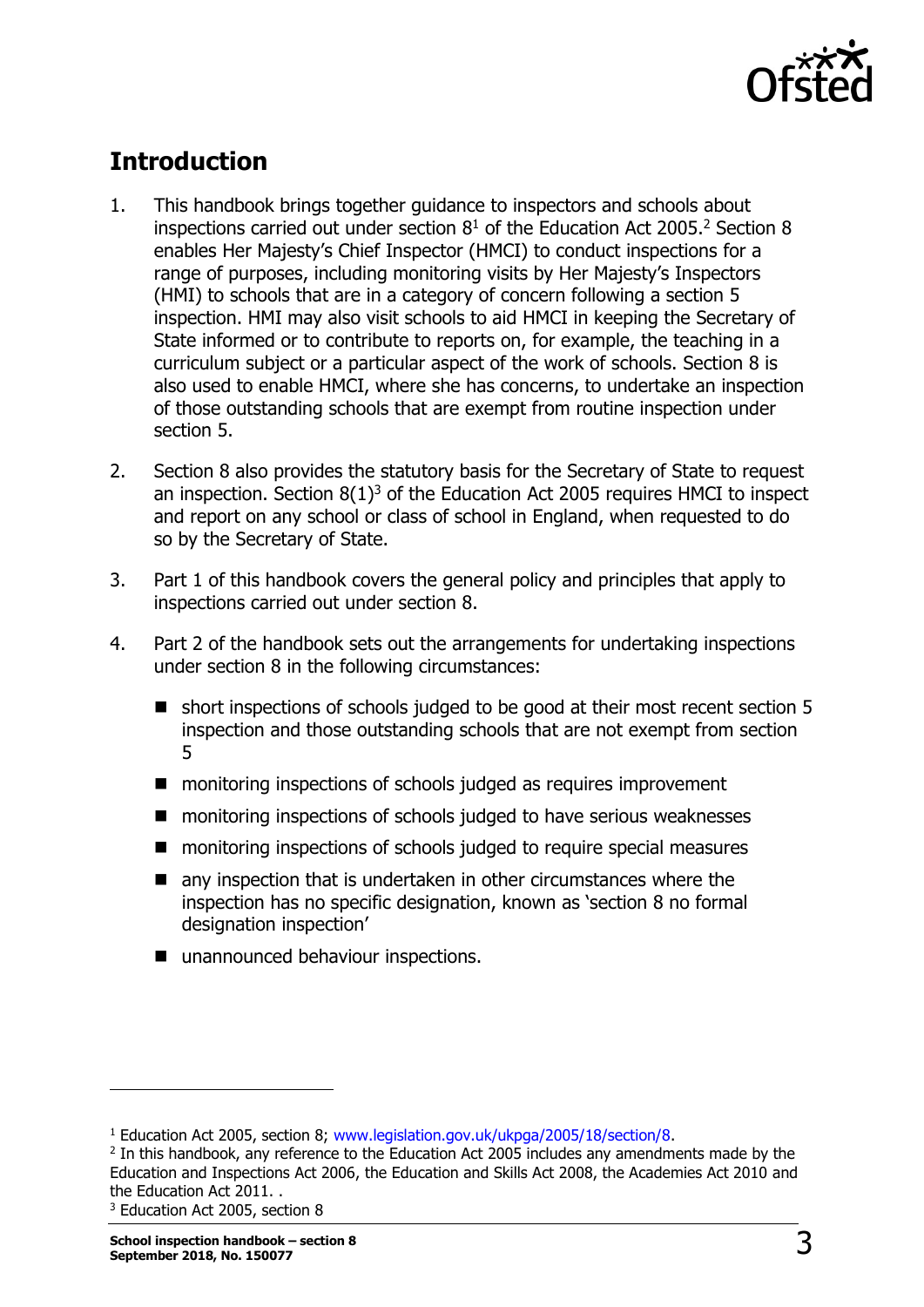

5. The 'Common inspection framework: education, skills and early years' (the  $CIF)^4$  provides for inspection to be proportionate to the performance and circumstances of schools and other education provision. As part of this, good schools are eligible for a one-day 'short inspection' approximately every four years. However, some good schools will be subject to a full section 5 inspection instead of a short inspection, for example where a school has undergone significant change, such as changing its age range, or where the quality of provision may have deteriorated significantly. Ofsted will select these schools through its risk assessment process. Special schools, pupil referral units (PRUs) and maintained nursery schools that are judged to be good or outstanding are also eligible for short inspections. These settings are not exempt from routine inspections if they are judged outstanding. Short inspections will be conducted under section 8 of the Education Act 2005 as set out in Part 2 of this guidance.

# <span id="page-3-0"></span>**Privacy notice**

- 6. During the inspection, the inspectors will collect information about staff and children at the school by looking at school records, responses to the pupil survey and responses to the staff survey where appropriate, and observing the everyday life of the school. No names will be recorded but some of the information may make it possible to identify a particular individual. Ofsted uses this information to prepare its report and for the purposes set out in its privacy policy.<sup>5</sup> Ofsted will not publish any information that identifies an individual in the report but may name the headteacher and the chair of the appropriate authority.
- 7. Individuals and organisations do have legal requirements to provide information to Ofsted. The Education Act 2005 gives Ofsted inspectors the power to inspect and take copies of any records kept by schools that are relevant. Regulations enable the Department for Education to provide Ofsted with individual pupil information that relates to school inspections.<sup>6</sup>

# <span id="page-3-1"></span>**Part 1. Inspection policy and principles for inspection conducted under Section 8 of the Education Act 2005**

8. The handbook is primarily a guide for inspectors on how to carry out inspections in the circumstances described in the introduction under HMCI's discretionary power to inspect. However, it is made available to schools and

<sup>4</sup> 'Common inspection framework: education, skills and early years', Ofsted, August 2015; [www.gov.uk/government/publications/common-inspection-framework-education-skills-and-early](http://www.gov.uk/government/publications/common-inspection-framework-education-skills-and-early-years-from-september-2015)[years-from-september-2015.](http://www.gov.uk/government/publications/common-inspection-framework-education-skills-and-early-years-from-september-2015)

<sup>&</sup>lt;sup>5</sup> Schools: Ofsted privacy notice, Ofsted, June 2018; [www.gov.uk/government/publications/ofsted](http://www.gov.uk/government/publications/ofsted-privacy-notices/schools-ofsted-privacy-notice)[privacy-notices/schools-ofsted-privacy-notice.](http://www.gov.uk/government/publications/ofsted-privacy-notices/schools-ofsted-privacy-notice)

<sup>6</sup> [Section 3\(5\)\(b\) of the Education \(Individual Pupil Information\) \(Prescribed Persons\) \(England\)](http://www.legislation.gov.uk/uksi/2009/1563/made)  [Regulations 2009 \(Amended\)](http://www.legislation.gov.uk/uksi/2009/1563/made)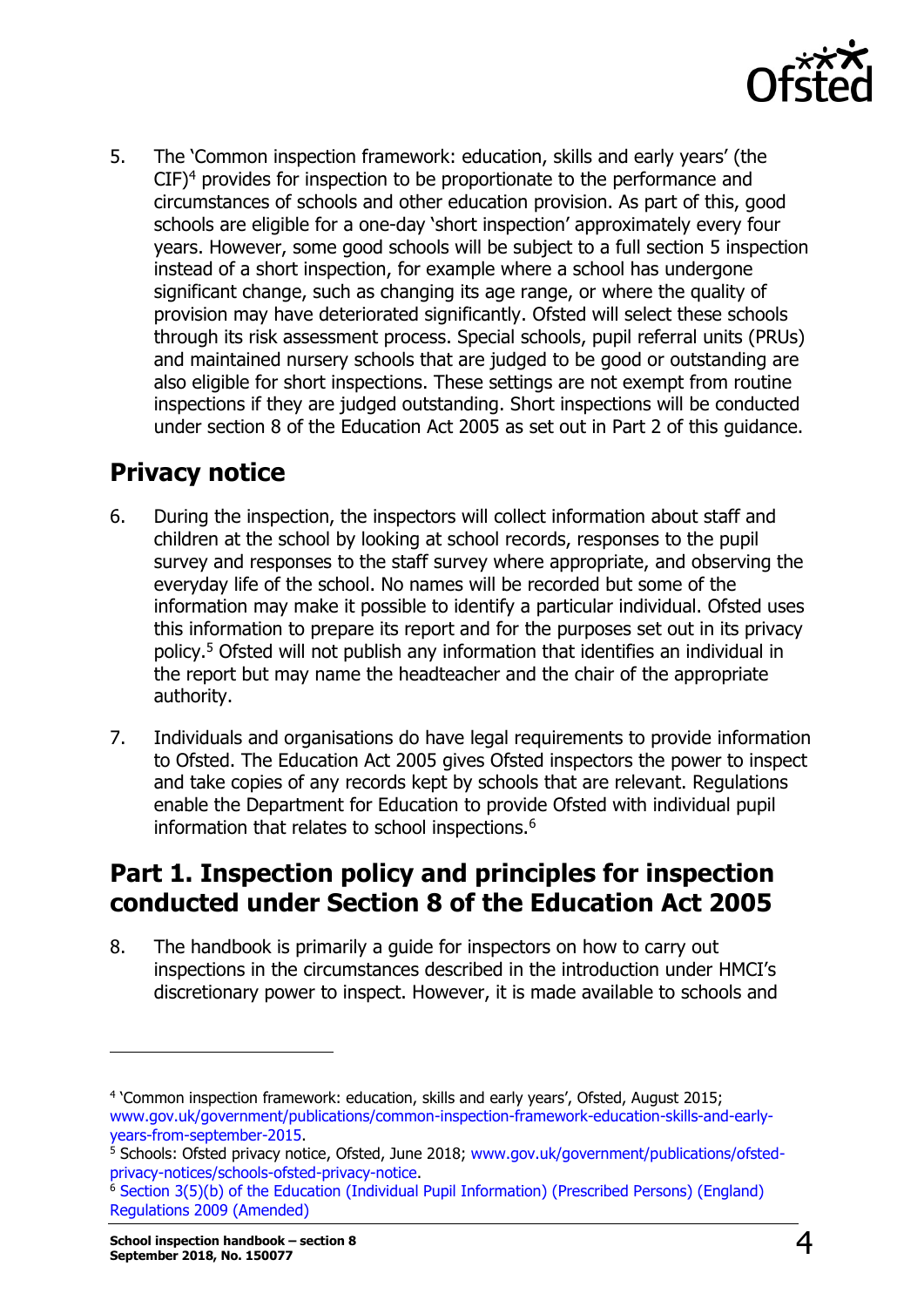

other organisations to ensure that they are informed about the policy and procedures for using the section 8 inspection power in particular situations.

9. Inspectors and schools should note that the information set out in the guidance 'Ofsted inspections: myths<sup>7</sup> also applies to all section 8 inspections.

### **Conduct during inspections**

- 10. Inspectors carrying out inspections under section 8 must conduct themselves in accordance with the code of conduct as set out in the CIF.
- 11. On arrival at the school, each inspector will show their identity badge and ask to see the headteacher. The headteacher should be advised that they may telephone the Applications, Regulatory and Contact (ARC) team (telephone: 0300 123 4234) to check on the identity of the inspectors if they wish to do so.

## **Safeguarding**

- 12. Inspectors will always have regard for how well children and learners are helped and protected so that they are kept safe. Short inspections of good schools will always report on the effectiveness of safeguarding. For all other section 8 inspections, inspectors are not required to report specifically on the effectiveness of safeguarding, unless it is a focus of the inspection. In these cases, the judgement that will be reported in the letter will be:
	- safeguarding is effective.
- 13. If safeguarding is not effective or if pupils are considered to be at risk in any way, the lead inspector will convert the inspection to a section 5 inspection (unless the school is already inadequate).
- 14. Ofsted has published a document setting out the approach inspectors should take to inspecting safeguarding in all the settings covered by the CIF. It should be read alongside this handbook:

'Inspecting safeguarding in early years, education and skills settings'. $^8$ 

15. It is also essential that inspectors are familiar with the following statutory guidance in relation to safeguarding:

<sup>7</sup> Ofsted inspections: myths, Ofsted, updated April 2018; [www.gov.uk/government/publications/school-inspection-handbook-from-september-2015/ofsted](https://www.gov.uk/government/publications/school-inspection-handbook-from-september-2015/ofsted-inspections-mythbusting)[inspections-mythbusting.](https://www.gov.uk/government/publications/school-inspection-handbook-from-september-2015/ofsted-inspections-mythbusting)

<sup>8</sup> 'Inspecting safeguarding in early years, education and skills', Ofsted, August 2016; [www.gov.uk/government/publications/inspecting-safeguarding-in-early-years-education-and-skills](http://www.gov.uk/government/publications/inspecting-safeguarding-in-early-years-education-and-skills-from-september-2015)[from-september-2015.](http://www.gov.uk/government/publications/inspecting-safeguarding-in-early-years-education-and-skills-from-september-2015)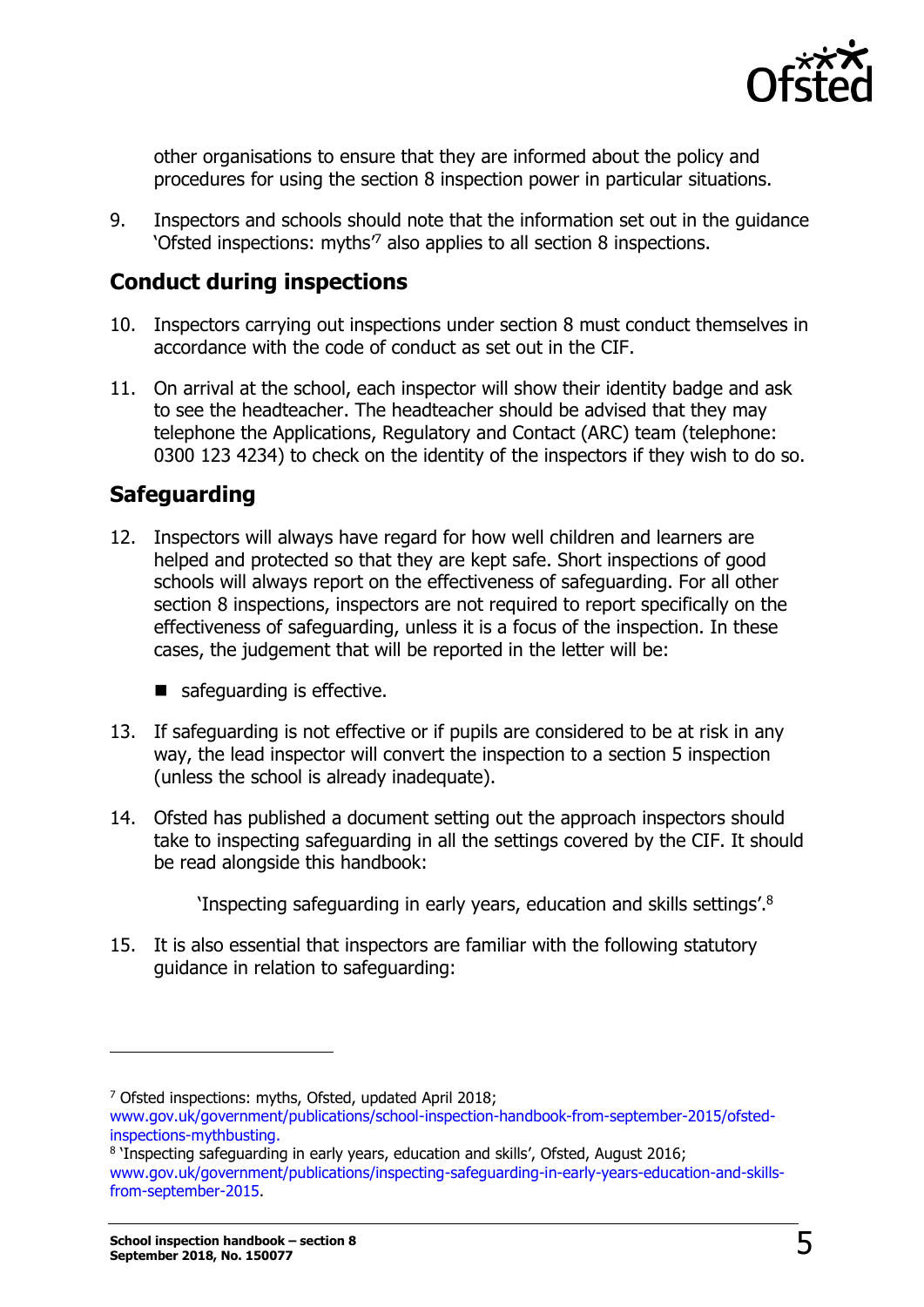

'Keeping children safe in education: Statutory guidance for schools and colleges<sup>'9</sup>

'Working together to safeguard children'.<sup>10</sup>

- 16. In the event of concerns or queries, inspectors should contact their regional duty desk.
- 17. In the event of an ongoing incident coming to light during the inspection, inspectors should refer to 'Inspecting safeguarding in early years, education and skills settings', which contains guidance on what to include in the inspection report.

#### **Reporting on evidence or allegations of child abuse**

18. On a very small number of occasions, inspectors may come across evidence or ongoing allegations of child abuse within a school. Inspectors should consult all relevant guidance referred to above and seek advice where appropriate. Inspectors must not attempt to investigate the incident.

#### **Helping to protect pupils**

19. When evaluating the effectiveness of a school's safeguarding procedures, inspectors should also ask whether there have been any safeguarding incidents since the previous inspection of the school. Inspectors must record the school's response as part of the evidence gathered.

#### **Providing feedback to the school**

- 20. At the end of all section 8 inspections, feedback will be provided to the school by the lead inspector. The final feedback meeting will be chaired by the lead inspector and she or he will agree with the headteacher who should attend.
- 21. Normally, the final feedback meeting will be attended by:
	- $\blacksquare$  the headteacher/principal
	- other senior staff as appropriate
	- **E** as appropriate, the chair of the school's governing board, the chair of the board of trustees, and as many governors or trustees as possible
	- $\blacksquare$  in an academy that is part of a multi-academy trust, the chief executive officer/their delegate or equivalent

<sup>&</sup>lt;sup>9</sup> 'Keeping children safe in education', Department for Education, 2018; [www.gov.uk/government/publications/keeping-children-safe-in-education--2.](http://www.gov.uk/government/publications/keeping-children-safe-in-education--2) <sup>10</sup> 'Working together to safeguard children', Department for Education, 2018; [www.gov.uk/government/publications/working-together-to-safeguard-children--2.](http://www.gov.uk/government/publications/working-together-to-safeguard-children--2)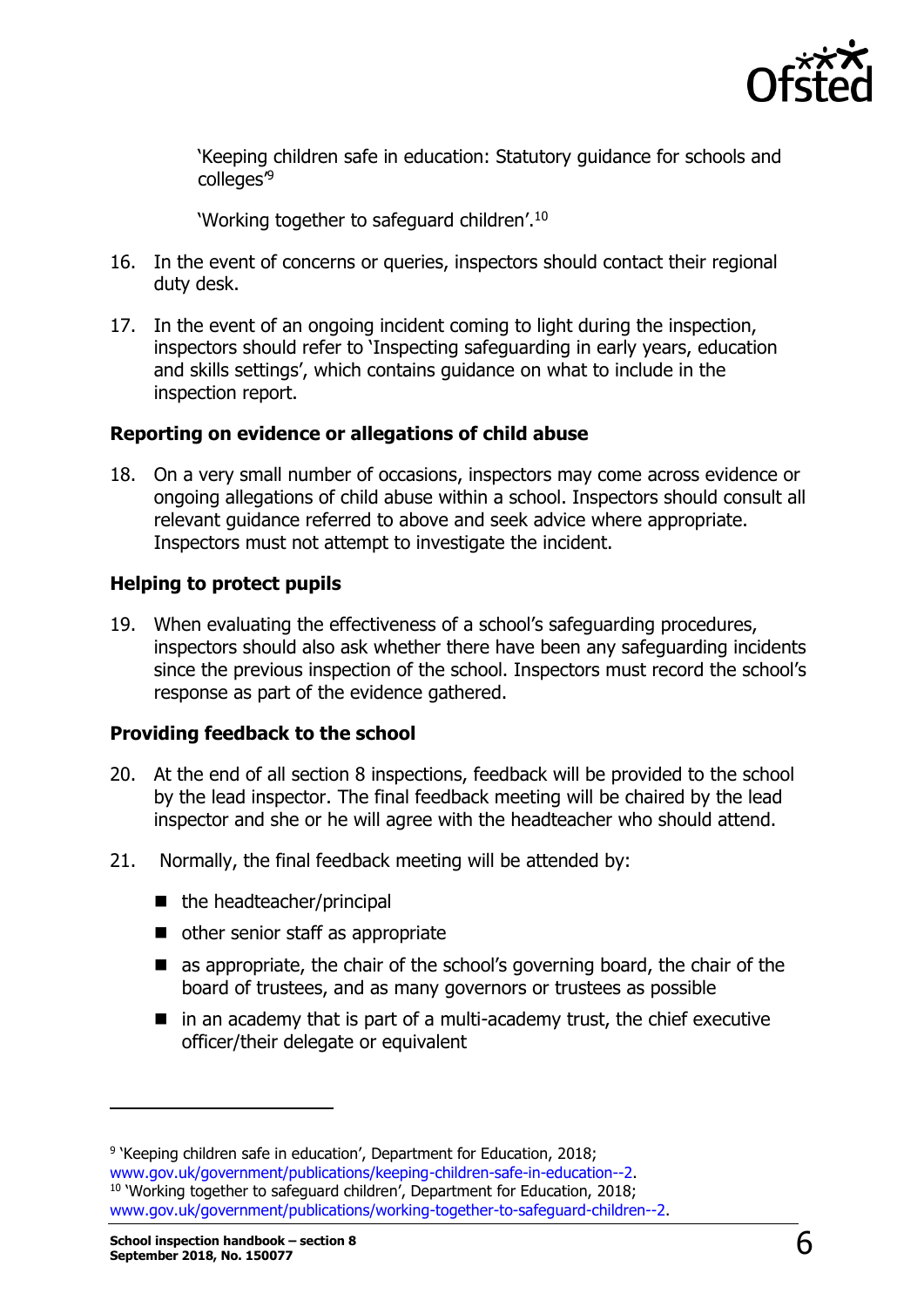

- a representative from the local authority (for maintained schools), or the academy sponsor.
- 22. During the final feedback meeting, the lead inspector will ensure that those responsible for governance and management are clear:
	- about the judgements made
	- $\blacksquare$  that the main findings of the inspection and the main points provided orally in the feedback, subject to any change, will be reflected in the text of the report
	- about the recommendations for improvement
	- $\blacksquare$  the next steps after the inspection and that the findings may be subject to change as a result of quality assurance procedures or moderation and must, therefore, be treated as confidential to the relevant senior personnel (as determined by the school); they must not be shared beyond the school's leadership team and governors/trustees (including those unable to attend the final feedback meeting) under any circumstances; the inspection outcomes should be shared more widely only when the school receives a copy of the final inspection report
	- about the procedure for making a complaint about the inspection.

# **After the inspection**

#### **Arrangements for writing and publishing the report<sup>11</sup>**

- 23. The process for the writing, quality assurance and publication of reports from all types of inspections outlined in this handbook mirrors that for section 5 inspections.<sup>12</sup>
- 24. The lead inspector is responsible for writing the inspection report and submitting the evidence to Ofsted shortly after the inspection ends. The text of the report should explain the judgements and reflect the evidence. The findings in the report should be consistent with the feedback given to the school at the end of the inspection.
- 25. Inspection reports will be quality-assured before Ofsted sends a draft copy to the school. The draft report is restricted and confidential to the relevant personnel (as determined by the school), including those responsible for governance, and should not be shared more widely or published.

 $11$  The term 'report' is used to describe the formal published outcome of the inspection. For section 8 inspections, except where the inspection is deemed to be a section 5 inspection, the report will take the form of a letter.

<sup>&</sup>lt;sup>12</sup> 'School inspection handbook for section 5 inspections', Ofsted, 2018; [www.gov.uk/government/publications/school-inspection-handbook-from-september-2015.](http://www.gov.uk/government/publications/school-inspection-handbook-from-september-2015)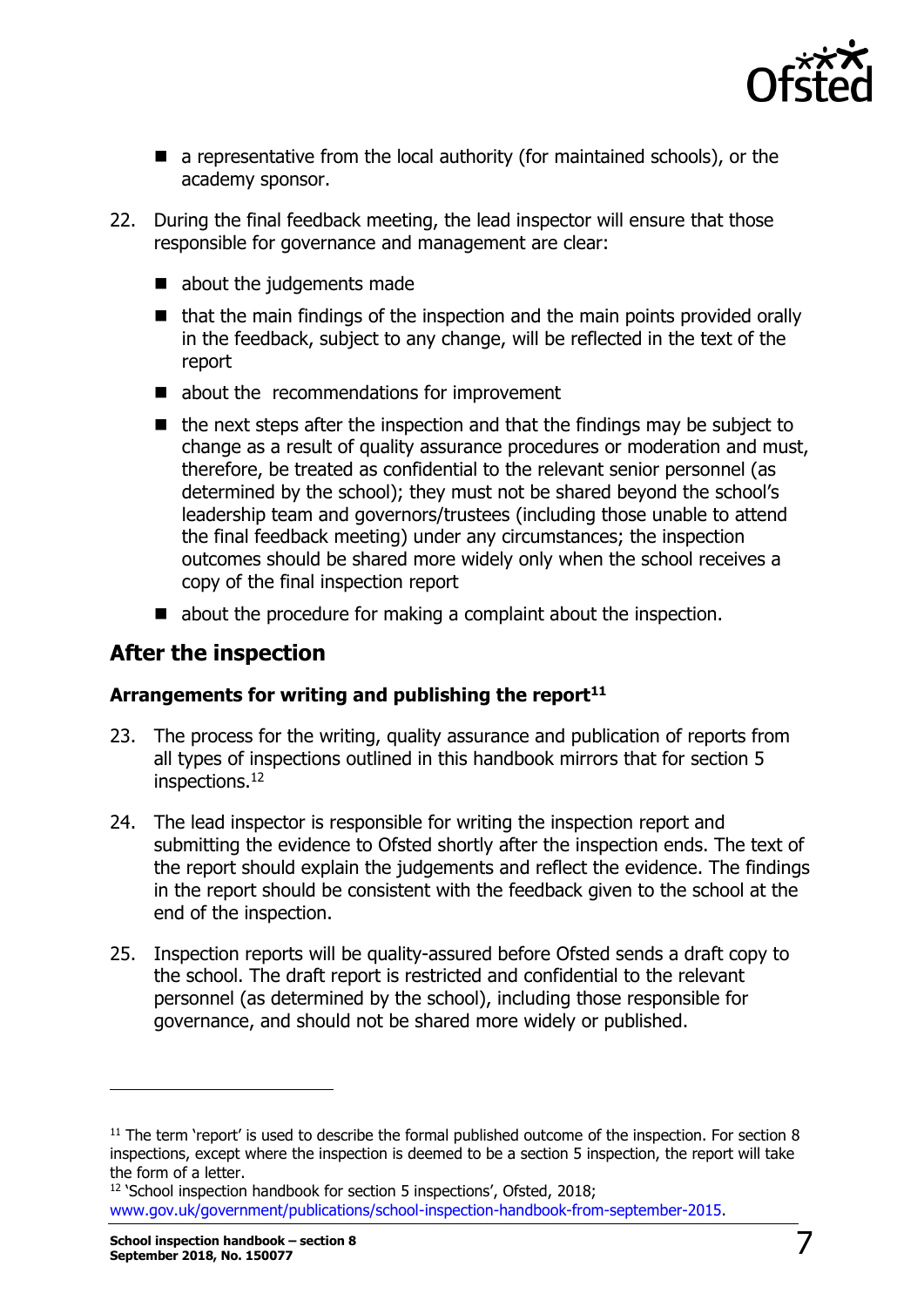

- 26. The school will be informed of the timescale for commenting on the draft report. The lead inspector will consider comments, including details of any factual inaccuracies identified by the school, and will make changes as appropriate. Ofsted will notify the school of the lead inspector's response.
- 27. Ofsted may share a draft of the inspection report with the DfE, relevant funding body or regional schools commissioner as necessary, where HMCI considers it appropriate to do so. If a section 8 inspection has been deemed to be a section 5 inspection and the judgement is that the school has serious weaknesses or requires special measures, the Secretary of State must be informed.<sup>13</sup>
- 28. Typically, schools will receive an electronic version of the final report within 14 working days of the end of the inspection. In most circumstances, the final report will be published on Ofsted's website within 19 working days. Ofsted will tell the school the publication date when the report is sent.
- 29. If Ofsted decides that a report should be subject to further quality assurance, the school will receive an electronic version of the final report as soon it is ready.
- 30. Ofsted will notify the DfE and the relevant funding body as necessary before final publication. In all cases, the inspection process should not be treated as complete until all inspection activity has been undertaken and the report has been sent to the provider as a final version and the inspection report has been published on Ofsted's website.

#### **The inspection evidence base**

- 31. For all section 8 inspections, the lead inspector will submit the hard copy evidence forms to Ofsted within five days of the end of the inspection.
- 32. The evidence base for the inspection must be retained in accordance with Ofsted's retention and disposal policy. This is normally six months from when the report is published. Information must not be disposed of if it is still required by Ofsted and inspection evidence must be kept for longer than six months, for example when:
	- safeguarding is ineffective
	- $\blacksquare$  the school is being monitored because it is less than good or an investigation is linked to the inspection or there is a potential or current litigation claim against Ofsted, such as a judicial review
	- a complaint has been made

<sup>&</sup>lt;sup>13</sup> Education Act 2005, Section 13; [www.legislation.gov.uk/ukpga/2005/18/section/13.](http://www.legislation.gov.uk/ukpga/2005/18/section/13)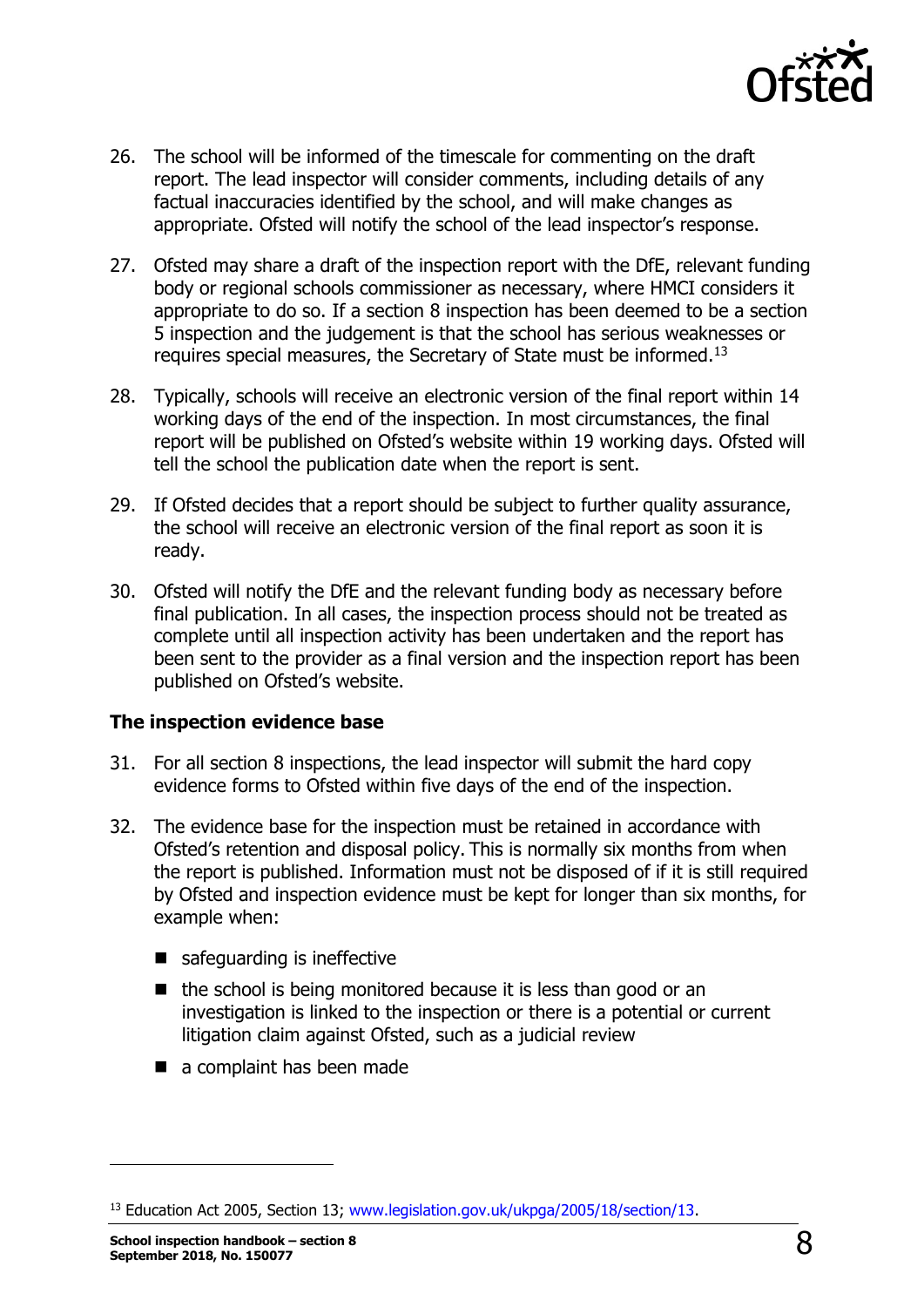

**E** inspections are of a very sensitive nature, or are likely to be of national or regional importance due to high levels of political or press interest.

### **Quality assurance and complaints**

#### **Quality assurance**

- 33. The lead inspector is responsible for the quality of their work and that of their team members. They must ensure that inspections are carried out in accordance with the principles of inspection and the code of conduct.
- 34. Ofsted monitors the quality of inspections through a range of formal processes and HMI/Senior HMI visit some providers to quality-assure inspections. Ofsted may also evaluate the quality of an inspection evidence base. The lead inspector will be responsible for feeding back to team inspectors about the quality of their work and their conduct.

#### **Handling concerns and complaints**

- 35. The great majority of Ofsted's work is carried out smoothly and without incident. If concerns do arise during an inspection, they should be raised with the lead inspector as soon as possible in order to resolve issues before the inspection is completed. The lead inspector should seek advice where necessary. Any concerns raised and actions taken should be recorded in the inspection evidence.
- 36. If it is not possible to resolve concerns while the inspection team is on site, the school may wish to lodge a formal complaint. The lead inspector should ensure that the school is informed of the procedures for making a formal complaint. Information about how to complain is available on Ofsted's website.<sup>14</sup>
- 37. Complaints must be submitted no more than 10 working days after the publication of any inspection report. Ofsted does not normally withhold or withdraw publication of an inspection report while complaints are investigated. Complainants should not wait for the outcomes of any related Freedom of Information (FOI) request before making a complaint.

### **Requests for deferrals**

38. Requests for a deferral will be handled in accordance with Ofsted's policy about the deferral of inspections.<sup>15</sup> If a school requests a deferral, the lead inspector must contact the regional duty desk immediately. The deferral policy makes

<sup>&</sup>lt;sup>14</sup> 'Complaints about Ofsted', Ofsted, 2018; [www.gov.uk/government/publications/complaints-about](http://www.gov.uk/government/publications/complaints-about-ofsted)[ofsted.](http://www.gov.uk/government/publications/complaints-about-ofsted)

<sup>&</sup>lt;sup>15</sup> 'Deferring Ofsted inspections', Ofsted, June 2016; [www.gov.uk/government/publications/deferring](http://www.gov.uk/government/publications/deferring-ofsted-inspections)[ofsted-inspections.](http://www.gov.uk/government/publications/deferring-ofsted-inspections)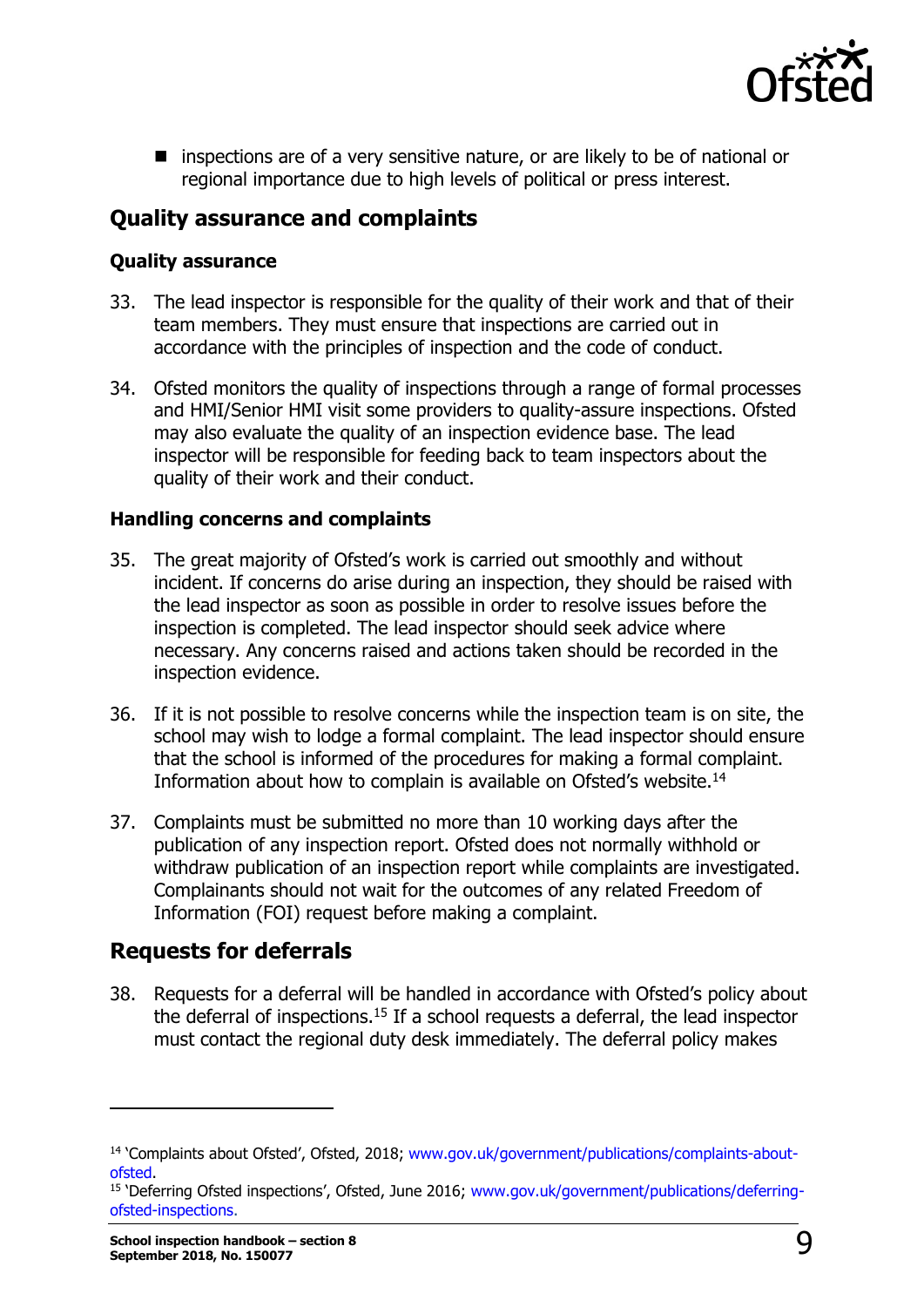

clear that the absence of the headteacher is not normally a reason for deferring an inspection.

# <span id="page-9-0"></span>**Part 2. Inspections carried out under section 8**

39. This section sets out in more detail the approach inspectors should take when undertaking section 8 inspections in a variety of different contexts.

# <span id="page-9-1"></span>**Short inspections of schools judged good at their most recent section 5 inspection**

#### **Introduction**

- 40. This section explains how Ofsted will conduct short inspections of relevant schools that were judged good at their most recent section 5 inspection (and those that were judged outstanding and are not exempt from routine inspection), and that have not been otherwise selected for a full section 5 inspection following risk assessment (paragraph 5 refers). Short inspections last for one day<sup>16</sup> and take place approximately every four years. A short inspection determines whether the school continues to provide a good standard of education for the pupils and that safeguarding is effective.
- 41. These arrangements will also apply to special schools, pupil referral units and maintained nursery schools that were judged outstanding at their previous section 5 inspection and that have not been otherwise selected for a full section 5 inspection following risk assessment. These settings are currently not exempt from inspection under section 5 if they are judged outstanding. All references to short inspections for good schools in this section, therefore, include good and outstanding provision of these types.<sup>17</sup>
- 42. A short inspection will **not** result in individual graded judgements. It will **not** change the overall effectiveness grade of the school. If the inspection is converted to a section 5 inspection (see paragraph 46 for the circumstances in which this may happen), then inspectors will make the full set of graded judgements using the four-point grading scale, required under section 5.
- 43. Once a school has received its first short inspection, further short inspections will normally be conducted at approximately four-year intervals.<sup>18</sup>

<sup>&</sup>lt;sup>16</sup> Inspectors will be on site for one day. In addition, half a day is allocated for the HMI lead inspector to prepare and half a day to write the inspection report.

 $17$  For example, where we refer to inspectors confirming that the school remains good, in the case of these types of provision the inspector may confirm that they continue to provide an outstanding standard of education if they were previously judged outstanding.

<sup>&</sup>lt;sup>18</sup> In certain circumstances, any school may be selected for a section 8 'no formal designation' or section 5 inspection rather than a short inspection. This might arise if, for example, concerns are raised by a qualifying complaint about the school. A school may be subject to a section 5 inspection if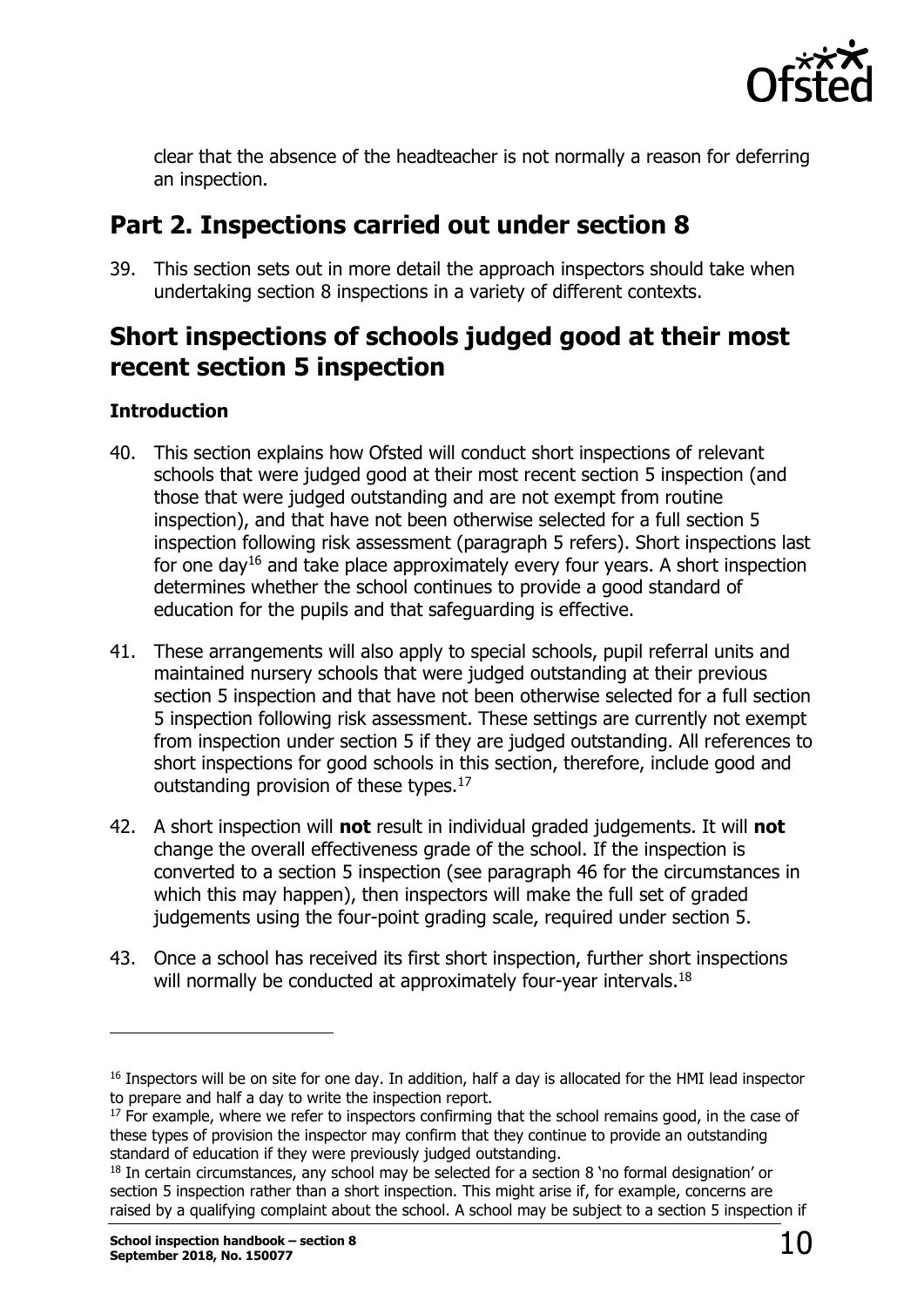

#### **Staffing of short inspections**

- 44. HMI or Ofsted Inspectors (OIs) will lead short inspections. Short inspections of all secondary schools and large primary schools (600 pupils or more on roll), will be led by an HMI or OI, normally accompanied by one team inspector and will last for one day. In secondary schools of more than 1,100 pupils there will normally be two team inspectors. In primary schools with fewer than 600 pupils on roll, the inspection will normally be conducted by one inspector. For pupil referral units and special schools (including maintained residential special schools and non-maintained special schools with residential provision), the inspection will be led by an HMI or OI and normally accompanied by one team inspector. Depending on the complexity of the provision and number of sites in use, up to two more inspectors may be assigned as a team for the short inspection.
- 45. If the lead inspector decides to convert the section 8 short inspection to a section 5 inspection, the size of the inspection team may increase.

#### **Outcomes of a short inspection**

- 46. The purpose of a short inspection is to determine whether the school continues to provide a good standard of education and whether safeguarding is effective.
- 47. There are four possible outcomes for a short inspection. These are explained below and are illustrated in the diagram on page 15.
	- $\blacksquare$  **Outcome 1** the school continues to be a good school

or

■ Outcome 2 – the school remains good and there is sufficient evidence of improved performance to suggest that the school may be judged outstanding if it received a section 5 inspection now. The school will be informed that its next inspection will be a section 5 inspection, which will typically take place within one to two years after the publication of the section 8 short inspection report

or

ł

■ Outcome 3 – the lead inspector is not satisfied that the school would receive at least its current grade if a section 5 inspection were carried out now. The school will be informed that its next inspection will be a section 5 inspection within the statutory timeframe, which will typically take place

it has undergone significant change, such as changing its age range, or where the quality of provision may have deteriorated significantly.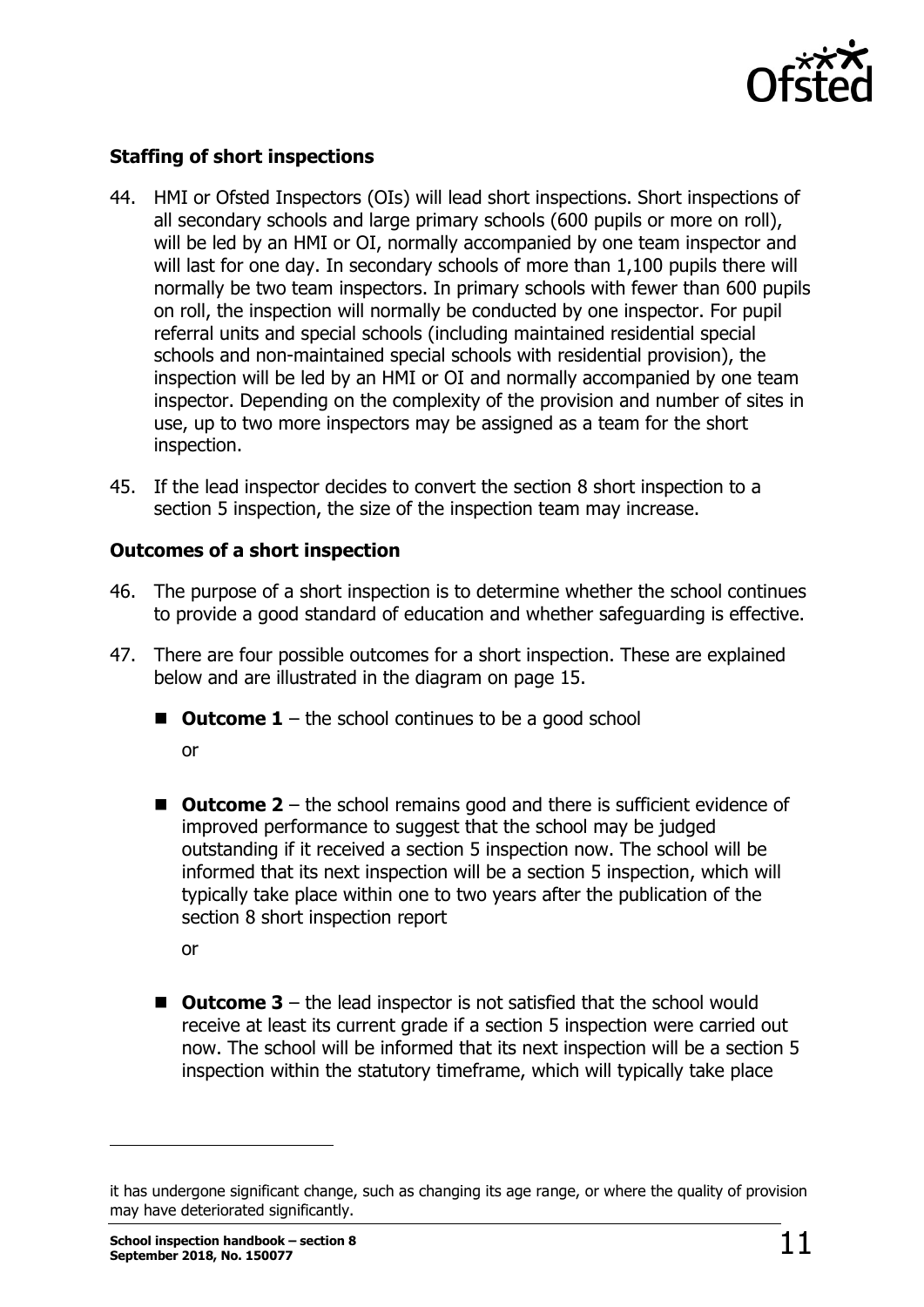

within one to two years after the publication of the section 8 short inspection report

or

- Outcome 4 the lead inspector has gathered evidence that suggests the school may be inadequate in one or more of the graded judgements under section 5 inspections; there are serious concerns about safeguarding, pupils' behaviour or the quality of education; there are concerns that the performance of an outstanding non-exempt school could be declining to 'requires improvement'. <sup>19</sup> The short inspection will be converted to a section 5 inspection, usually within 48 hours.
- 48. Inspectors **will always** report on whether or not safeguarding is effective. If safeguarding is not effective, the lead inspector **will always** convert the short inspection to a section 5 inspection.

#### **Schools that remain good (outcome 1)**

49. Where the lead inspector judges that a school remains good, they will confirm this judgement in the final feedback to the school at the end of the short inspection. The lead inspector will also suggest next steps for the school to work on before the next short inspection. The lead inspector will notify their Ofsted regional support team as soon as this decision is made.

#### **Schools that remain good, with marked improvement (outcome 2)**

50. Where the lead inspector considers that a school remains good and there is sufficient evidence of strong practice and marked improvement in its performance in specific areas to believe that the school may be judged outstanding under a section 5 inspection if carried out now, the school will receive a letter that makes clear that its next inspection will be carried out under section 5 of the Act. The letter will confirm that the school remains good and will highlight the specific areas where particularly strong practice has been evidenced, as well as priorities for further improvement. The letter to the school will be published. The section 5 inspection will usually take place within one to two years after the publication of the section 8 short inspection report, giving the school time for the strong practice and marked improvements to be consolidated. The decision on the timing of the full section 5 inspection will be for the relevant Ofsted regional director to determine. Schools may request an early inspection and these requests will be considered, as now, by the Ofsted region.

 $<sup>19</sup>$  Non-exempt schools are maintained nursery schools, pupil referral units and special schools.</sup>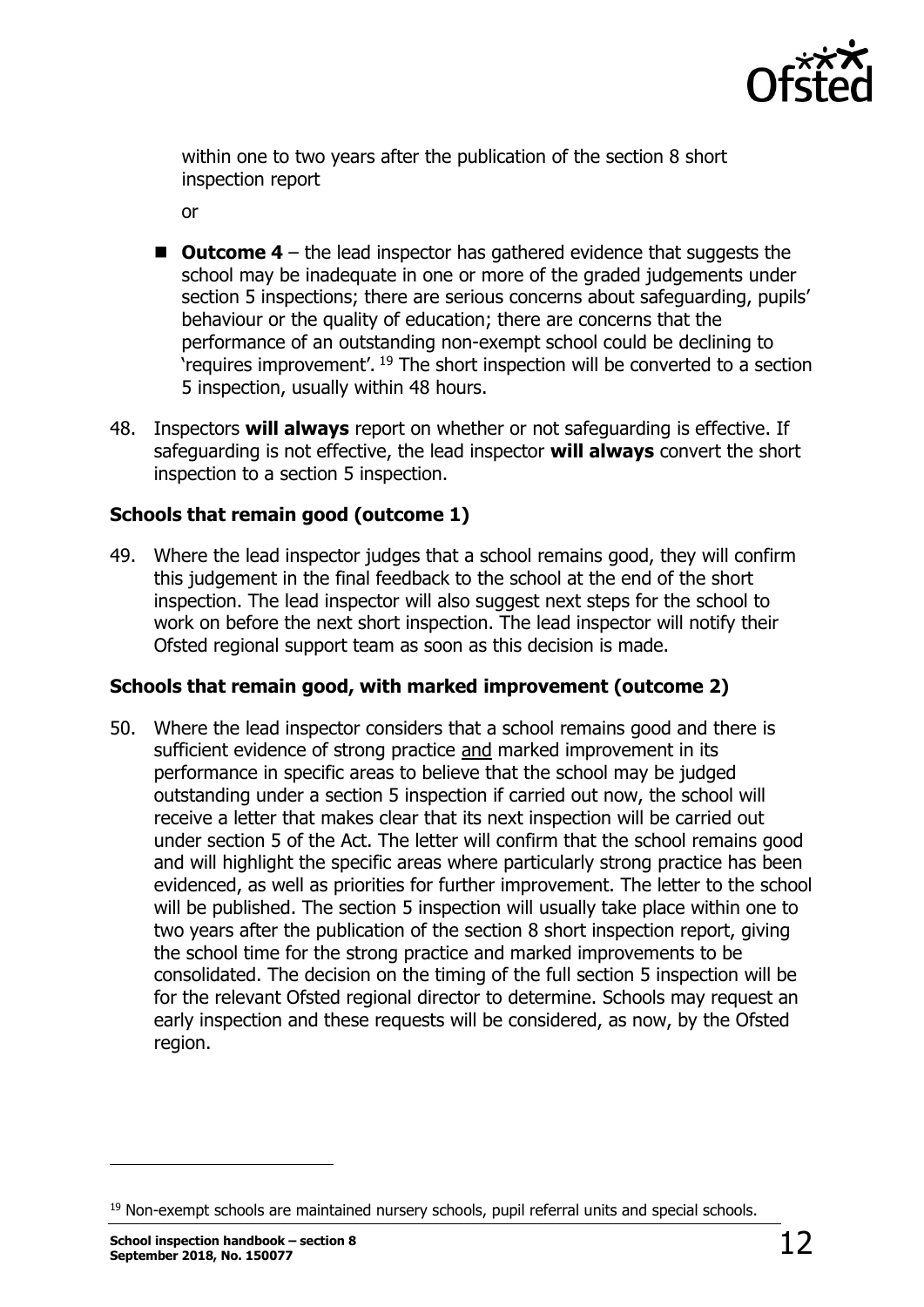

#### **Schools that may no longer be good (outcome 3)**

- 51. The lead inspector will have gathered evidence in the course of pursuing the key lines of enquiry that have been shared with the school at the beginning of the short inspection day. <sup>20</sup> Where the lead inspector is not satisfied that the school would receive its current grade if a section 5 inspection were carried out now, the school will receive a letter setting out strengths and clear areas for improvement. The school's current overall effectiveness judgement will not change as a result of this inspection. For these schools, safeguarding is effective, behaviour is not inadequate and the evidence from the short inspection does not indicate that any of the section 5 graded judgements is likely to be inadequate. The letter to the school will be published. The school will subsequently receive a section 5 inspection within the prescribed statutory timeframe. $21$
- 52. In line with regulations, the prescribed timeframe will not be reset by the short inspection because the essential test of those regulations has not been met.<sup>22</sup> The section 5 inspection will typically take place within one to two years after the publication of the section 8 short inspection report, although this would be sooner if the short inspection has been carried out nearer to the end of the statutory timeframe.

#### **Converting short inspections to section 5 inspections (outcome 4)**

53. The short inspection will be converted to a section 5 inspection, usually within 48 hours, if there are serious concerns about safeguarding, behaviour or the quality of education. This will occur if inspectors find evidence indicating that safeguarding may be ineffective, or if they see evidence of overall poor behaviour that disrupts learning and impedes the progress of pupils. The short inspection will also be converted where the lead inspector has gathered

 $20$  During the course of inspection, key lines of enguiry may need to be adapted, depending on the circumstances and the evidence gathered. Inspectors should be mindful that the purpose of the short inspection is not to cover the section 5 evaluation schedule.

 $21$  The timeframe is within five school years from the end of the school year in which the previous section 5 inspection (or the previous short inspection) took place. This means that, for a small number of schools, the follow-on section 5 inspection may be carried out sooner than the usual one-to-two years after the short inspection has taken place, in order to comply with the prescribed interval for section 5 inspections (The Education (School Inspection) (England) (Amendment) Regulations 2015; [www.legislation.gov.uk/uksi/2015/170/contents/made\)](http://www.legislation.gov.uk/uksi/2015/170/contents/made).

<sup>&</sup>lt;sup>22</sup> In accordance with the requirements of The Education (School Inspection) (England) (Amendment) Regulations 2015. In order for the inspection to be a 'relevant inspection' under the regulations, it must be conducted for the purpose of determining that the school remains good or outstanding, and having been so conducted the Chief Inspector is satisfied that the evidence does not suggest that the school would not achieve such a grade if a section 5 inspection were carried out.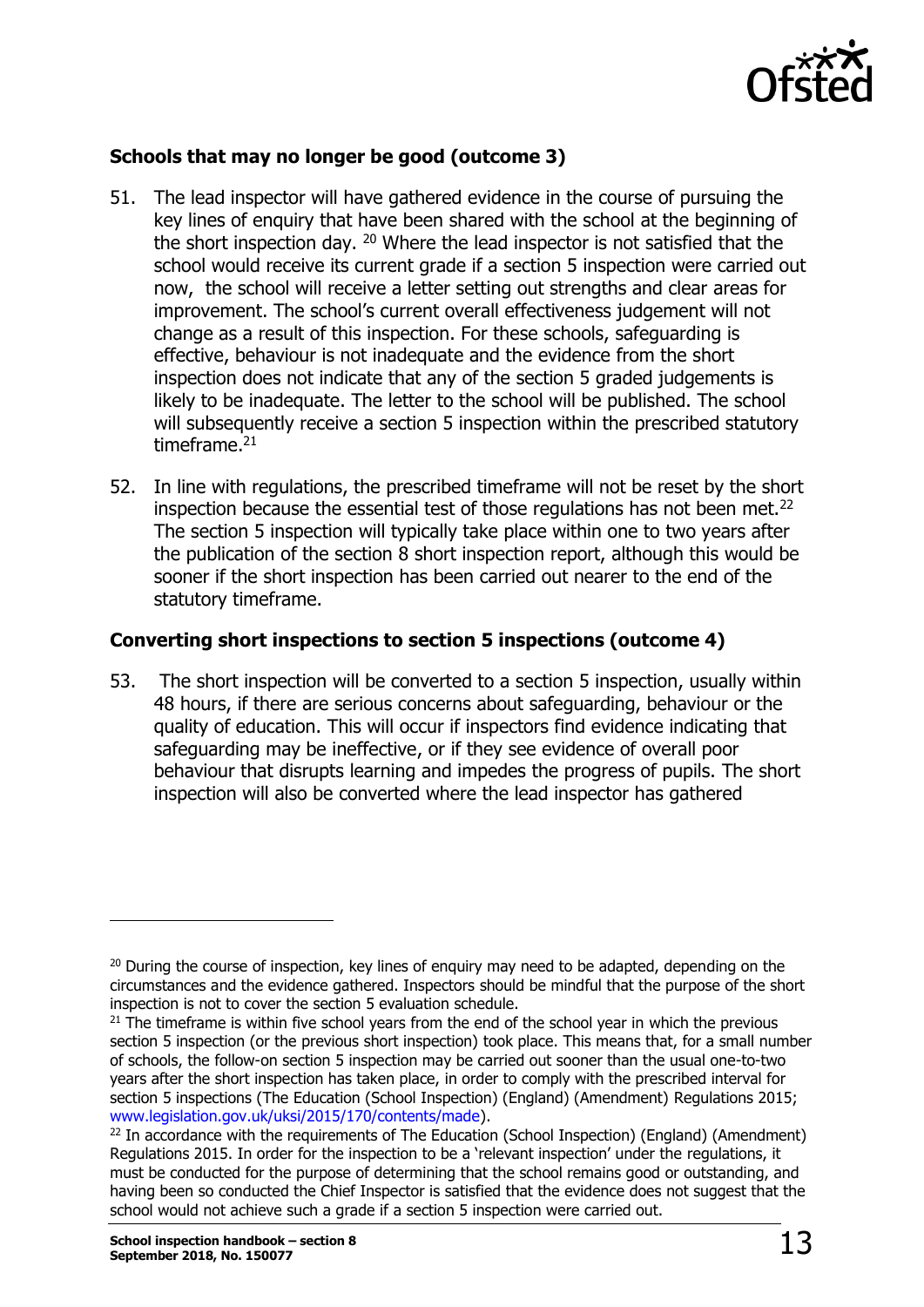

evidence that suggests the school may be inadequate in one or more of the graded judgements were a section 5 inspection carried out now.<sup>23</sup>

- 54. Inspectors will also convert short inspections if, having gathered evidence in the course of pursuing the key lines of enquiry that have been shared with the school, they gather evidence that suggests that, were the school to receive a section 5 inspection now, the quality of the education provided would be likely to be judged inadequate overall. However, a decision to convert the inspection **does not** predetermine the outcome of the section 5 inspection. At the end of the section 5 inspection, the school may receive any grade along the four-point grading scale.
- 55. If inspectors gather evidence that suggests in an outstanding non-exempt school that performance may have declined so that, were a section 5 inspection to be carried out now, the school would be likely to be judged as requires improvement, inspectors will convert the short inspection, usually within 48 hours. This group of non-exempt outstanding schools caters for those who are at a most critical stage of their education (in the case of nursery schools) and for some of our most vulnerable young people.
- 56. Where the short inspection is HMI led and converts to a section 5 inspection, the HMI will remain the lead inspector for the full inspection. However, where the short inspection has been led by an OI, the OI may either remain as the lead inspector for the full inspection or an HMI may lead the full inspection. More inspectors may join the lead inspector. The short inspection will become a section 5 inspection and the team will gather and evaluate evidence in order to make a full set of graded judgements.
- 57. A short inspection report will not be produced when the short inspection converts to a section 5 inspection. Instead, the school will receive a section 5 inspection report.

<sup>&</sup>lt;sup>23</sup> Section 9 of the Education Act 2005 states that these section 8 inspections can be treated as section 5 inspections.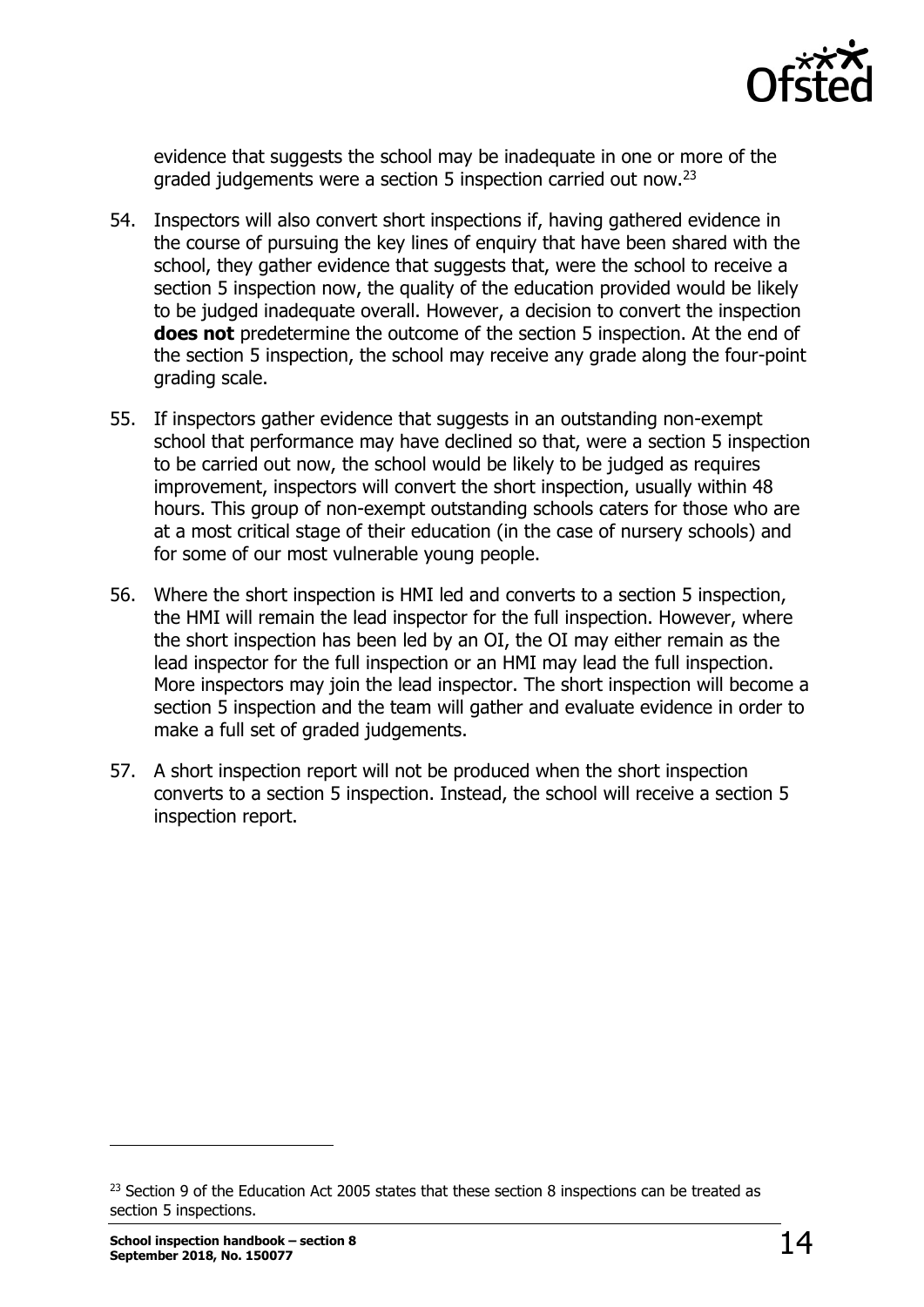

# Is the school continuing to be good? Is safeguarding effective?

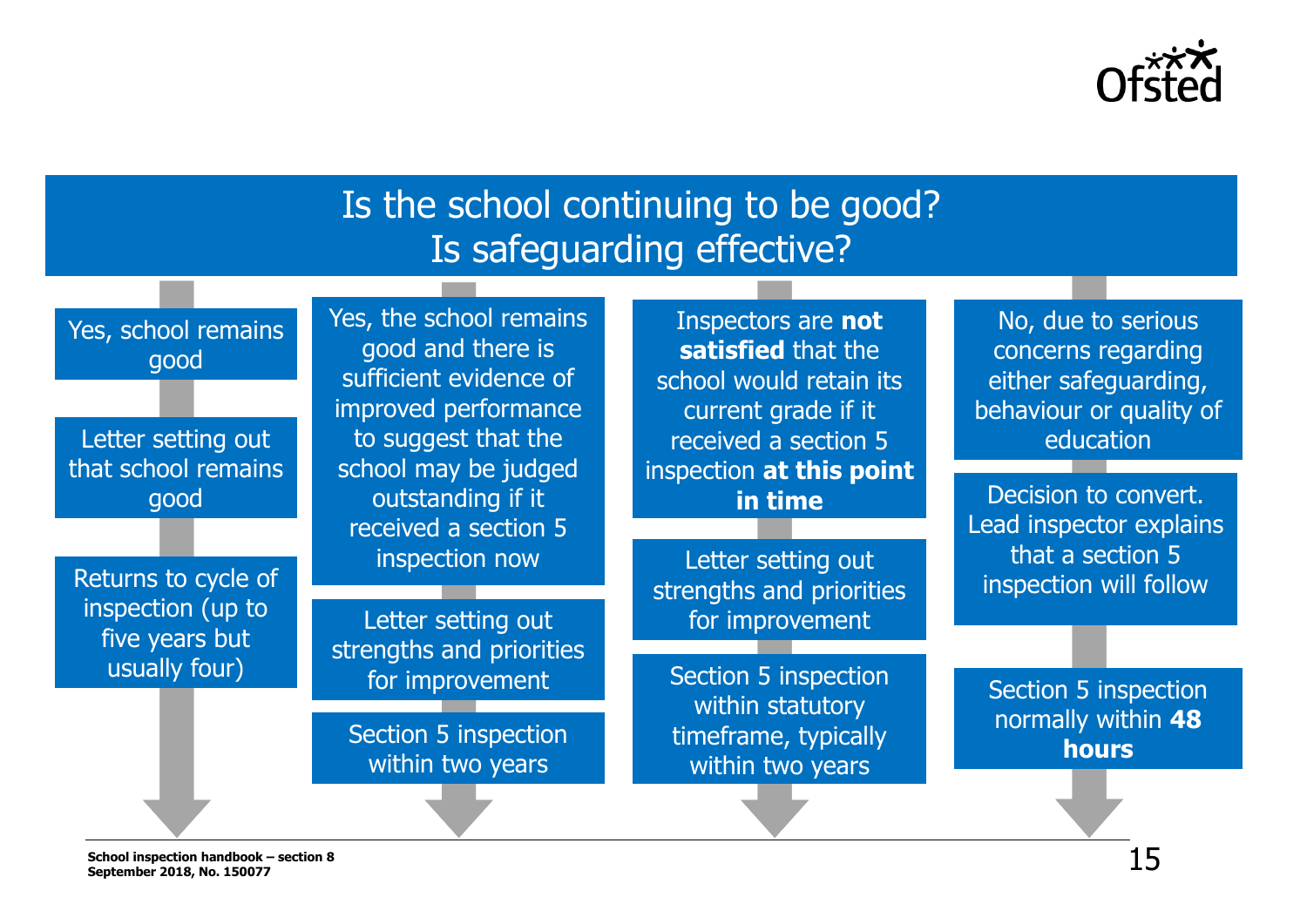

#### **Principles for working with the headteacher, senior leaders and governors on short inspections**

- 58. Short inspections are designed to promote even more constructive, challenging professional dialogue between the lead inspector and school leaders. The lead inspector will start the short inspection from the assumption that the school remains good. They will test this over the course of the day through their inspection activities and ongoing debate and discussion with leaders and governors.
- 59. Short inspections provide schools with the opportunity to share with the lead inspector how they are sustaining and continuing to improve the good quality of education for pupils. Short inspections also provide leaders, managers and governors with the opportunity to demonstrate their capacity for driving further improvement in their school. The lead inspector will test whether leaders and governors have identified weaknesses or areas needing development at the school. In reaching their judgement about whether the school remains good, the lead inspector will focus particularly on the capacity of leaders, managers and governors/trustees to identify such areas and tackle them quickly and effectively.
- 60. The lead inspector will plan the inspection so that leaders and governors have time to present evidence about key improvements at the school, their assessment of the current performance of the school and action planning that supports improvement. At the first meeting between the lead inspector and the headteacher and/or other senior leaders, school leaders will summarise their evaluation of the school's current performance and the lead inspector will discuss the initial lines of enquiry and key issues to be considered during the day. The schedule for each short inspection will be unique, reflecting these areas, so school leaders should not expect the schedule to be the same as for other schools or indeed to be asked about the same issues as other schools. The initial lines of enquiry may be adapted during a short inspection as new evidence becomes available or other issues emerge. The lead inspector will share these with the headteacher and leaders as the day progresses.
- 61. Leaders and governors are **not** required to:
	- **P** prepare documentary evidence that is in addition to any standard documents or policies that leaders and governors use for the normal day-today business of the school
	- **P** prepare a self-evaluation or equivalent in a specified format or with any specific wording; any assessment they provide should be part of the school's usual evaluation work and not generated solely for inspection purposes.
- 62. Short inspections will focus primarily on the lines of enquiry and key areas to investigate identified during the lead inspector's preparation, together with any areas identified through discussions with the headteacher, governors and/or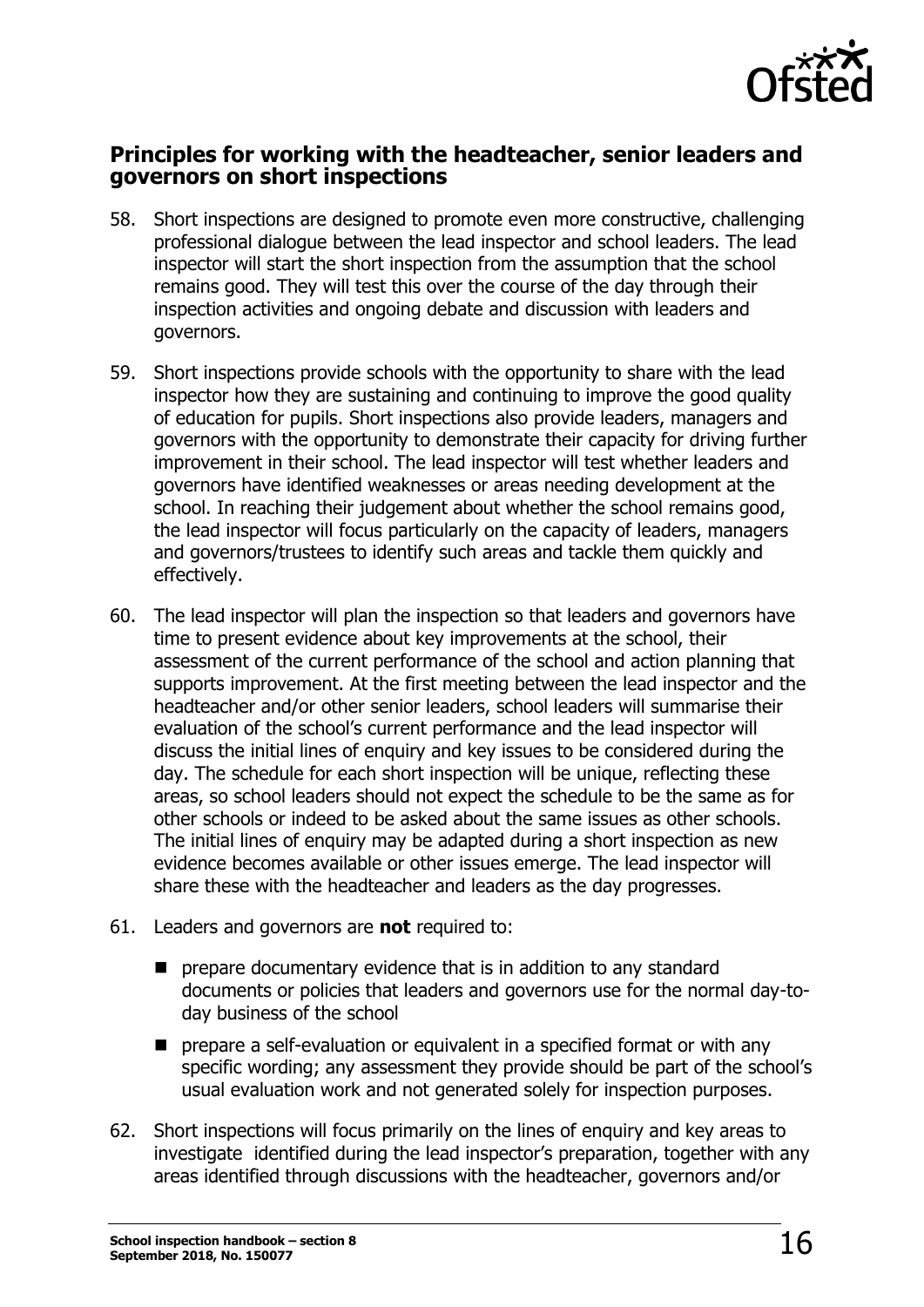

senior leaders; any areas for improvement from the previous section 5 inspection report; or next steps from a previous short inspection.

- 63. The purpose of the short inspection is to evaluate:
	- whether the school remains good
	- whether safeguarding is effective or not
	- $\blacksquare$  the capacity of all leaders, managers and governors to drive sustainable improvement
	- how well the school has dealt with any areas for improvement identified at the previous section 5 inspection or the next steps identified from a previous short inspection.

#### **Observing teaching, learning and assessment**

- 64. In line with section 5 inspection practice, inspectors will not grade the quality of teaching in individual lessons, learning walks or similar activities. Inspectors will visit lessons to gather evidence about teaching, learning and assessment and will consider this first-hand evidence alongside any documentary evidence about the quality of teaching and the views of leaders, governors, staff, pupils and parents. Inspectors may also include evidence from observing pupils' learning in, for example, sport and extra-curricular activities.
- 65. The lead inspector will discuss with the headteacher the strategy for selecting which classes to visit and which observations will be conducted jointly with the headteacher and/or senior leaders. The lead inspector will wish to hear about how leaders have sustained and developed further the good teaching in the school and the impact of leaders' work to support staff to improve their practice. The first meeting at the start of the inspection between the lead inspector and the headteacher and/or senior leaders will give an opportunity for leaders to share their evaluation of teaching with the lead inspector and signpost where they judge teaching to be highly effective. The lead inspector will also agree how best to provide feedback to staff and ensure that the headteacher understands fully how and when feedback will be provided to staff.
- 66. The strategy for visiting lessons agreed with the headteacher may include:
	- short visits to a number of lessons and short observations of small group teaching
	- observing learning in lessons, during which they may observe activities, talk with pupils about their work and scrutinise pupils' work
	- $\blacksquare$  joining a class or specific year group of pupils as they go from lesson to lesson, to assess their experience of a school day or part of a school day – inspectors may identify a class or classes that contain one or more pupils from any specific groups identified in the pre-inspection analysis and initial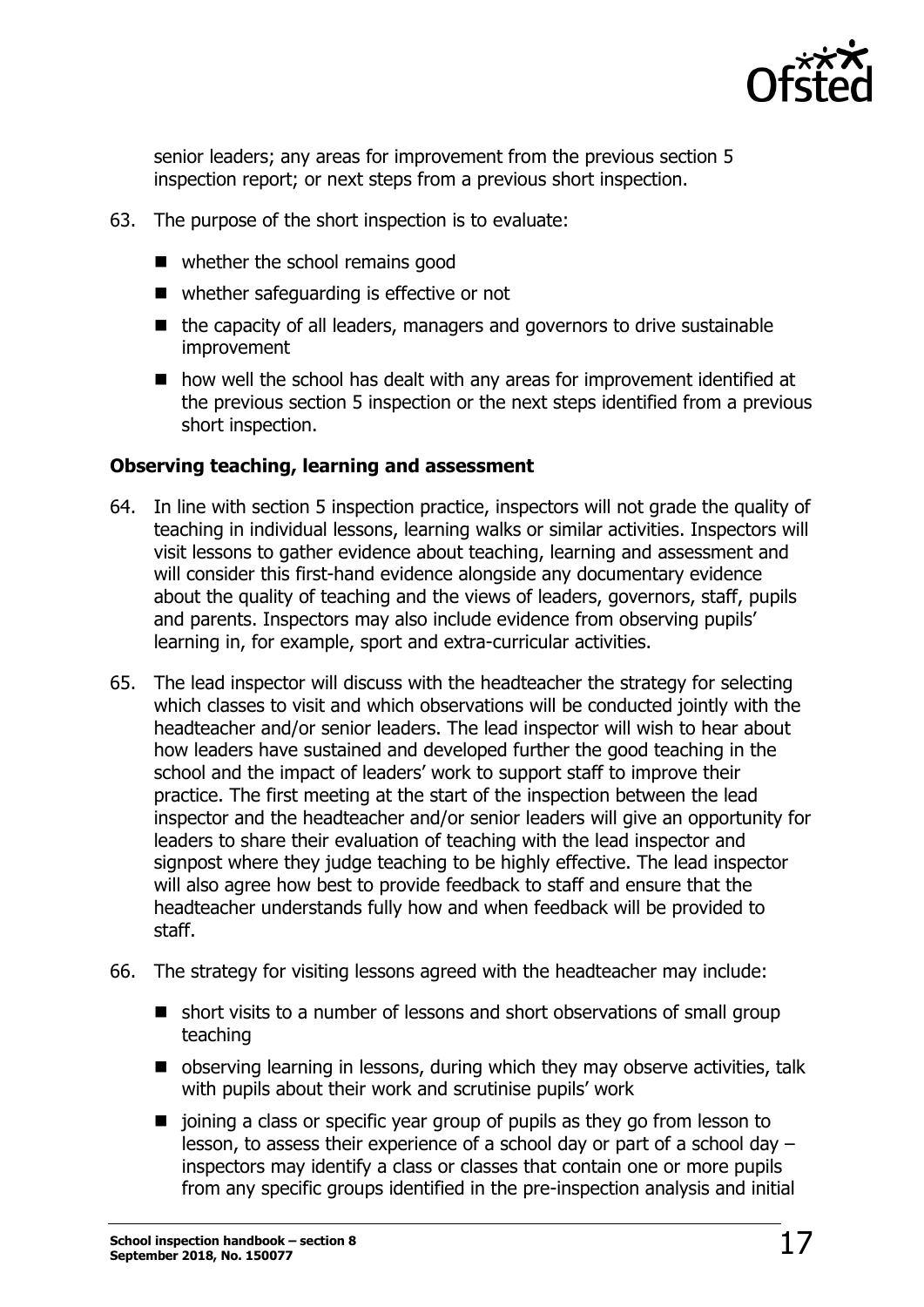

lines of enquiry. In this way, the experience, progress and learning of these pupils can be judged within the context of other pupils' experience, about the overall behaviour, attitudes to learning and access to the curriculum across the school.

 $\blacksquare$  joint observations of teaching and learning carried out with the headteacher and/or senior staff.

#### **Seeking the views of registered parents, pupils and other stakeholders on short inspections**

- 67. When a school is notified of a short inspection, leaders and those responsible for governance should take such steps as are reasonably practicable to inform all registered parents of registered pupils at the school, including those who have been excluded, attend alternative provision or are away from school. Schools should also be invited to notify relevant bodies of the inspection, including providers of alternative provision.
- 68. The views of staff and pupils in schools will usually be gathered through an online questionnaire. The inspection coordinator sends online links to the school along with the formal notification of inspection. The school is asked to encourage staff and pupils to complete the online questionnaire, apart from those in any boarding provision (whose views will have already been sought through the point-in-time survey). Staff and pupils should complete and submit their questionnaire by 11am on the day of the inspection, where practicable.
- 69. Ofsted's email confirming the inspection includes a letter that can be used to notify parents formally. It explains how to use Parent View and how parents can contact inspectors. Schools should actively encourage parents to complete Parent View as early as possible by placing a link on their website to the Parent View website.<sup>24</sup> Inspectors should encourage the school to notify parents using its own systems (such as SMS messages), where these are available.
- 70. The lead inspector will review the evidence from Parent View throughout the short inspection to ensure that all online responses received during the inspection are taken into account. If the response rate for Parent View is low, inspectors may take steps during the inspection to gather further evidence of parents' views.
- 71. The lead inspector will also take into account any other evidence from parents, including the results of any past surveys the school has carried out or commissioned. If individual parents raise serious issues, inspectors should follow these up with the school and record its response as part of the evidence gathered during the inspection.

<sup>24</sup> [https://parentview.ofsted.gov.uk.](https://parentview.ofsted.gov.uk/)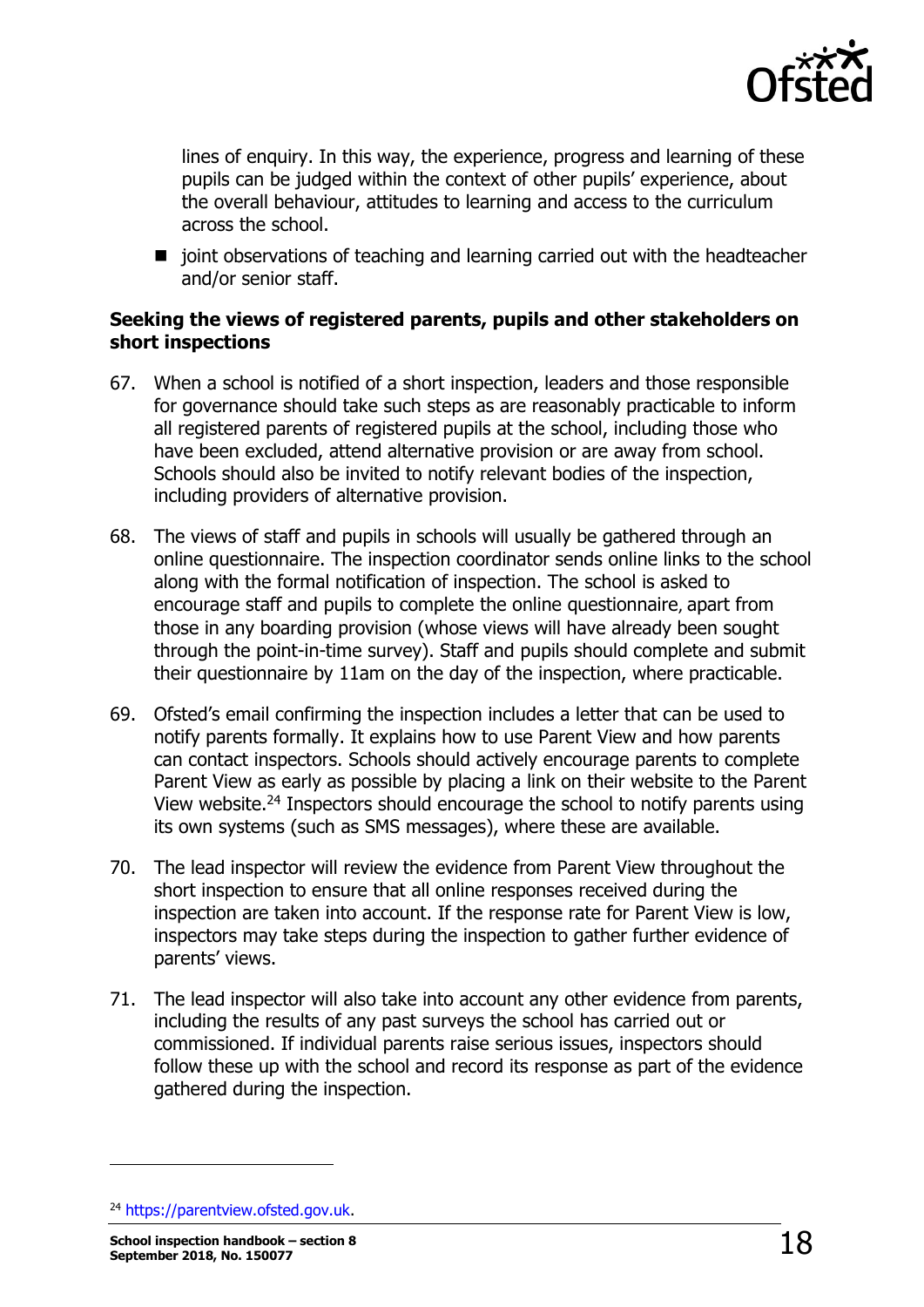

# **Before the short inspection**

#### **The lead inspector's planning and preparation**

- 72. Before the inspection, the lead inspector will evaluate a range of available contextual and performance information:
	- $\blacksquare$  the previous section 5 inspection report (or where applicable, the most recent short inspection report), paying particular attention to the areas identified for further improvement
	- $\blacksquare$  the findings of any recent Ofsted survey and/or monitoring letters
	- $\blacksquare$  responses to Parent View, <sup>25</sup> Ofsted's online survey available for parents<sup>26</sup>
	- the school's self-evaluation or brief summary as appropriate, including any specific information about curriculum and governance
	- $\blacksquare$  issues raised by the investigation of any qualifying complaints<sup>27</sup> about the school (inspectors do not investigate individual complaints but they must consider any wider issues raised by the complaint)
	- $\blacksquare$  information available from the provider information portal (PIP),  $^{28}$  including any warning notices issued to maintained schools<sup>29</sup>
	- $\blacksquare$  the executive summary and areas for development of the most recent Ofsted inspection report on the relevant local authority's child protection arrangements; this may be either as a stand-alone inspection or as part of the wider inspection of services for children in need of help and protection, children looked after and care leavers
	- $\blacksquare$  information on the school's website (taking into account statutory requirements for maintained schools and academy funding agreements and non-statutory quidance), including its pupil premium<sup>30</sup> strategy (including rationale and evaluation), in primary schools the PE and sport premium, in

<sup>25</sup> [https://parentview.ofsted.gov.uk.](https://parentview.ofsted.gov.uk/)

<sup>&</sup>lt;sup>26</sup> 'Parents' refers to mothers, fathers and/or carers.

 $27$  The Chief Inspector has specific powers (under section 11A-C) of the Education Act 2005 to investigate certain complaints known as qualifying complaints. Further guidance is available at: 'Complain about a school or childminder'; [www.gov.uk/complain-about-school.](http://www.gov.uk/complain-about-school)

<sup>&</sup>lt;sup>28</sup> The provider information portal (PIP) provides a high-level view for Ofsted inspectors of information about providers we inspect and regulate.

<sup>&</sup>lt;sup>29</sup> Warning notices for academies are listed at [www.gov.uk/government/publications/list-of-letters-to](http://www.gov.uk/government/publications/list-of-letters-to-academy-trusts-about-poor-performance)[academy-trusts-about-poor-performance.](http://www.gov.uk/government/publications/list-of-letters-to-academy-trusts-about-poor-performance) Inspectors should also note that they can locate individual warning notices by conducting a search on GOV.UK by typing the name of the academy followed by the words 'warning notice' into the search facility.

<sup>&</sup>lt;sup>30</sup> Pupil premium funding is provided to schools based on the proportion of disadvantaged pupils attending. Disadvantaged pupils refers to those pupils who attract government pupil premium funding: pupils claiming free school meals at any point in the last six years and pupils in care or who left care through adoption or another formal route: [www.gov.uk/pupil-premium-information-for](http://www.gov.uk/pupil-premium-information-for-schools-and-alternative-provision-settings)[schools-and-alternative-provision-settings.](http://www.gov.uk/pupil-premium-information-for-schools-and-alternative-provision-settings)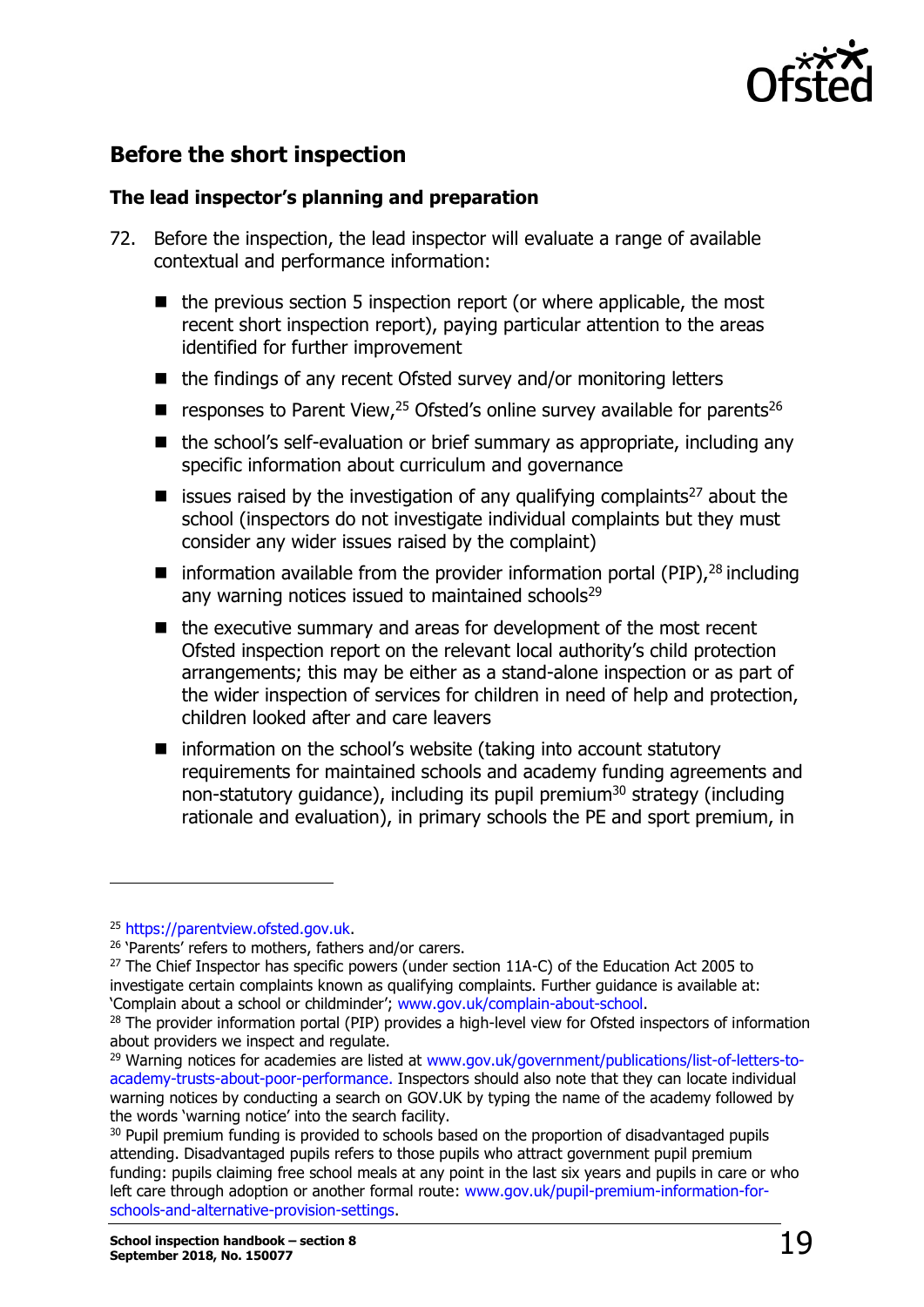

secondary shools the Year 7 literacy and numeracy catch-up premium $31$ , the statutory sharing with parents of curriculum information (so the lead inspector can start to assess the breadth and balance of the school's curriculum and whether it is likely to promote preparation for, and an appreciation of, life in modern Britain), the special educational needs information report, information about the promotion of equality of opportunity and other information for parents<sup>32</sup>

- data in the Inspection Data Summary Report (IDSR)
- published data for attendance and exclusions
- any other information from relevant stakeholders, such as the regional schools commissioners, local authorities, the DfE and the police.
- 73. In preparing for a short inspection in which there is a team inspector, the lead inspector will share with the team inspector:
	- $\blacksquare$  essential information about the school and the start time for the short inspection
	- a pre-inspection summary of key areas to investigate and initial lines of enquiry to be discussed with the school's senior leaders at the initial meeting at the start of the inspection
	- $\blacksquare$  a brief outline of inspection activity, for example proposed meetings with pupils or staff, although this will be finalised with the school's senior leaders once on site for the start of the short inspection.

#### **Notification and introduction**

- 74. For maintained schools and academies (including PRUs, special schools and maintained nursery schools), Ofsted will normally contact the school by telephone to announce the inspection at, or just after, midday on the working day before the short inspection.
- 75. Requests for a deferral will be handled in accordance with Ofsted's deferral policy.<sup>33</sup> During a notification call, if the headteacher is unavailable, Ofsted will ask to speak to the next most senior member of staff. Once it has been confirmed that the short inspection will take place, Ofsted will send confirmation to the school by email.

 $31$  Guidance on Year 7 literacy and numeracy catch-up premium funding, details of how much each school receives and advice on how to use it are provided on: [www.gov.uk/guidance/year-7-literacy](http://www.gov.uk/guidance/year-7-literacy-and-numeracy-catch-up-premium-guide-for-schools)[and-numeracy-catch-up-premium-guide-for-schools.](http://www.gov.uk/guidance/year-7-literacy-and-numeracy-catch-up-premium-guide-for-schools)

 $32$  Guidance for schools about information required on a maintained school's website is available at [www.gov.uk/guidance/what-maintained-schools-must-publish-online.](http://www.gov.uk/guidance/what-maintained-schools-must-publish-online) Non-statutory guidance for academies and free schools about information on their websites is available at: [www.gov.uk/guidance/what-academies-free-schools-and-colleges-should-publish-online.](http://www.gov.uk/guidance/what-academies-free-schools-and-colleges-should-publish-online)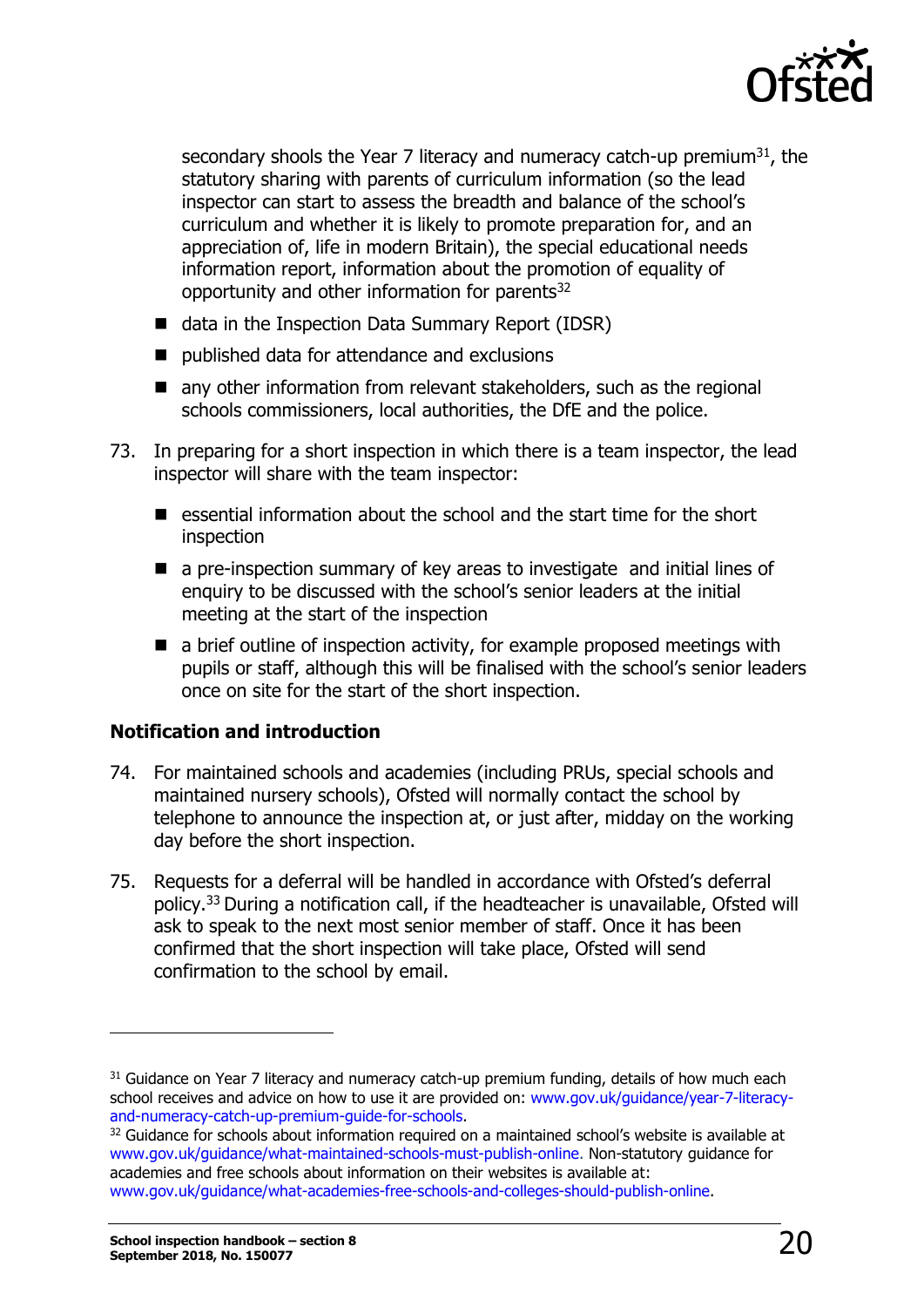

- 76. Once Ofsted has informed the school of the inspection, the lead inspector will contact the school and ask to speak to the headteacher. The call will be short and focused on practical issues.
- 77. During the call with the school, the lead inspector will:
	- $\blacksquare$  explain that the short inspection is carried out under section 8 of the Education Act 2005
	- confirm the date of the inspection and remind the school that the short inspection report will be published as a letter on Ofsted's website (unless the short inspection converts to a full section 5 inspection, in which case a section 5 report will be published)
	- $\blacksquare$  explain the purpose of the short inspection
	- $\blacksquare$  explain that, during the short inspection, inspectors will not make graded judgements about the school and that the overall effectiveness grade cannot be changed on a short inspection
	- $\blacksquare$  discuss the likely format for the short inspection, including start and finish times and the types of activities that are likely to be undertaken (the exact activities to be undertaken will be shared with the headteacher at the start of the short inspection)
	- confirm that teaching in individual teachers' lessons will not be graded and that inspectors will follow the guidance set out in the school inspection handbook for section 5 inspections when observing in lessons
	- make initial arrangements for meetings with school leaders, those responsible for governance, members of staff, pupils and parents
	- $\blacksquare$  ensure that the headteacher is aware that Ofsted's evidence must not be used in competency/disciplinary proceedings or for the purposes of performance management
	- $\blacksquare$  confirm that the school is able to inform those responsible for governance and the local authority (as appropriate) that the lead inspector may wish to speak to them during the inspection
	- confirm what the management and governance structures of the school or academy are<sup>34</sup>, including with reference to the constitution and levels of delegation within the structures

<sup>&</sup>lt;sup>34</sup> This must be checked with the headteacher as part of the call. Where multi-academy trusts have delegated responsibility to local governing bodies, this should be set out in a scheme of delegation. Academies should also set out their governance structure in their annual statement of accounts, which can generally be accessed through the DfE performance tables' site. Inspectors should clarify where responsibility lies and who they should talk with during the inspection, especially where a school is part of a multi-academy trust.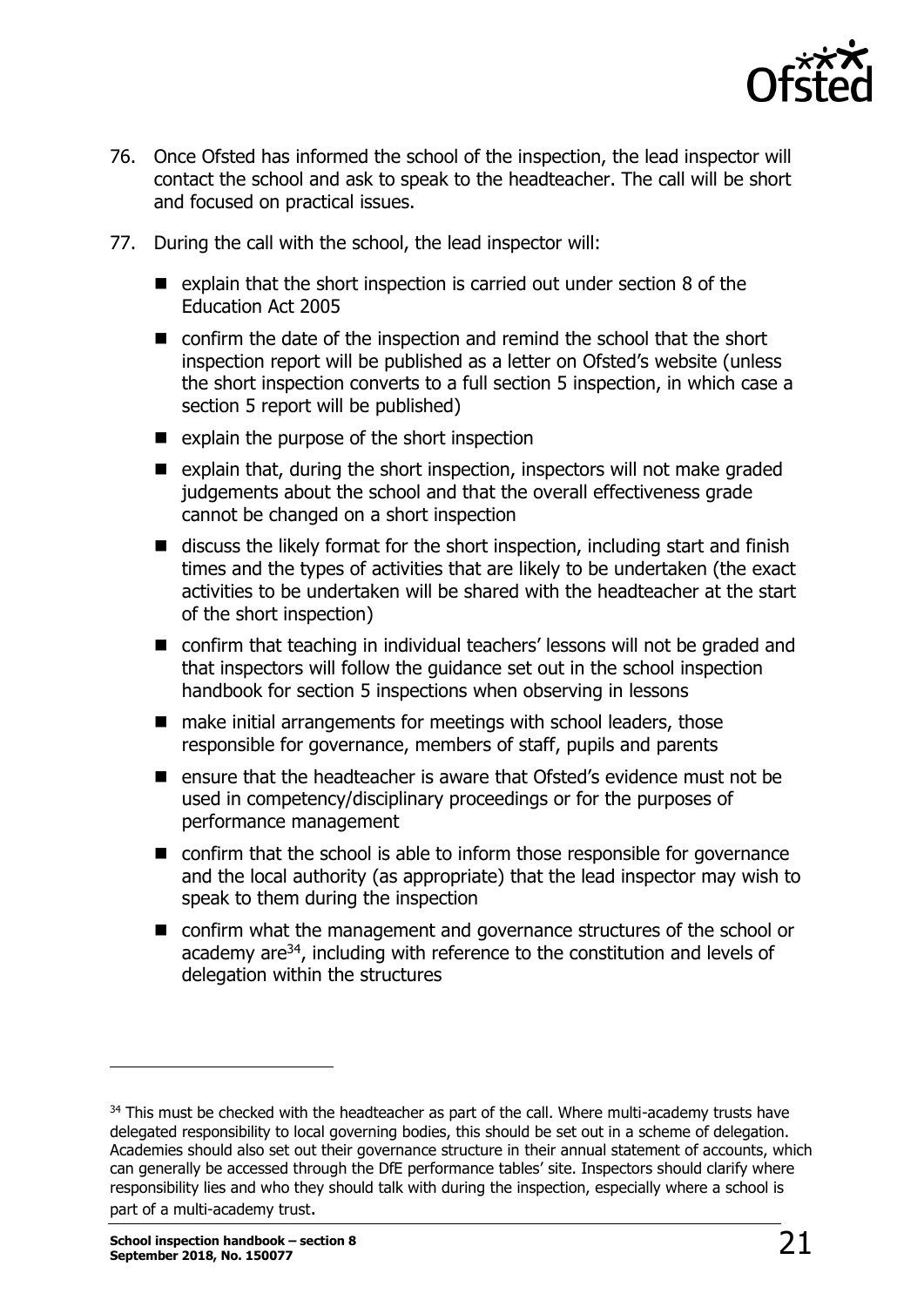

- make arrangements for a meeting with the chair of the governing body, or where appropriate, the CEO/their delegate or equivalent of the multiacademy trust and the chair of the board of trustees, plus as many governors/trustees as possible – the lead inspector will also invite as many governors/trustees as possible to attend the final feedback meeting
- discuss with the headteacher how best to gather evidence of parents' views, including through Parent View and, where practicable, through discussions/meetings with parents or groups of parents during the short inspection
- establish whether the school has a special educational needs resource base
- $\blacksquare$  establish whether the school runs or uses any off-site provision
- $\blacksquare$  establish whether the school provides support to any other schools (or receives it).
- 78. During the telephone call with the headteacher, the lead inspector will also discuss the sources of information that will enable senior leaders to provide evidence that the school remains good. The lead inspector will request that the following information is available at the start of the inspection:
	- a summary of any school self-evaluation or equivalent
	- $\blacksquare$  the current school improvement plan or equivalent, including any strategic planning that sets out the longer-term vision for the school
	- school timetable, current staff list and times for the school day
	- any information about pre-planned interruptions to normal school routines during the inspection
	- $\blacksquare$  the single central record of the checks and vetting of all staff working with pupils
	- records and analysis of exclusions, pupils taken off roll and incidents of poor behaviour; any use of internal isolation
	- records and analysis of bullying, discriminatory and prejudicial behaviour, either directly or indirectly, including racist, disability-related and homophobic bullying, and use of derogatory language
	- a list of referrals made to the designated person for safeguarding in the school and those that were subsequently referred to the local authority, along with brief details of the resolution
	- a list of all pupils who are 'open cases' to children's services/social care and for whom there is a multi-agency plan
	- up-to-date attendance analysis for pupils
	- $\blacksquare$  records of the evaluation of the quality of teaching, learning and assessment
	- documented evidence of the work of governors and their priorities, including any written scheme of delegation for an academy in a multi-academy trust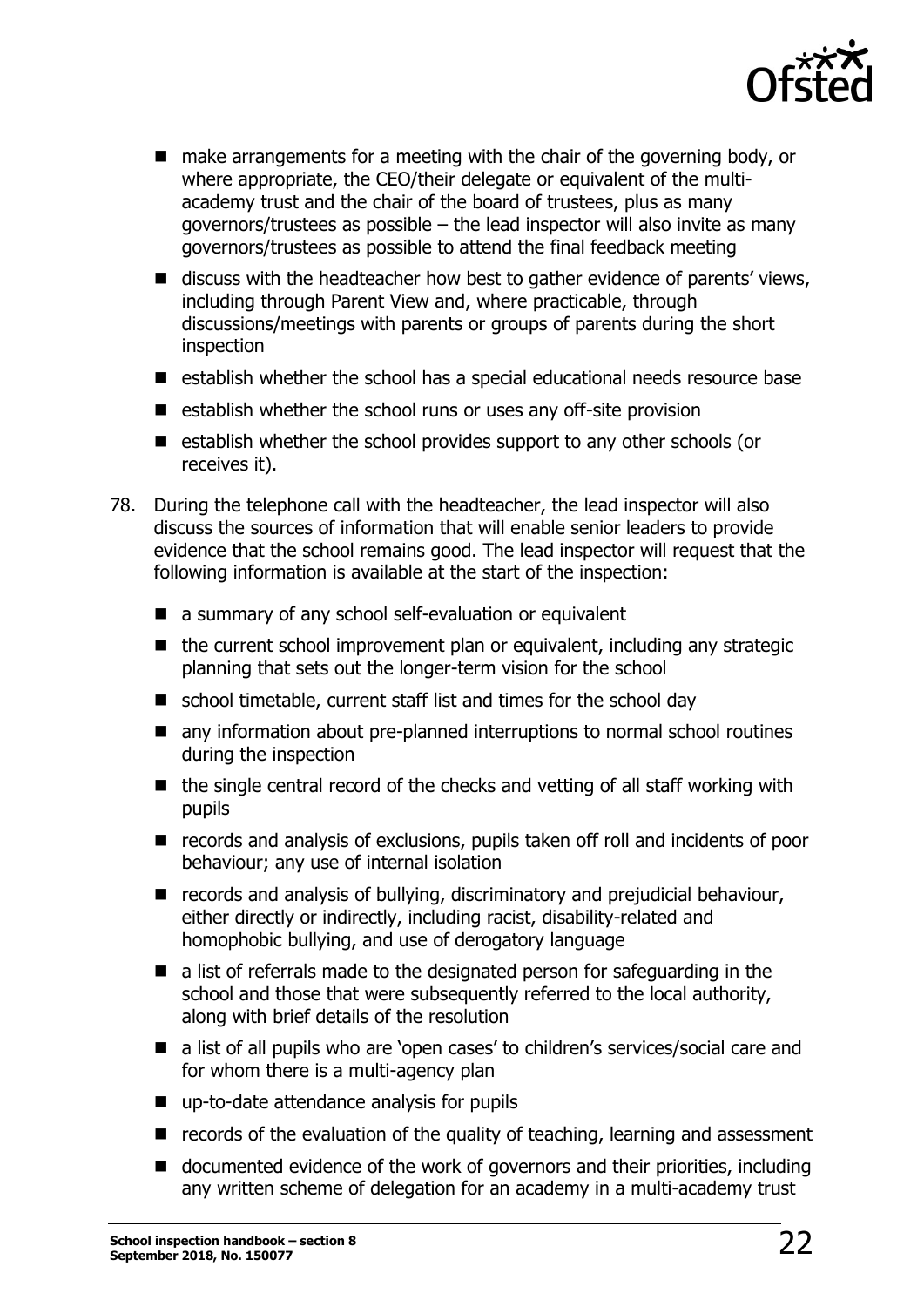

- any reports of external evaluation of the school, including any review of governance or use of the pupil premium funding
- 79. The lead inspector should then agree a time at the start of the inspection for a focused discussion with the headteacher and/or other senior leaders.
- 80. The lead inspector should be mindful that the headteacher will need to accommodate the inspection at short notice while still managing the day-to-day operation of the school.
- 81. Where the lead inspector decides to convert the short inspection to a section 5 inspection the inspection evidence gathered during a short inspection will form part of the evidence for the section 5 inspection. This will be made clear to those responsible for leading the school.

# **During the short inspection**

#### **Typical inspection day**

- 82. The lead inspector will construct a timetable for the short inspection based on the key lines of enquiry identified during preparation and any areas identified through discussions with the headteacher, governors and/or senior leaders. This timetable may be adapted as new evidence becomes available or other issues emerge. There is therefore no 'standard' short inspection timetable. Every short inspection is different.
- 83. Inspectors will not arrive before 8.00am. They will meet the headteacher and/or senior leadership team at the beginning of the short inspection. Part of this discussion will deal with the practical aspects of the inspection. However, most of this conversation will be an extended, focused discussion about leaders' evaluation of the strengths and weaknesses of the school. During this meeting, inspectors and leaders will:
	- discuss the school's self-evaluation and the key lines of enquiry inspectors have identified during their preparation
	- confirm arrangements for meetings with pupils, staff and representatives of those responsible for the governance, and parents as relevant
	- confirm arrangements for providing feedback to the school at the end of the day
	- request information about staff absence and any other practical issues
	- **E** ascertain whether there are particular reasons why any teachers should not be observed, for example where they are subject to capability procedures.
- 84. Inspectors **must** always judge whether the school's arrangements for **safeguarding** are effective. They will check the single central record and look at a small sample of case studies of referrals, checking how the referral was made and the thoroughness of any follow-up.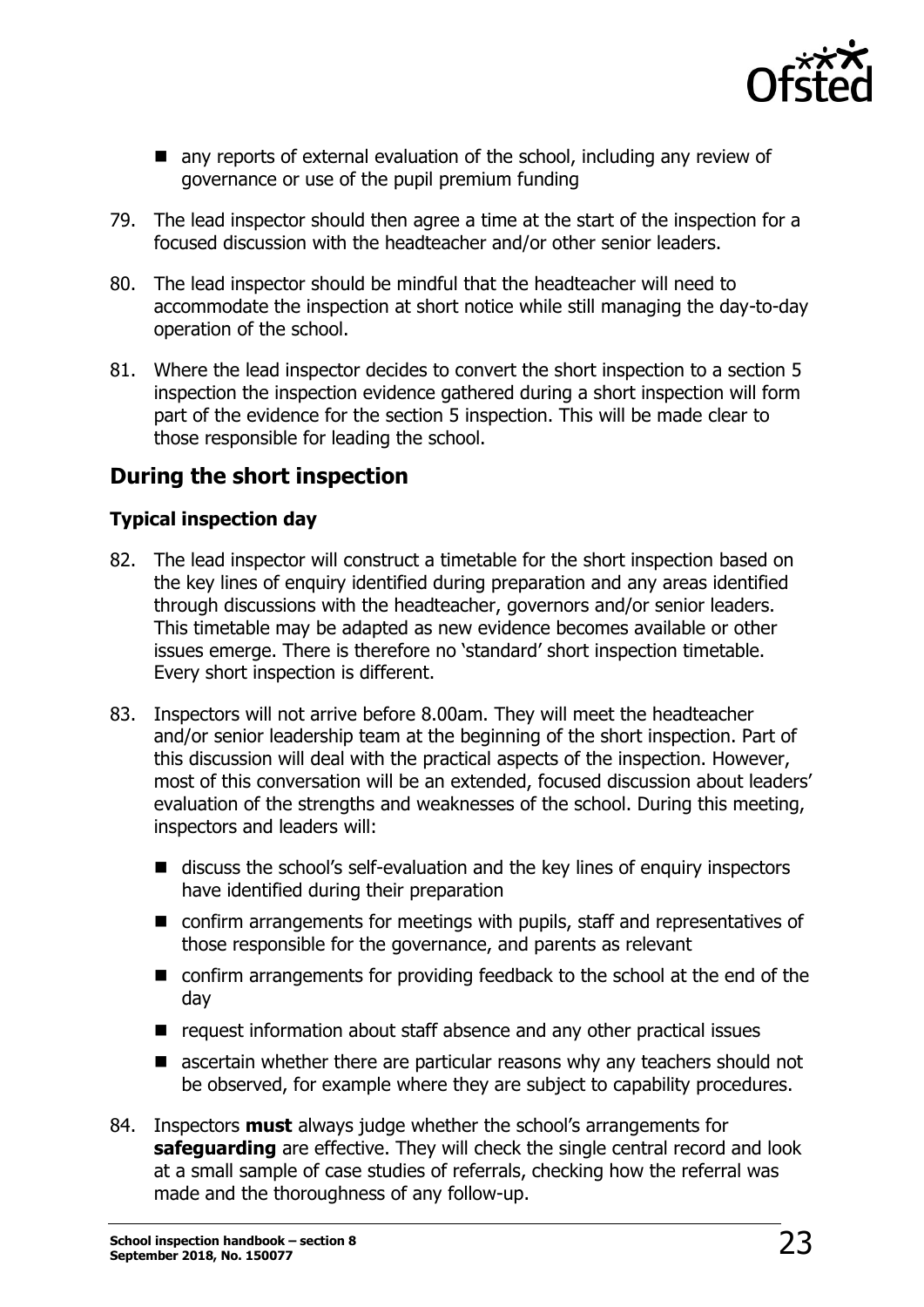

- 85. The short inspection will focus on evidence of how effectively the school's leaders and managers, including those responsible for governance, are:
	- sustaining a good quality of education for pupils
	- demonstrating capacity to remedy any minor weaknesses that are not of sufficient concern for the lead inspector to convert the inspection from a short to a section 5 inspection.
- 86. During the short inspection, the lead inspector will carry out inspection activities that will vary depending on the circumstances of the school. Inspectors do not make individual graded judgements. Instead, they will investigate some aspects of the key judgements when they determine the lines of enquiry for the short inspection. These lines of enquiry are revised and amended during the focused discussion with the headteacher and senior leaders.
- 87. Inspectors will always focus their attention on whether leaders and managers are demonstrating the capacity to drive improvement.
- 88. They also look at, where relevant:
	- whether the quality of teaching, learning and assessment is being sustained or improved
	- aspects of the personal development, behaviour and welfare of pupils (with particular reference to pupils' attitudes and conduct)
	- whether good outcomes are being achieved (including in the early years foundation stage and/or 16 to 19 study programmes)
	- $\blacksquare$  the impact of any external or internal support, where relevant, and the challenge provided to the school by the local authority, proprietor, trust or sponsor.

#### **Feedback at the end of the short inspection**

- 89. At the end of the short inspection, the lead inspector will provide brief oral feedback that will typically:
	- **P** report the range of evidence gathered
	- **P** provide the school with a judgement about whether it remains good or outstanding (as relevant)
	- $\blacksquare$  report whether safeguarding is effective
	- make clear that the text of the short inspection report may differ slightly from the oral feedback
	- $\blacksquare$  ensure that leaders are clear about the procedures leading to the publication of the report.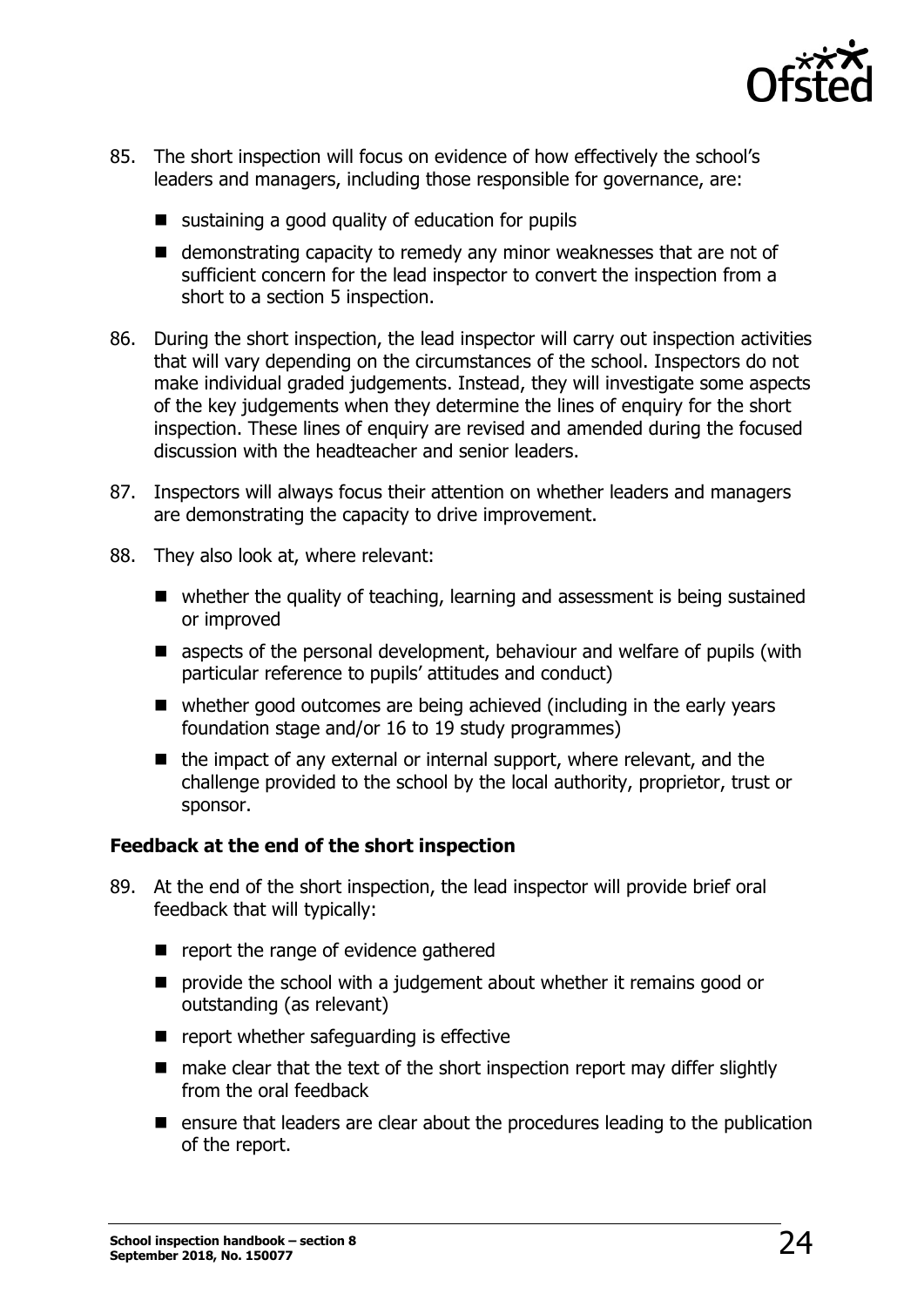

# **After the short inspection**

#### **Reporting on the short inspection**

- 90. The school will receive a report, in the form of a letter, setting out the inspection findings that will be published on the Ofsted website. Schools should inform parents that this report has been published. The short inspection report will include:
	- $\blacksquare$  the date of the inspection
	- a brief summary of any significant changes to the context of the school
	- a summary of the type of evidence gathered during the inspection and the context of the school
	- $\blacksquare$  the judgement that safeguarding is effective
	- $\blacksquare$  the judgement that the school is still providing a good quality of education or, where there is insufficient evidence that the school remains good or concerns that the school may no longer be good, that the current judgement that the school is providing a good quality of education has not changed and that the next inspection of the school will be a section 5 inspection
	- $\blacksquare$  identification of any next steps the school should take.

# <span id="page-24-0"></span>**Monitoring inspections for schools that require improvement in order to become good or outstanding**

- 91. This section of the handbook sets out Ofsted's approach to challenging and supporting schools that are judged as requires improvement at their section 5 inspection. The guidance outlines the main activities that may be undertaken by the lead inspector when conducting a monitoring inspection of a school judged as requires improvement until it is re-inspected under section 5 of the Education Act 2005.
- 92. Schools judged as requires improvement will be re-inspected under section 5 usually within 30 months after the publication of the section 5 report. The timing of the re-inspection will be at the discretion of the regional director.<sup>35</sup>
- 93. Although not in a formal category of concern, schools judged as requires improvement may be subject to monitoring. This will **not** normally apply to a school that has been judged as requires improvement for the first time. However, a school that receives two or more successive overall effectiveness judgements of requires improvement **will** normally be monitored between 12

<sup>&</sup>lt;sup>35</sup> Headteachers of schools judged to require improvement who may have concerns about the scheduling of their school's next section 5 inspection may write to the relevant Ofsted Regional Director to set out the context of their school's present position.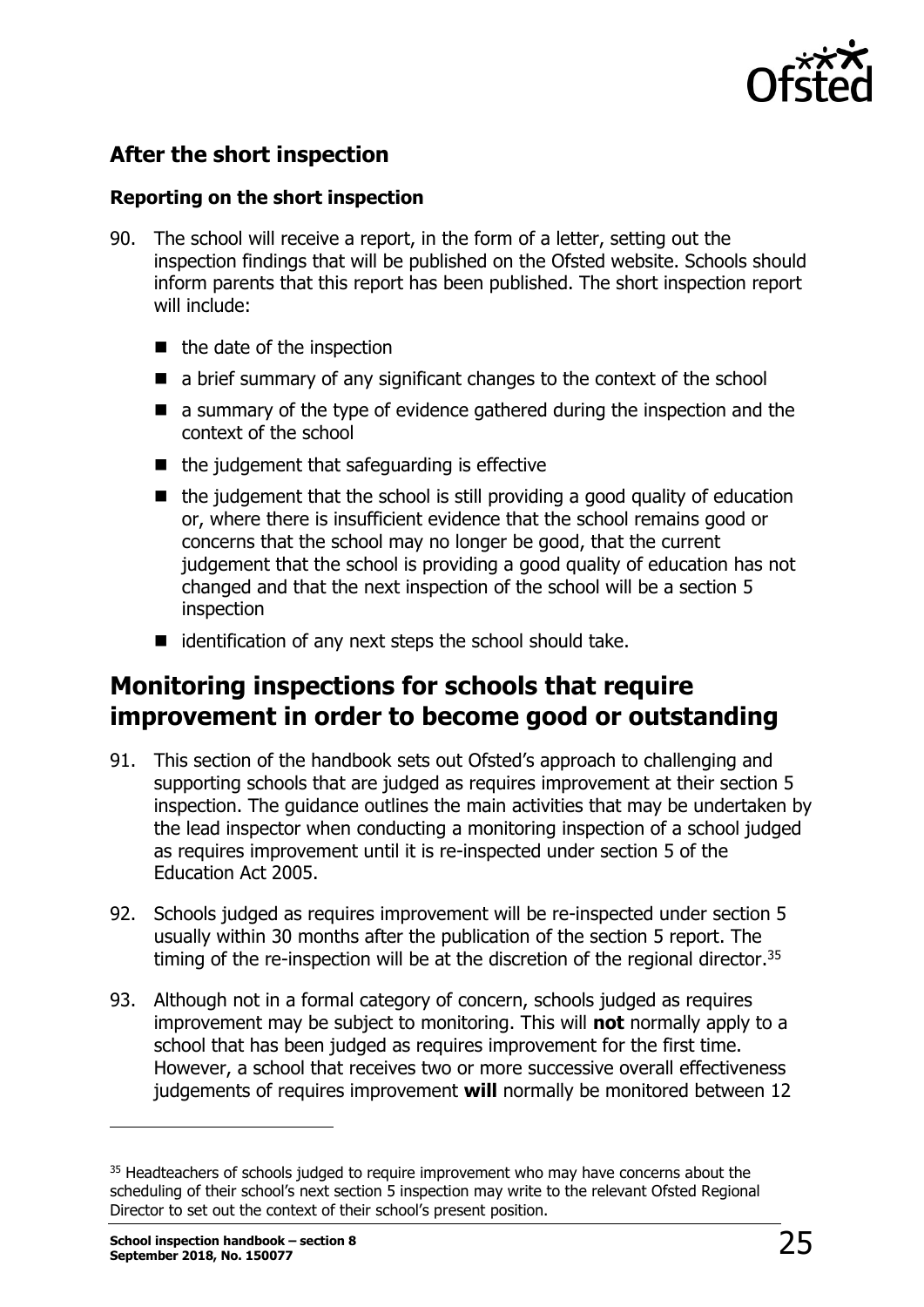

and 30 months following publication of the report which resulted in the most recent requires improvement judgement.

- 94. Where a school's most recent leadership and management judgement was good, or where leadership has changed since the last section 5 inspection, the relevant regional director may decide that the school does not require a monitoring inspection. However, such a decision will be by exception, having taken account of all relevant information about the current position in the school.
- 95. Where, following a monitoring inspection, the lead inspector considers that a school is ready for re-inspection because it has made good progress, they may recommend that the next section 5 inspection be brought forward. Conversely, when the lead inspector feels that the school would benefit from further time to improve to good, they may recommend that the school is re-inspected later in the 30-month inspection window.
- 96. If at the section 5 re-inspection the school has not demonstrated that it has improved to good, the lead inspector will need to consider whether the school continues to require improvement or may be inadequate. If the school has demonstrated improvement in some areas and there is a general upward trend, but key aspects of performance remain less than good, the school may be judged as requires improvement again, in which case there may be monitoring before another section 5 inspection normally takes place within 30 months after the publication of the previous section 5 report. These considerations will be made at each section 5 re-inspection of a school that was previously judged as requires improvement.

### **Before the inspection**

#### **Staffing**

- 97. One of Her Majesty's Inspectors will normally carry out the monitoring inspection, which lasts one day. On occasion, an Ofsted Inspector may lead the monitoring inspection.
- 98. Where a school that requires improvement has residential or boarding provision, the lead inspector should inform the Senior HMI for social care in the  $real$ iegion.<sup>36</sup>

<sup>&</sup>lt;sup>36</sup> Further guidance for education and social care inspectors on conducting integrated monitoring inspections is available at [www.gov.uk/government/collections/ofsted-inspections-of-boarding-and](http://www.gov.uk/government/collections/ofsted-inspections-of-boarding-and-residential-provision-in-schools)[residential-provision-in-schools.](http://www.gov.uk/government/collections/ofsted-inspections-of-boarding-and-residential-provision-in-schools)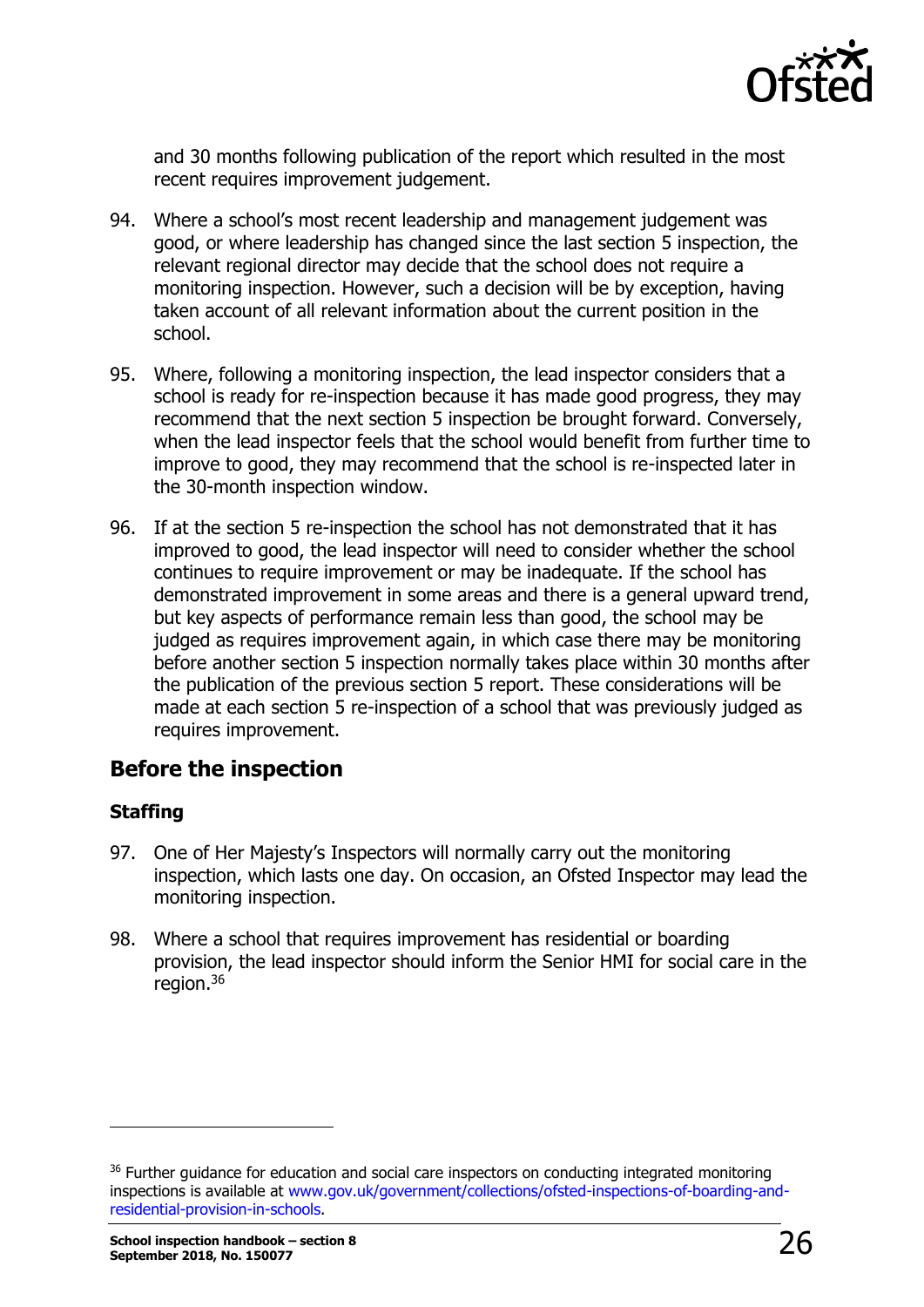

#### **Planning the first monitoring inspection**

- 99. Schools judged to require improvement are not required to prepare a separate action plan, but are expected to amend their existing plans to address the areas for improvement identified by the section 5 inspection.
- 100. The lead inspector will prepare for the monitoring inspection by reviewing the inspection history and other relevant information to build a picture of what has been happening to the school over time. This includes:
	- $\blacksquare$  the previous section 5 inspection reports, paying particular attention to the areas recommended for further improvement
	- any performance information published since the section 5 inspection
	- $\blacksquare$  information from Parent View<sup>37</sup>
	- $\blacksquare$  the school's self-evaluation or brief summary as appropriate, including any specific information about curriculum and governance; this might include the outcomes and actions resulting from any external review of governance and/or use of the pupil premium funding.
- 101. During the monitoring inspection, the lead inspector will seek to identify the barriers that appear to be preventing the school from progressing to become good. The lead inspector will decide where to focus inspection activities to gather evidence about how quickly and effectively leaders, managers and those responsible for governance are tackling the key areas for improvement identified at the most recent section 5 inspection. Evidence will also be gathered to assess and report on progress made over time since the school was first judged to require improvement and will report on any barriers that are preventing the school becoming good.

#### **Notification**

- 102. The lead inspector will telephone the school up to two days in advance for the monitoring inspection. This is to ensure that members of the governing body or trust and representatives of the local authority or other appropriate authority are available when the monitoring inspection takes place.
- 103. If the headteacher is unavailable, the lead inspector should ask to speak to the next most senior member of staff and explain the arrangements for the monitoring inspection. In academies that are part of a multi-academy trust, the lead inspector should also arrange to speak to the CEO/their delegate or equivalent where such roles are part of the structure.<sup>38</sup> The lead inspector

<sup>37</sup> [www.parentview.ofsted.gov.uk.](http://www.parentview.ofsted.gov.uk/)

<sup>38</sup> In larger multi-academy trusts that have regional accountability structures, it may be appropriate to speak to other relevant intermediate leaders or managers in the delegated structure.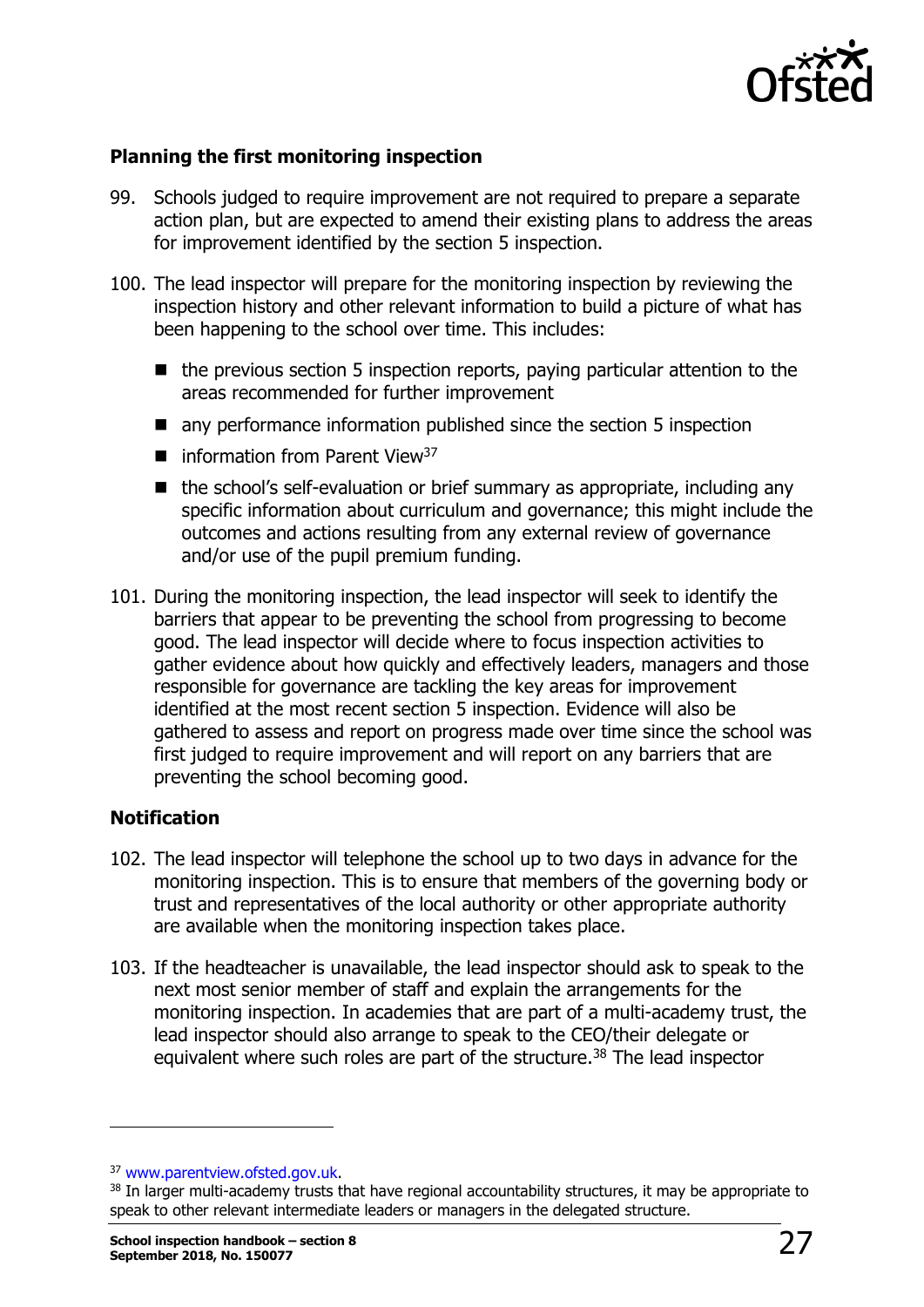

should seek to ensure that the headteacher will be present on the day of the inspection. Once the inspection has been confirmed, the lead inspector will inform the inspection support team at Ofsted, who will send formal notification to the school by email.

- 104. During the initial telephone call with the school, the lead inspector will:
	- confirm the date of the inspection
	- $\blacksquare$  explain the purpose of the monitoring inspection
	- confirm that the school is able to inform the governing body and the local authority/proprietor/trust (as relevant) that the lead inspector will wish to speak to them during the inspection<sup>39</sup>
	- **P** provide the opportunity to discuss any specific issues that the lead inspector should be made aware of before arriving to start the monitoring inspection the next day.

### **During the inspection**

#### **Focus of the monitoring inspection**

105. The monitoring inspection will focus on:

- examining with school leaders and those responsible for governance whether the fundamental actions needed to improve the school are being taken quickly and robustly – pupils are unlikely to be served well by a school that has focused on peripheral matters or only on planning, rather than directly on the core issues that need tackling
- $\blacksquare$  reviewing the impact of any external review of governance and/or the use of the pupil premium that has taken place since the last section 5 inspection
- $\blacksquare$  identifying with the school any barriers to progress towards becoming a good or outstanding school
- $\blacksquare$  reviewing the impact of any support to the school on its improvement
- $\blacksquare$  determining the extent of progress that has been made over time since the school was first judged to require improvement
- $\blacksquare$  where applicable, recommending whether or not the school is ready for a section 5 re-inspection.

<sup>&</sup>lt;sup>39</sup> The lead inspector may need to explain to the governing board and the local authority/proprietor/trust that the monitoring inspection is being carried out under section 8 of the Education Act 2005.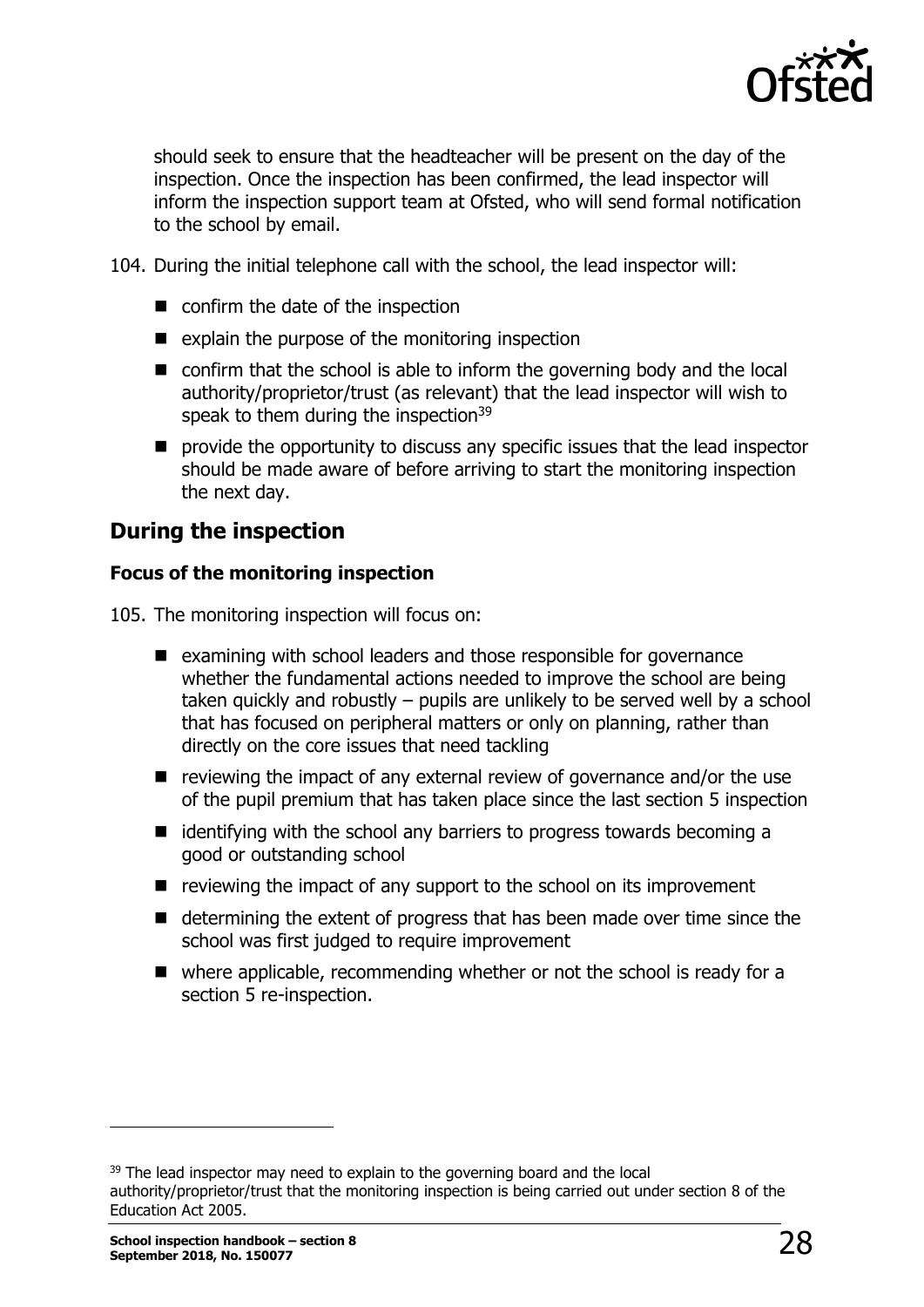

#### **Monitoring inspection activities**

- 106. During the telephone call with the school, the lead inspector will discuss the inspection activities needed to gather evidence of the impact of leaders', managers' and governors' actions since the last section 5 inspection, as well as the progress that has been made since that inspection, and over time.
- 107. While the lead inspector will consider the progress made in implementing the school's action plan and the impact of leaders', managers' and governors' actions, lead inspectors are **not** visiting simply to evaluate action plans, but to challenge and support the school. Through inspection activities, the lead inspector will gather evidence about the pace of improvement and make certain that leaders, managers and governors are making the necessary improvements swiftly and sustainably.
- 108. During the monitoring inspection, the lead inspector will:
	- $\blacksquare$  meet with the headteacher and other senior leaders (including, where appropriate, the CEO of the multi-academy trust/their delegate or equivalent) to establish a purposeful and productive working relationship and conduct a focused meeting to discuss the actions taken so far to tackle issues from the section 5 inspection
	- $\blacksquare$  hold meetings with representatives of the local authority/proprietor/trust, the chair and members of the governing board, or where appropriate, the chair of the board of trustees, to establish what action is being taken, including in relation to the progress and impact of any review of governance and/or the school's use of the pupil premium
	- qather any other evidence needed, which may include discussions with staff and pupils, reviewing minutes of governing body meetings, observing learning and pupils' behaviour, and talking to pupils about their work and their progress
	- consider views expressed on Parent View; where possible, talk to parents about their views about the school
	- $\blacksquare$  discuss with the headteacher the next steps
	- $\blacksquare$  plan time to reflect and summarise the evidence, draft the monitoring report and consider what, if any, further challenge or support is required.

#### **Arriving at final judgements**

- 109. At the end of the monitoring inspection, the lead inspector will make a single overarching judgement stating:
	- 'Senior leaders and governors/responsible authority/proprietor/trust are taking effective action to tackle the areas requiring improvement identified at the last section 5 inspection in order to become a good school'
		- or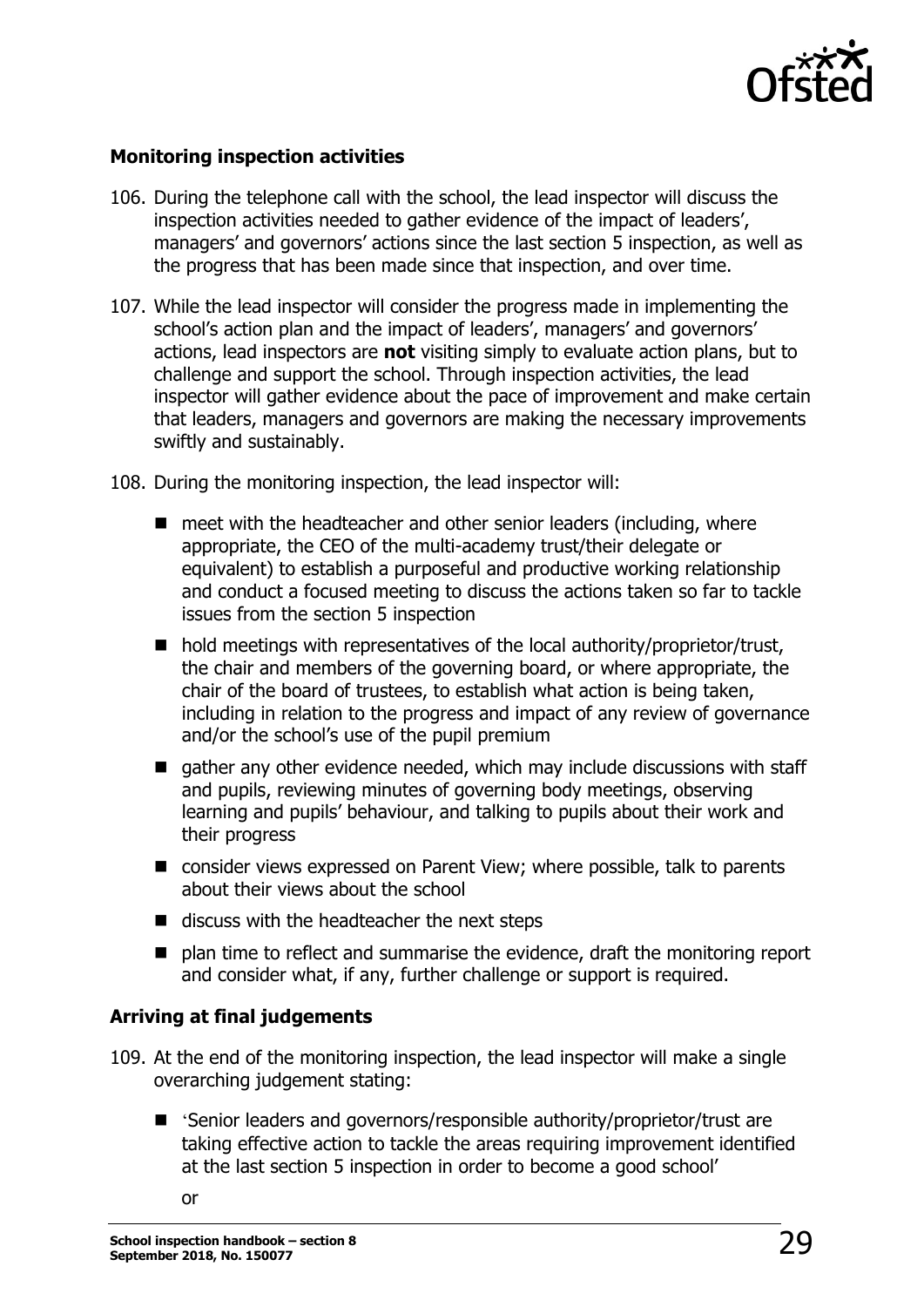

■ 'Senior leaders and governors/responsible authority/proprietor/trust are not taking effective action to tackle the areas requiring improvement identified at the last section 5 inspection in order to become a good school.'

# **At the end of the inspection**

#### **Final feedback**

- 110. The lead inspector will hold a feedback meeting with key stakeholders, including as many governor representatives as possible, at the end of the monitoring inspection. The lead inspector will expect to speak to the governing board/board of trustees, or as many governors/trustees as possible, where there are serious concerns about the lack of urgency in tackling weakness at the school. If needed, they will arrange to do so after the inspection. The lead inspector should also invite the CEO/their delegate or equivalent of a multiacademy trust to the final feedback meeting.
- 111. Where the lead inspector has concerns about the school, the effectiveness of leadership, governance or the lack of urgency with which weaknesses are being tackled, they will share the concerns with the school and make specific recommendations for more urgent action or intervention.
- 112. If a monitoring inspection identifies serious concerns about aspects of the school's performance that were not identified in the last section 5 inspection or in any earlier monitoring visits, these will be reported to Ofsted and may lead to the next section 5 inspection being brought forward.
- 113. In exceptional circumstances, where the concerns are such that the school requires immediate inspection under section 5, the section 8 inspection may be deemed a section 5 inspection.<sup>40</sup> Where this is the case, all the judgements required by the evaluation schedule will be made and a section 5 inspection report produced. Where necessary, further inspection resource may be deployed to complete the inspection.

#### **Reporting on the monitoring inspection**

- 114. The monitoring report letter which is written at the end of the monitoring inspection will include:
	- $\blacksquare$  the date of the inspection
	- **E** a summary of the type of evidence gathered during the inspection and the context of the school

 $40$  A section 8 inspection may be treated as if it were an inspection under section 5, using the Chief Inspector's discretionary power under section 9 of the Education Act 2005: [www.legislation.gov.uk/ukpga/2005/18/section/9.](http://www.legislation.gov.uk/ukpga/2005/18/section/9)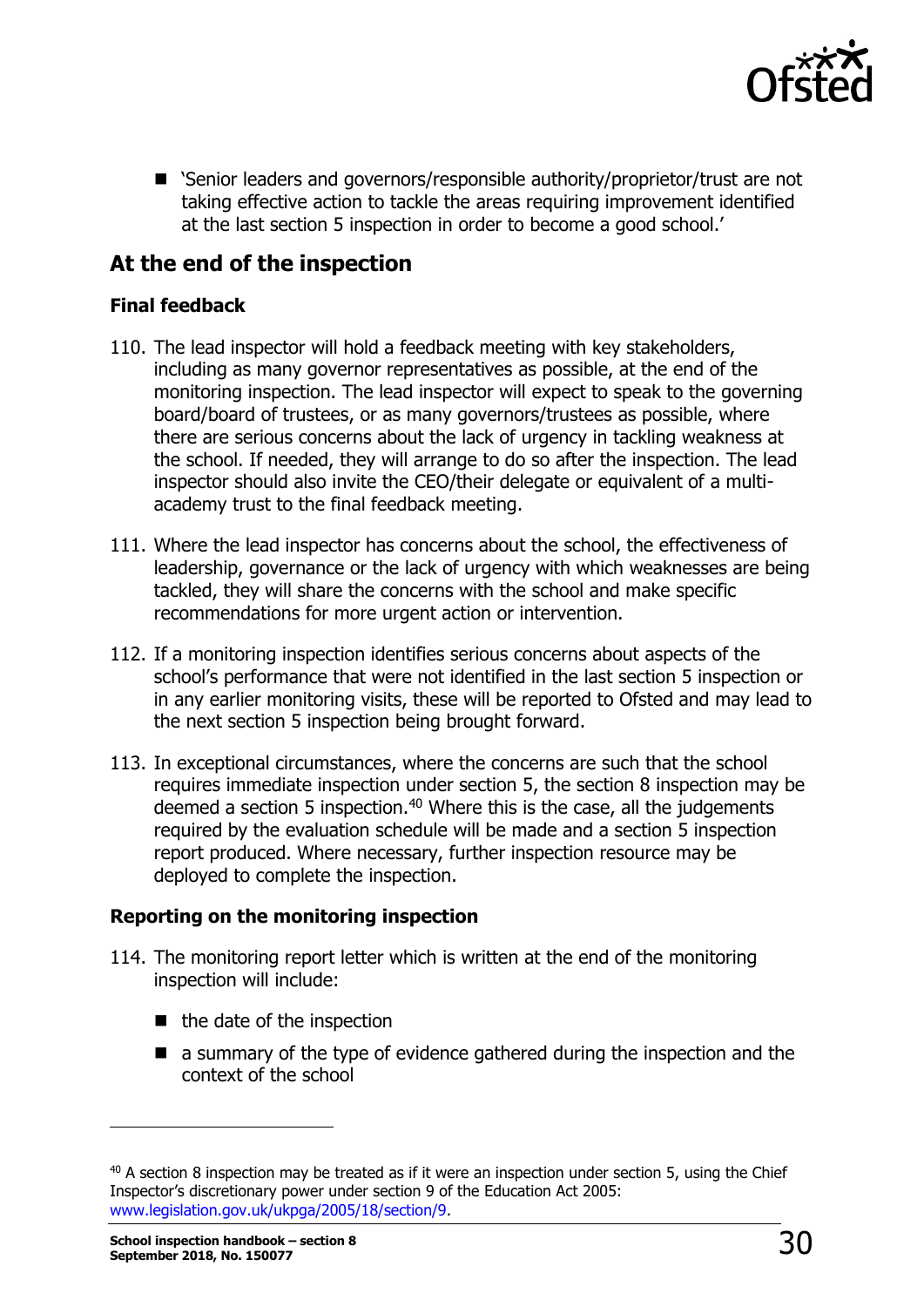

- the judgement on whether the areas for improvement identified at the section 5 inspection are being tackled effectively
- $\blacksquare$  the relevance, speed and impact of the work being undertaken to improve the school since the last section 5 inspection, with particular reference to the inspection findings and including, in all cases, the improvement of teaching and learning and the effectiveness of school leadership, management and governance
- a judgement on the effectiveness of the action taken and the progress made over time towards becoming a good school
- $\blacksquare$  the suitability of the school's plans to tackle the areas requiring improvement that were identified at the recent inspection and any recommendations from a previous monitoring inspection
- $\blacksquare$  the impact of any external review of governance and/or use of the pupil premium
- $\blacksquare$  the impact of any support provided to the school and whether or not it is being brokered effectively
- any additional priorities for improvement arising from the monitoring inspection.

# <span id="page-30-0"></span>**Monitoring inspections for schools judged inadequate**

- 115. Schools that are judged inadequate fall into one of two categories, both of which are formally defined in legislation as categories of concern:<sup>41</sup>
	- serious weaknesses (defined in law as 'requires significant improvement') or
	- special measures.
- 116. A school is judged to have serious weaknesses because one or more of the key judgements is inadequate (grade 4) and/or there are important weaknesses in the provision for pupils' spiritual, moral, social and cultural development. When the evidence indicates that one or more of the key judgements is inadequate, inspectors must consider whether the school is failing to give its pupils an acceptable standard of education. If this is confirmed by the evidence, inspectors must then consider whether leaders, managers and governors are demonstrating the capacity to improve the school. If they are not then the school requires special measures. If neither or only one of these two conditions are met, the school has serious weaknesses.
- 117. Maintained schools and pupil referral units (PRUs) that are judged to be causing concern will be subject to an academy order. The Secretary of State has a duty to make an academy order for all maintained schools (except maintained

<sup>&</sup>lt;sup>41</sup> Education Act 2005, section 44; [www.legislation.gov.uk/ukpga/2005/18/section/44.](http://www.legislation.gov.uk/ukpga/2005/18/section/44)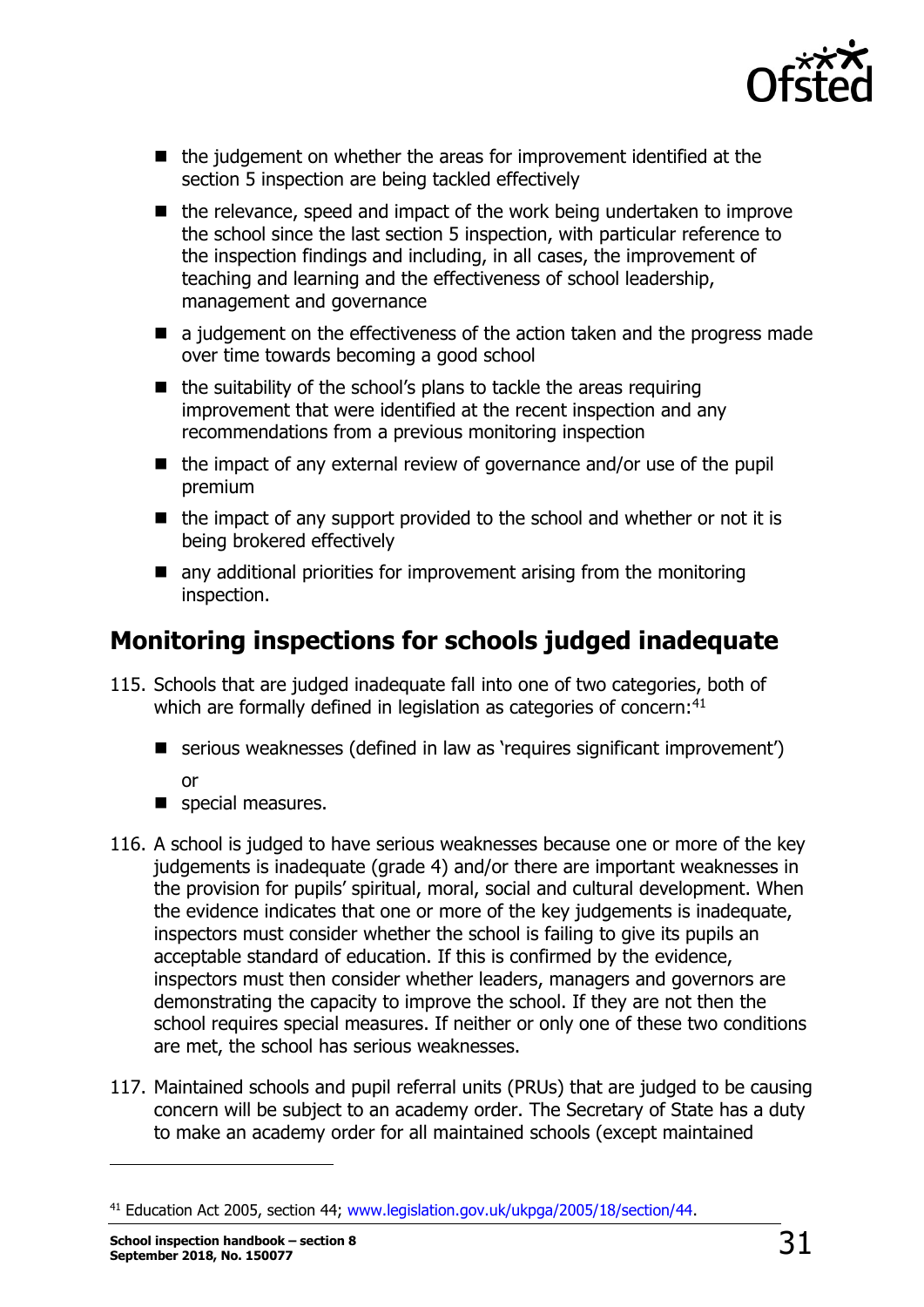

nursery schools) and PRUs judged to have serious weaknesses or to require special measures. Once an academy order is made, the governing body and the relevant local authority are under a duty to facilitate conversion to sponsored academy status. For academies that are causing concern, the Secretary of State has a power to terminate the funding agreement and the academy may be rebrokered to become sponsored by another trust.

- 118. Newly academised schools and existing academies that are rebrokered for performance reasons will become new sponsored academies. These will subsequently be inspected as new schools in their third year of operation. However, in exceptional circumstances, these sponsored academies may receive a section 8 inspection before their next section 5 inspection.
- 119. Academies judged to have serious weaknesses which are not rebrokered to a new sponsor trust will be subject to monitoring by Ofsted. They will normally be re-inspected within 30 months of the publication of the inspection report in which they were judged to have serious weaknesses. The timing of the reinspection will be at the discretion of the regional director, taking into account the school's rate of improvement.
- 120. Academies judged to require special measures which are not rebrokered to a new sponsor trust will be subject to monitoring by Ofsted. The timing of the next section 5 inspection will be determined by the academy's rate of improvement. However, it will normally take place within 30 months after the publication of the inspection report that judged it to require special measures. The timing of the re-inspection will be at the discretion of the regional director.
- 121. With regard to the appointment of NQTs in maintained schools and PRUs, regulations governing the induction of teachers provide that induction may not be served in a school that has been judged to require special measures, unless HMCI has given permission in writing. Where the lead inspector at the latest section 5 inspection has informed a maintained school that it may not appoint NQTs, and no monitoring inspections are taking place, the school must seek approval if it later wishes to appoint NQTs, by writing to the relevant Ofsted regional director with supporting reasons. The restriction on the appointment of NQTs does not extend to trainee teachers on employment-based training programmes.

#### **Exceptions to routine monitoring of inadequate schools**

- 122. Maintained schools or PRUs that have been issued with an academy order and academies that are being 'rebrokered' to new sponsors following termination of their funding agreements, will not normally receive monitoring inspections.
- 123. There is still a requirement for the local authority, proprietor or trust to prepare a statement of action, even though these will become new sponsored academies once the new funding agreements are in place. However, with the exception of any safeguarding concerns, which the statement of action must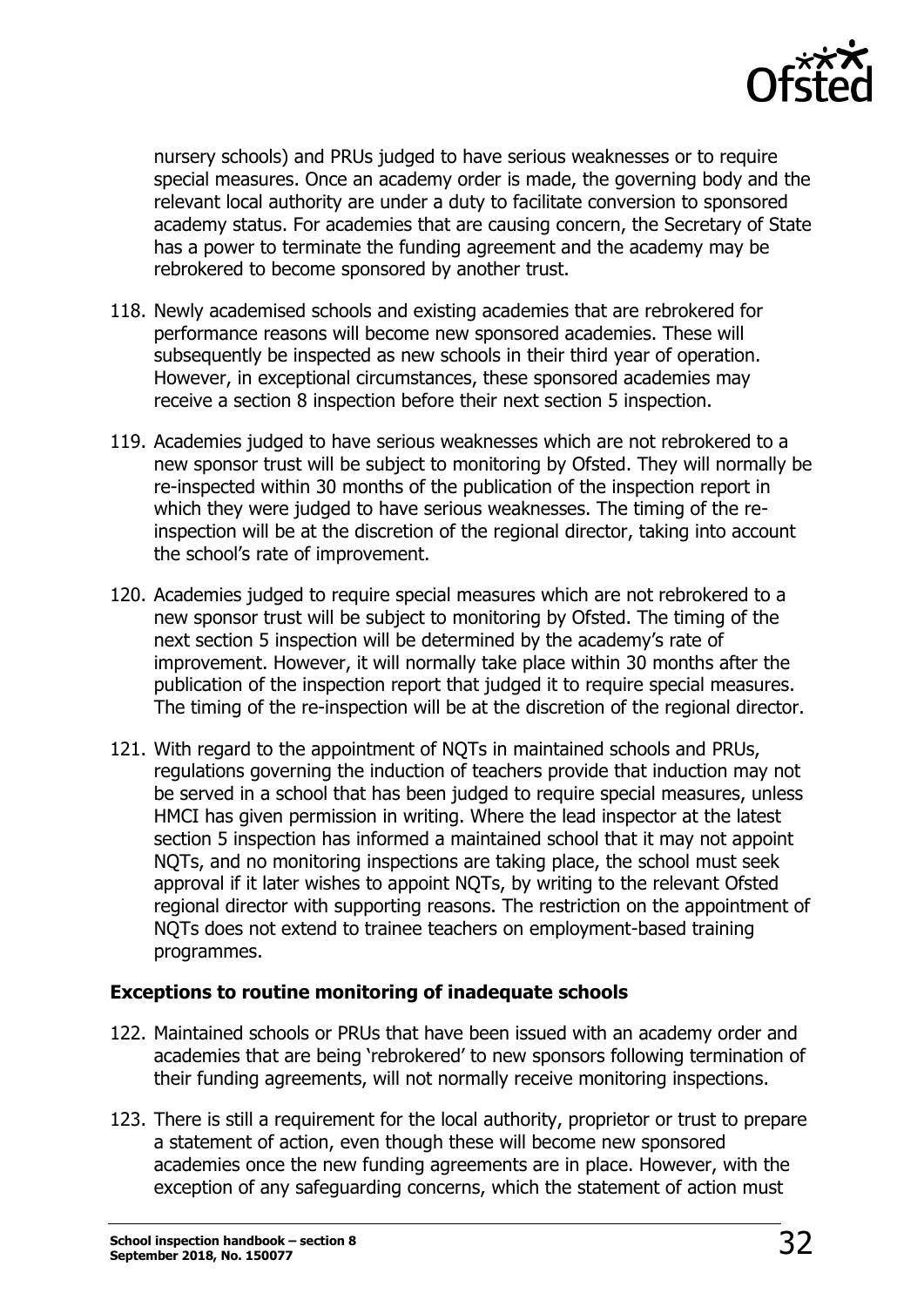

address, the purpose of the statement should be to set out how the relevant authority and the school will facilitate the transition to the new academy.

- 124. In the case of schools where serious safeguarding concerns have been identified, it is essential that early action is taken to ensure that pupils are safe. Ofsted may, in some cases, conduct a section 8 inspection within three to six months after the publication of the section 5 report to ensure that the actions relating to safeguarding that were specified in the statement of action have been implemented. These inspections will not include checks on the extent to which the school and the relevant authority is facilitating the transition to sponsored academy status.
- 125. Once an inadequate maintained school or PRU has become a sponsored academy, or an inadequate academy has been moved to a new sponsor with a new funding agreement, these will be inspected as new schools, with their first inspection being a section 5 inspection, usually, in the third year of operation.<sup>42</sup> If there is a delay in any school judged inadequate becoming a sponsored academy or being rebrokered to be sponsored by a new trust, Ofsted may initiate monitoring of the school to check on what progress has been made in tackling the areas for improvement.
- 126. Maintained nursery schools and non-maintained special schools judged inadequate are not subject to academy orders and will be monitored by Ofsted as set out in this section of the handbook.

### **Notification**

- 127. Prior to the first monitoring inspection of a school with serious weaknesses or that requires special measures, HMI will normally inform the school up to two days in advance of the inspection. This is to allow the relevant strategic partners (local authority, proprietor or board of trustees) to be present for discussion about support for the school and the likely pattern of monitoring. It will also enable as many members of the governing board, local governing body or trustees as possible and, where appropriate, the CEO/their delegate or equivalent of the multi-academy trust, to attend inspection feedback. For the second and any subsequent monitoring inspection, HMI will normally inform the school the day before the visit.
- 128. If the headteacher is unavailable, the HMI should ask to speak to the most senior member of staff available. Once the inspection has been confirmed, HMI will inform the inspection support administrator at Ofsted, who will send formal notification to the school by email.

 $42$  The policy statement about the inspection of new schools can be found here: [www.gov.uk/government/publications/how-ofsted-will-inspect-academy-schools-including-free](https://www.gov.uk/government/publications/how-ofsted-will-inspect-academy-schools-including-free-schools)[schools.](https://www.gov.uk/government/publications/how-ofsted-will-inspect-academy-schools-including-free-schools)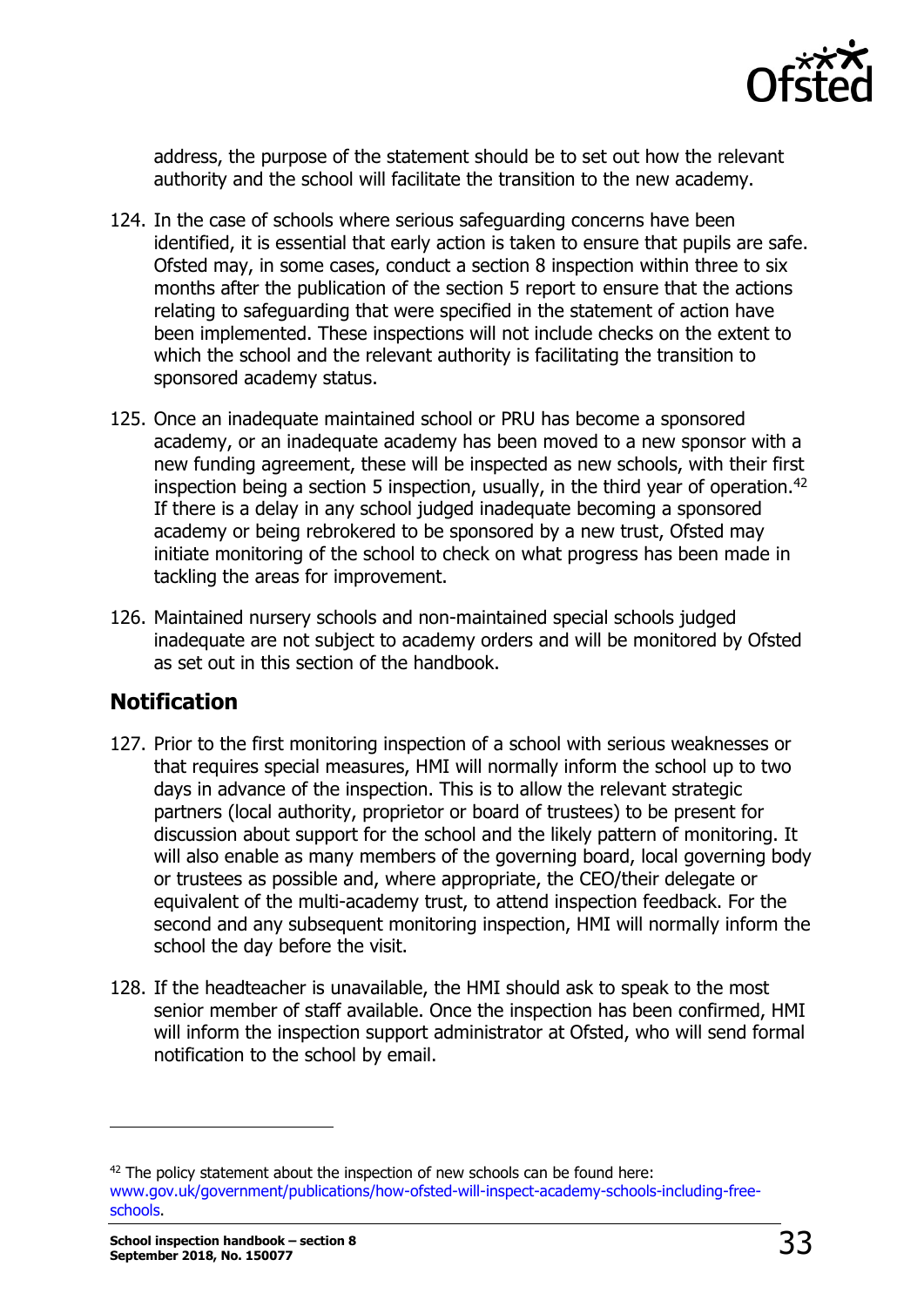

129. Requests for a deferral will be handled in accordance with Ofsted's policy about the deferral of inspections. $43$  If a school requests a deferral, HMI must contact the regional duty desk immediately. The deferral policy makes clear that the absence of the headteacher is not normally a reason for deferring an inspection.

### **Guidance for inspecting schools that have serious weaknesses**

#### **Introduction**

130. Schools are judged to have serious weaknesses where Her Majesty's Chief Inspector (HMCI) is of the opinion that:

> 'The school requires significant improvement because it is performing significantly less well than it might in all the circumstances reasonably be expected to perform.'<sup>44</sup>

- 131. Schools judged to have serious weaknesses are not required to prepare a separate action plan. They are expected to amend their existing plans or develop a new plan to tackle the areas for improvement identified by the section 5 inspection. The local authority, $45$  proprietor or the trust board $46$  must submit a statement of action<sup>47</sup> to HMCI $48$  within 10 working days of the school receiving the final section 5 inspection report. An HMI will review the statement of action. HMI will provide initial feedback in writing on the fitness for purpose of the statement within 10 working days of receiving the statement. If the statement of action is judged to be not fit for purpose, the local authority, proprietor or trust will be informed. They will be asked to address the weaknesses urgently and ensure that the revised version is resubmitted to Ofsted. HMI will re-evaluate the revised statement of action and confirm its fitness for purpose. This will also be reported in the first monitoring letter.
- 132. The HMI will usually conduct the first monitoring inspection within three to six months of the publication of the section 5 inspection report.
- 133. During the first monitoring inspection, HMI will meet with the headteacher, the chair of the governing body or board of trustees, an appropriate representative of the local authority, or the CEO/their delegate or equivalent where an academy is part of a multi-academy trust. HMI will look for evidence of how

<sup>43</sup> Deferring Ofsted inspections', Ofsted, 2016 [www.gov.uk/government/publications/deferring-ofsted](http://www.gov.uk/government/publications/deferring-ofsted-inspections)[inspections.](http://www.gov.uk/government/publications/deferring-ofsted-inspections)

<sup>&</sup>lt;sup>44</sup> Education Act 2005, section 44(2); [www.legislation.gov.uk/ukpga/2005/18/section/44.](http://www.legislation.gov.uk/ukpga/2005/18/section/44)

<sup>&</sup>lt;sup>45</sup> Education Act 2005, sections  $15(2)(d)$  and  $15(2)(e)$ ;

[www.legislation.gov.uk/ukpga/2005/18/section/15.](http://www.legislation.gov.uk/ukpga/2005/18/section/15)

<sup>&</sup>lt;sup>46</sup> Education Act 2005, sections  $17(1A)(d)$  and  $17(3)(a)$ ; [www.legislation.gov.uk/ukpga/2005/18/section/17.](http://www.legislation.gov.uk/ukpga/2005/18/section/17)

<sup>&</sup>lt;sup>47</sup> Education and Inspections Act 2006, schedule 7;

[www.legislation.gov.uk/ukpga/2006/40/schedule/7.](http://www.legislation.gov.uk/ukpga/2006/40/schedule/7)

<sup>48</sup> Statements of action must be sent to [QALAstatementsofaction@ofsted.gov.uk.](mailto:QALAstatementsofaction@ofsted.gov.uk)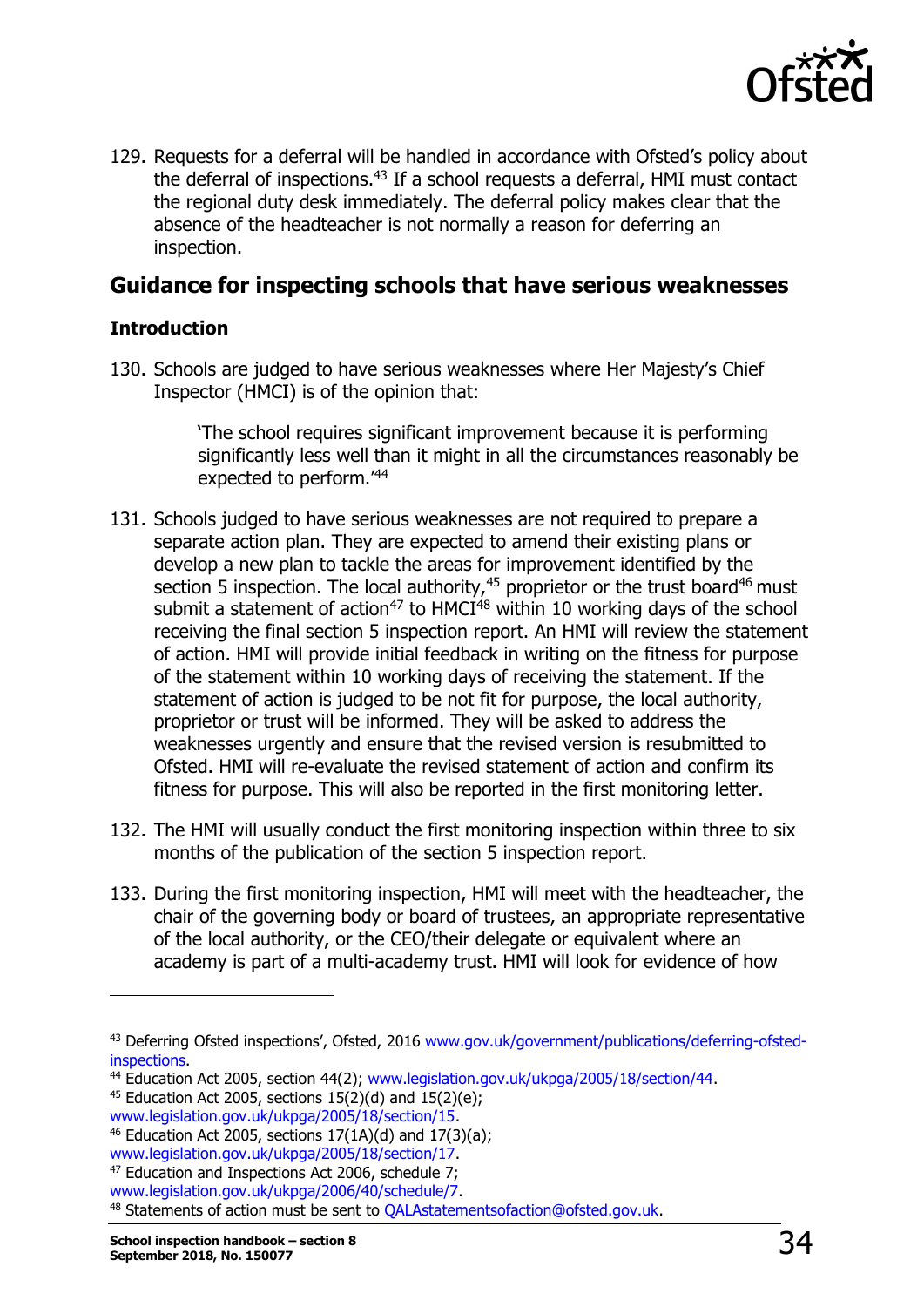

well leaders are implementing the statement of action and the school's improvement plan. If any concerns remained following the initial review and feedback on these, HMI should check to ensure that the current statement of action and improvement plans are fit for purpose and report on this in the first monitoring inspection.

134. If, after a programme of monitoring inspections lasting up to 30 months, the school has not been removed from the serious weaknesses category of concern it must be re-inspected under section 5.

#### **The monitoring inspection(s)**

- 135. Monitoring inspections will focus on the actions taken by the school's leaders and those responsible for governance to tackle the areas for improvement identified in the section 5 inspection that judged the school to have serious weaknesses. Monitoring inspections must also focus on the progress the school has made since being judged as having serious weaknesses.
- 136. The monitoring inspection report must include an assessment of the effectiveness of the action taken by the school towards removal of the serious weaknesses designation.
- 137. An overarching judgement will be made stating whether:
	- $\blacksquare$  leaders and managers are taking effective action towards the removal of the serious weaknesses designation
		- or
	- leaders and managers are not taking effective action towards the removal of the serious weaknesses designation.
- 138. The crucial factor is the anticipated timescale for the removal of serious weaknesses given the current rate of improvement. A school in which leaders and managers are taking effective action is one that will be on course to have the serious weaknesses designation removed within 30 months after the publication of the previous section 5 report. A school that is not taking effective action will be likely to continue to have serious weaknesses, or may require special measures, when the section 5 re-inspection takes place.
- 139. The purpose of the monitoring inspection(s) is to evaluate how much progress the school has made by considering:
	- the school's response to being judged as having serious weaknesses and how well placed it is to secure rapid improvement based on the actions taken since the section 5 inspection
	- the extent to which the school's actions are rigorously focused on tackling the key areas for improvement identified in the section 5 inspection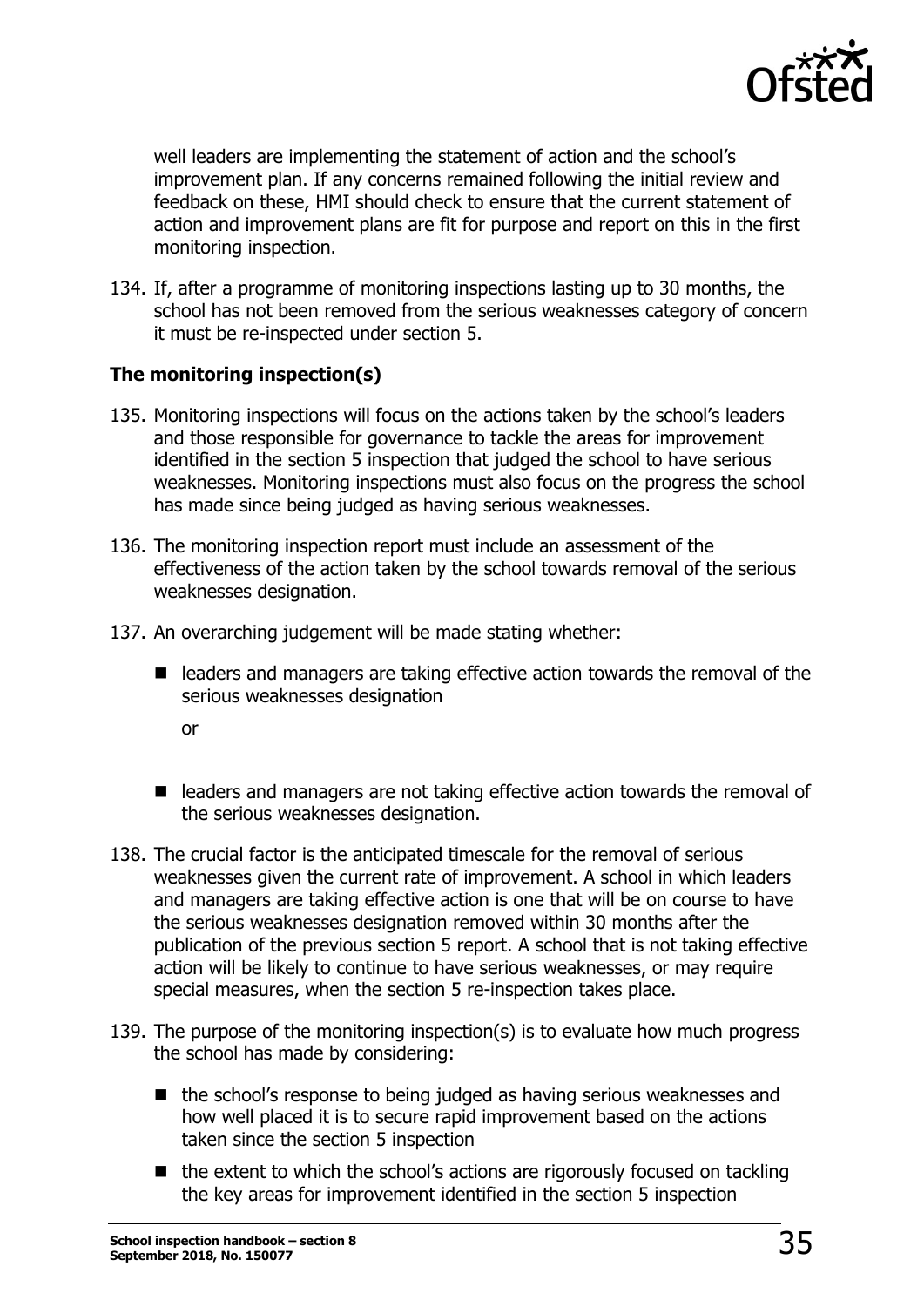

- how effectively the school is adapting its existing school development or improvement plans to meet the challenge of moving out of the serious weaknesses category
- $\blacksquare$  the impact that governors at the school are having on bringing about the necessary improvements
- $\blacksquare$  the impact of any external review of governance and/or use of pupil premium that has taken place since the section 5 inspection.49
- 140. Monitoring inspections cover aspects of the section 5 evaluation schedule, but are selective and focused sharply on the areas for improvement identified by the section 5 inspection that judged the school to have serious weaknesses.
- 141. The work of those responsible for governance should be evaluated to assess the extent to which they are making an effective contribution to leadership and management and the school's performance.
- 142. If governance was not identified as an area for improvement at the section 5 inspection but the monitoring inspection raises concerns about weak governance, inspectors must reflect this in the report. Similarly, where inspectors have concerns about the school's use of the pupil premium, they must highlight this in the report.
- 143. Inspectors should consider whether the school's leaders continue to demonstrate convincingly that the school's capacity to improve is strengthening. It is important that the school's leaders are having a significant impact on all of its areas of weakness and are capable of securing further improvement.
- 144. There should be clear evidence that leaders and managers are having an impact on accelerating learners' progress and thereby raising attainment, particularly in schools where attainment is low. The impact of the external support provided to the school must also be considered, with particular reference to the proprietor's or trust's statement of action and, as appropriate, the impact of any support and challenge provided by other external partners on school improvement.
- 145. Where a monitoring inspection identifies significant concerns about aspects of the school's performance that were not identified in the previous section 5 inspection or any earlier monitoring inspections, these must be considered by inspectors and will affect the judgement about the progress made by the school.

 $49$  If a review has not taken place, this should be noted in the monitoring report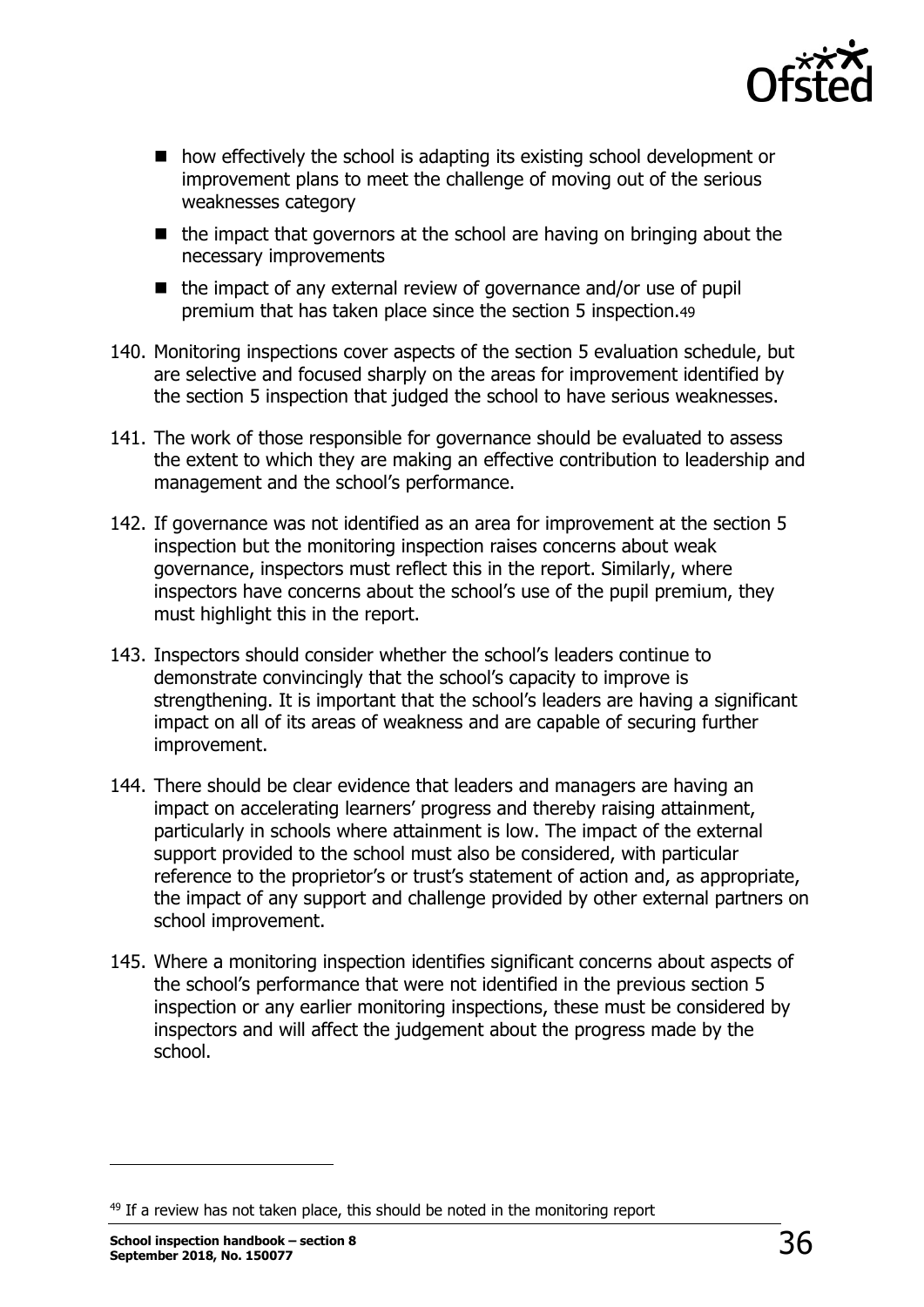

- 146. Not all schools will receive a second or third monitoring inspection. This will depend on HMI's evaluation of the quality of leadership and management and the school's rate of improvement towards becoming a good school.
- 147. If a second or third monitoring inspection is carried out, inspectors will continue to evaluate the effectiveness of the school's actions towards the removal of the serious weaknesses designation. An overarching judgement will be made in the same format as specified above for the first monitoring inspection.
- 148. While, generally, the judgement will be informed by the school's progress in dealing with each of the areas for improvement identified by the section 5 inspection, other factors that arise during the monitoring period must not be ignored. HMI should make the key judgement about the school's overall progress towards the removal of the serious weaknesses designation by considering the evidence she or he has gathered and using their professional judgement.
- 149. Where HMI is satisfied that the school is taking effective action and making enough progress for the likely removal of the serious weaknesses designation, she or he will take the decision to deem the section 8 monitoring inspection to be a section 5 inspection. This may result in the school being judged as no longer having serious weaknesses.
- 150. When the serious weaknesses designation is removed, whether through a section 8 deemed section 5 inspection or when the next section 5 inspection takes place, the lead inspector must, on the final day of the inspection, notify the Ofsted regional duty desk.
- 151. Where the section 5 inspection team has reached the judgement that the school no longer has serious weaknesses, the oral feedback and written report must include the formal statement that:

'In accordance with section 13 (5) of the Education Act 2005, Her Majesty's Chief Inspector is of the opinion that the school no longer requires significant improvement.'

152. The introduction to the report should explain why the school was inspected. For example:

> 'When XXXX school was inspected in XX 201X, it was judged to have serious weaknesses. Subsequently, the school was inspected on xxx occasions. At the last monitoring inspection, leaders and managers were judged to be taking/not taking effective action.'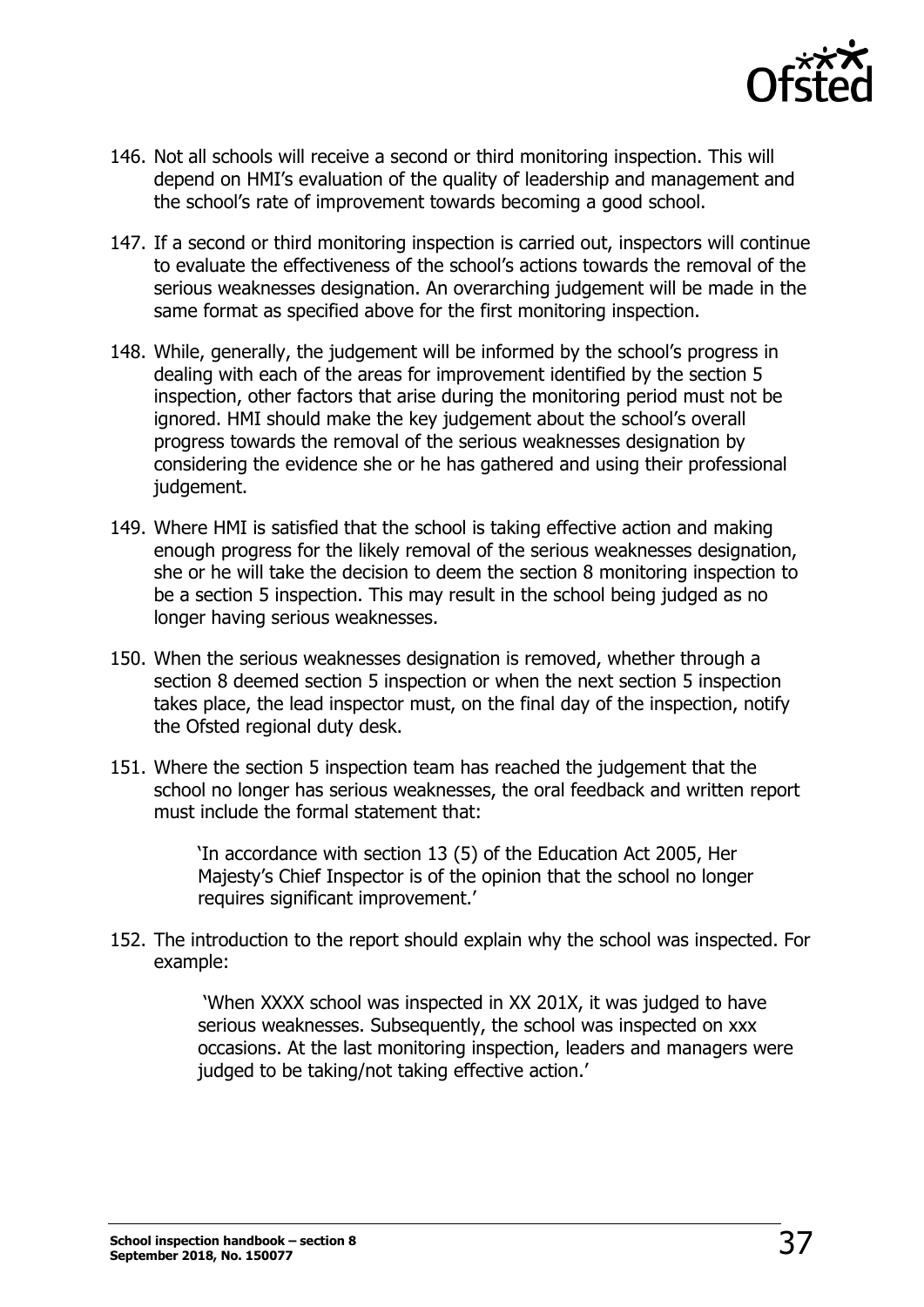

#### **After the inspection**

#### Feedback at the end of the monitoring inspection(s)

- 153. The school will receive verbal feedback at the end of each monitoring inspection on the fitness for purpose of the statement of action and the school's improvement plan. Feedback at the end of any monitoring inspections must:
	- $\blacksquare$  report the range of evidence gathered
	- $\blacksquare$  include the judgement made about the effectiveness of actions towards the removal of serious weaknesses, describing the progress made against the areas for improvement identified during the section 5 inspection that deemed the school to have serious weaknesses
	- comment on the impact of any support on school improvement
	- cover any specific issues identified by the lead inspector in the preinspection preparation and during the inspection
	- make clear that the text of the letter or report may differ slightly from the verbal feedback, but that the judgements will not change unless quality assurance deems that appropriate.
- 154. The lead inspector should identify additional priorities only where they are essential to the school's further development. Progress against these priorities has to be evaluated at the next monitoring inspection and reported in the monitoring report. They are not to be added to the list of judgements to be made as set out in the annex to the covering letter. The priorities should help the school focus on what needs to be done next to improve the quality of education.

#### The monitoring inspection letter and report

- 155. For all monitoring inspections, the school will receive a brief covering letter with the judgements included and a monitoring report, both of which will be published on the Ofsted website. The first and possibly the second monitoring letter will need to comment on the fitness for purpose of the statement of action and of the school's improvement plan.
- 156. When a monitoring inspection focuses on only one or two aspects of provision, this should be clearly explained in the evidence section.
- 157. The monitoring letter and report must include:
	- $\blacksquare$  a summary of the evidence gathered by inspectors
	- a brief summary of any significant changes to the context of the school
	- a judgement about the effectiveness of actions towards the removal of the serious weaknesses designation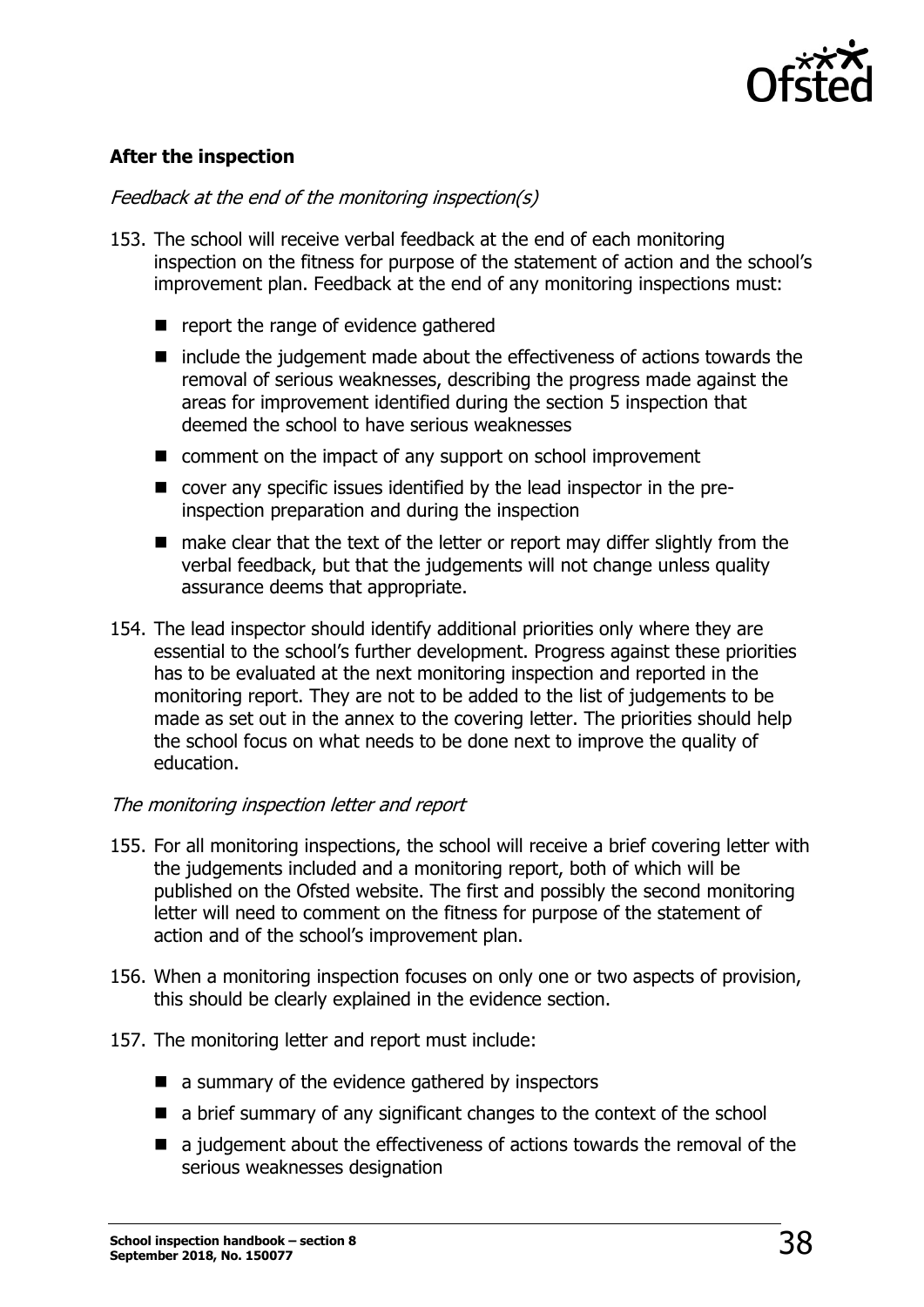

- a judgement about the effectiveness of leadership and management with specific reference to the impact that governors'/trustees' actions are having on improvements
- brief bullet points evaluating the progress made by the school in tackling the key areas for improvement, and brief bullet points setting out:
	- strengths in the school's approaches to securing improvement
	- weaknesses in the school's approaches to securing improvement
- $\blacksquare$  reference to the impact of any support provided to the school.
- 158. Where an external review (or reviews) of governance and/or the use of the pupil premium was recommended, inspectors must report on whether it has been carried out since the previous inspection, its timeliness and its impact on the school, unless it has not taken place, in which case this should be noted in the monitoring report.

#### **Guidance for inspecting schools that are subject to special measures**

#### **Introduction**

ł

159. Schools are made subject to special measures under section 44(1) of the Education Act 2005, where the Chief Inspector is of the opinion that:

> 'The school is failing to give its pupils an acceptable standard of education and the persons responsible for leading, managing or governing the school are not demonstrating the capacity to secure the necessary improvement in the school.'<sup>50</sup>

160. Schools that are subject to special measures are not required to prepare a separate action plan. These schools should review their existing plans to tackle the areas for improvement identified by the section 5 inspection.

The local authority,<sup>51</sup> proprietor or the trust board<sup>52</sup> must submit a statement of action<sup>53</sup> to HMCI<sup>54</sup> within 10 working days of the school receiving the section 5 inspection report. An HMI will review the statement of action. HMI will provide initial feedback in writing on the fitness for purpose of the statement within 10 working days of receiving the statement. If the statement of action is judged to

<sup>50</sup> Education Act 2005, section 44(1); [www.legislation.gov.uk/ukpga/2005/18/contents.](http://www.legislation.gov.uk/ukpga/2005/18/contents)

 $51$  Education Act 2005, sections 15(2)(d) and 15(2)(e);

[www.legislation.gov.uk/ukpga/2005/18/section/15.](http://www.legislation.gov.uk/ukpga/2005/18/section/15)

<sup>&</sup>lt;sup>52</sup> Education Act 2005, sections  $17(1A)(d)$  and  $17(3)(a)$ ;

[www.legislation.gov.uk/ukpga/2005/18/section/17.](http://www.legislation.gov.uk/ukpga/2005/18/section/17)

<sup>53</sup> Education and Inspections Act 2006, schedule 7;

[www.legislation.gov.uk/ukpga/2006/40/schedule/7.](http://www.legislation.gov.uk/ukpga/2006/40/schedule/7)

<sup>54</sup> Statements of action must be sent to [QALAstatementsofaction@ofsted.gov.uk.](mailto:QALAstatementsofaction@ofsted.gov.uk)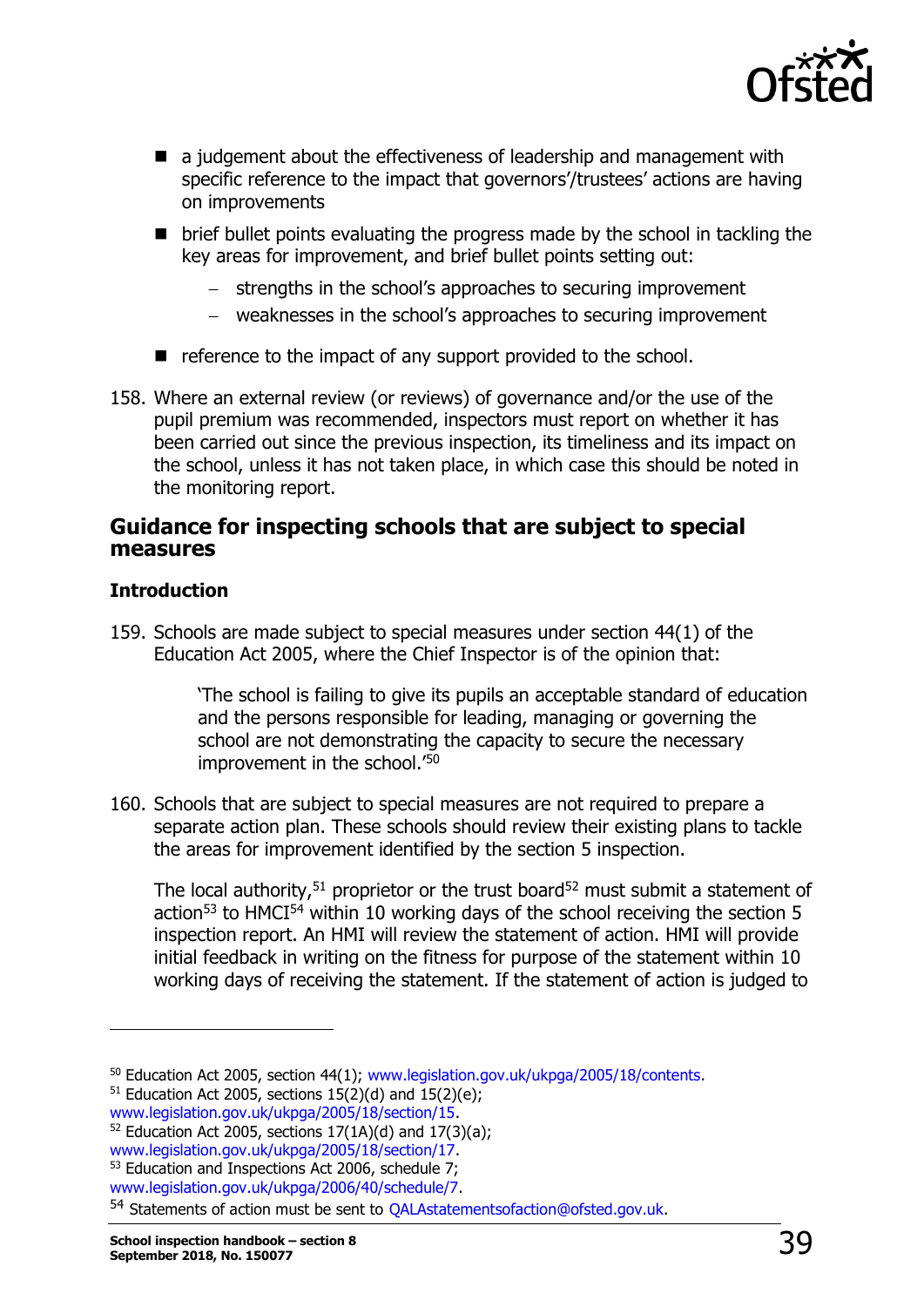

be not fit for purpose, the local authority, proprietor or trust will be informed and asked to address the weaknesses urgently. The revised version is resubmitted to Ofsted. An HMI will re-evaluate the revised statement of action and confirm its fitness for purpose.

#### **The monitoring inspections**

- 161. HMI will usually conduct the first monitoring inspection within three to six months of the publication of the section 5 inspection report..
- 162. Where an external review of governance and/or use of the pupil premium was recommended at the section 5 inspection, the HMI will evaluate how urgently it has been commissioned and, if it has taken place, review its impact. If a review has not taken place, this should be noted in the monitoring report.
- 163. A school may receive up to five monitoring inspections over the 30 months following the publication of the section 5 inspection report that placed it in special measures. The focus will be on getting schools out of a category of concern and the expectation is for schools subject to special measures to improve within 18 to 24 months. Re-inspecting such schools at 30 months should be the exception.
- 164. At the end of a monitoring inspection, the HMI will consider whether the school has made sufficient progress and no longer requires special measures. Where this is the case, the section 8 inspection will be deemed a section 5 inspection. All the judgements required by the section 5 school inspection handbook will be made and a full inspection report produced.
- 165. If after a programme of monitoring lasting up to 30 months a school continues to be subject to special measures, it must be re-inspected under section 5.

#### **During the inspection**

- 166. During the monitoring inspections, inspectors are required to evaluate the school's progress towards the removal of special measures. Inspectors will make an overarching judgement on whether:
	- $\blacksquare$  leaders and managers are taking effective action towards the removal of special measures

or

- leaders and managers are not taking effective action towards the removal of special measures.
- 167. While this judgement will be informed by the school's progress in dealing with each of the areas for improvement identified by the section 5 inspection, other factors that arise during the monitoring period must not be ignored.
- 168. The crucial factor is the anticipated timescale for the removal of special measures given the current rate of improvement. A school that is taking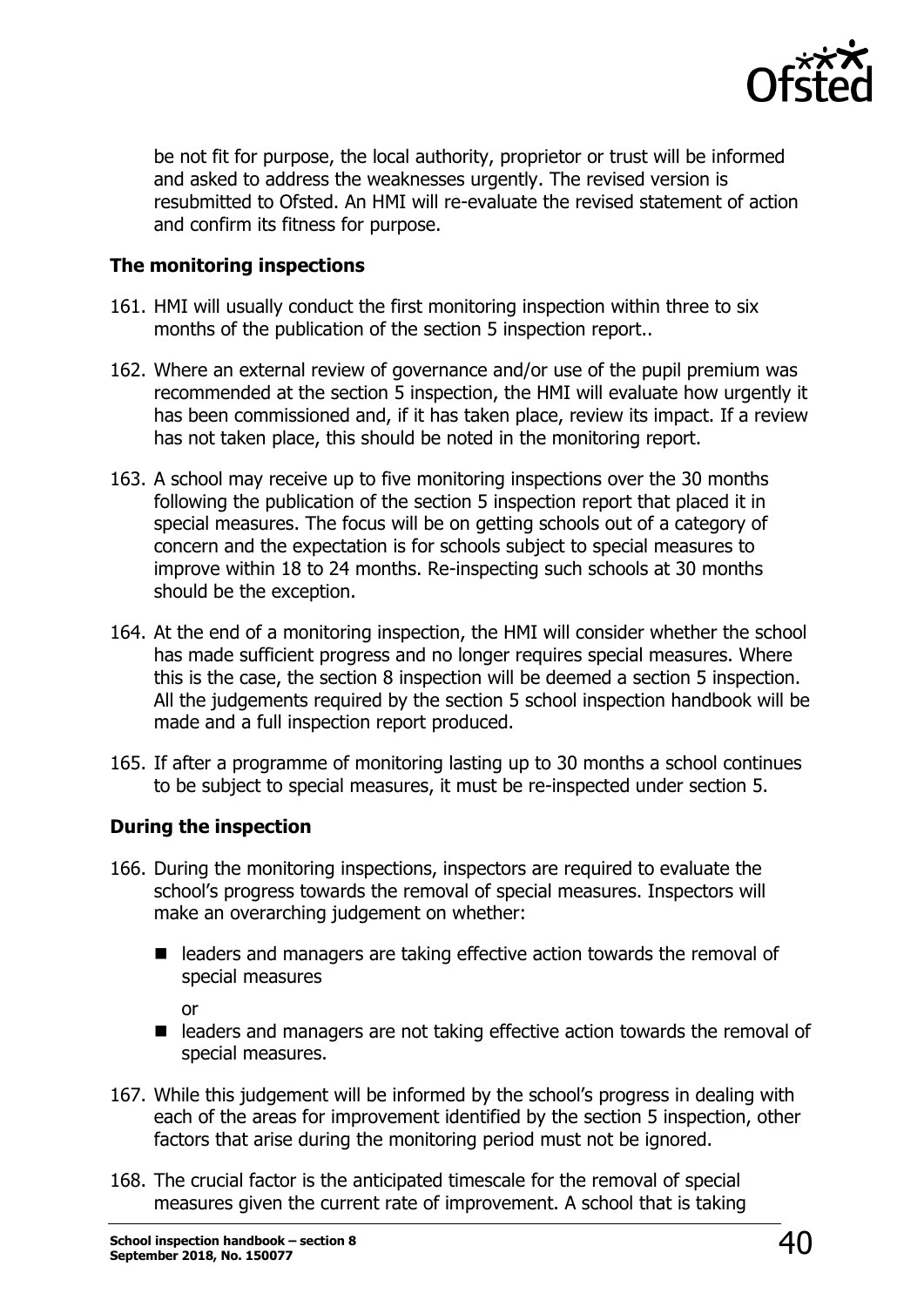

effective action will be on course to have special measures removed within 18 to 24 months of the monitoring period following publication of the inspection report that placed the school in special measures. A school that is not taking effective action will be likely to continue to require special measures when the section 5 re-inspection takes place.

- 169. At the final meeting, the inspection team must:
	- $\blacksquare$  judge the progress the school is making towards the removal of special measures, weighing the progress made against the areas for improvement identified during the section 5 inspection that placed the school in special measures
	- $\blacksquare$  decide whether the school should be permitted to appoint NOTs or, in the case of academies, make appropriate recommendations regarding such appointments.

#### Evaluating support

- 170. During the first monitoring inspection, the HMI will meet with the headteacher, the CEO/their delegate or equivalent in a multi-academy trust, the chair of the governing body/board of trustees and as many governors/trustees as possible. The HMI will look for evidence of how well relevant leaders and those responsible for governance are implementing the statement of action and the school's improvement plan.
- 171. Where an external review of governance and/or use of the pupil premium was recommended at the section 5 inspection, inspectors should consider how urgently it has been commissioned and review its impact.
- 172. On subsequent inspections, inspectors will also report on the impact of the trust's support for the school, along with any other external support and challenge on school improvement.

#### Newly qualified teachers

- 173. The lead inspector of the section 5 inspection that made the school subject to special measures will have made a judgement (in a maintained school or nonmaintained special school) or a recommendation (in an academy) about the appointment of NQTs. They will also make this clear at the final feedback to the school. During the first monitoring inspection, the lead inspector will review the initial judgement or recommendation about whether the school should be permitted to appoint NQTs and this decision should be reported in the monitoring letter. On subsequent monitoring inspections, the lead inspector should continue to review the judgement or recommendation in the light of the progress made by the school and confirm the permission or revise it.
- 174. If a maintained school or non-maintained school that is subject to monitoring wishes to appoint newly qualified teachers before the first monitoring inspection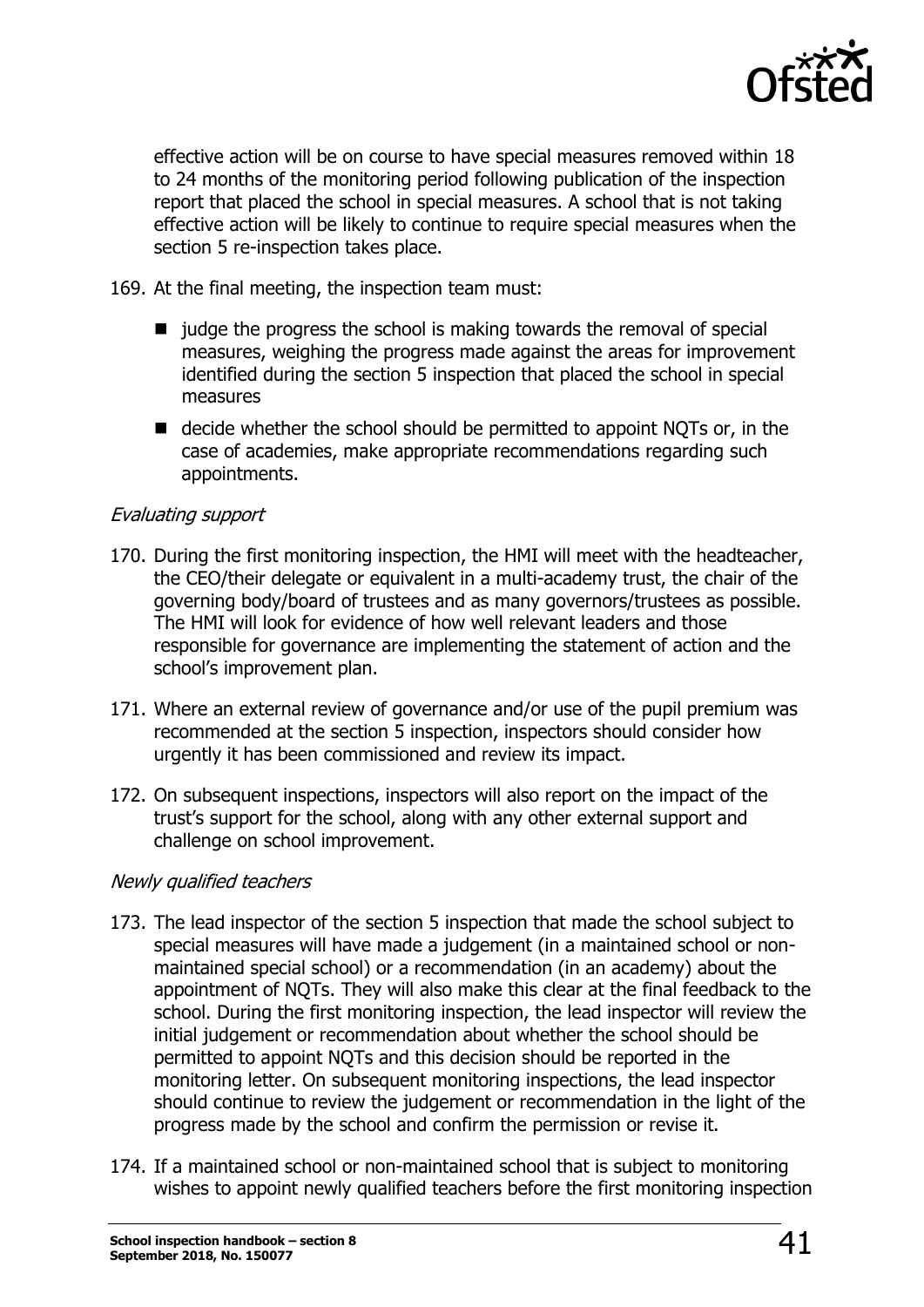

it must first seek approval by writing to the relevant Ofsted regional director with supporting reasons. The restriction on the appointment of NQTs does not extend to trainee teachers on employment-based training programmes.

- 175. At the conclusion of each monitoring inspection, HMI should consider whether the school continues to require special measures.
- 176. Whatever the outcome, the HMI should explain clearly the reasons for the decision to remove or not to remove the special measures judgement during the feedback at the end of the inspection.
- 177. The judgement that special measures are no longer required may involve reference to:
	- $\blacksquare$  evidence from previous monitoring inspections
	- $\blacksquare$  the best interests of the pupils this is paramount
	- the school's ability to demonstrate that it meets the needs of all pupils and has the capacity for sustained improvement – this determines the timing of removal of special measures
	- $\blacksquare$  the extent to which capacity for sustained improvement has been demonstrated by leaders and managers at all levels, rather than through an over-reliance on external support or on one or two individuals in the school
	- $\blacksquare$  the overall rate of improvement some schools may not be making enough progress for the removal of special measures before the re-inspection.
- 178. When special measures are removed, HMI must, on the final day of the inspection, notify the Ofsted regional duty desk to log the necessary details.

#### **After the inspection**

#### Feedback at the end of the monitoring inspection

- 179. At the end of the first monitoring inspection, the inspector will provide oral feedback and make clear whether the judgement or recommendation about the appointment of NQTs should remain.
- 180. At the end of each monitoring inspection, oral feedback must include the judgement made about the effectiveness of actions and the progress towards the removal of special measures, describing the progress made against the area(s) for improvement that formed the focus for this monitoring inspection.
- 181. Inspectors should identify additional priorities only where they are essential to the school's further development. Progress against these priorities has to be evaluated and reported on at the next monitoring inspection. They are not to be added to the list of judgements to be made as set out in the report. Any new priorities should help the school focus on what needs to be done next to improve the quality of education.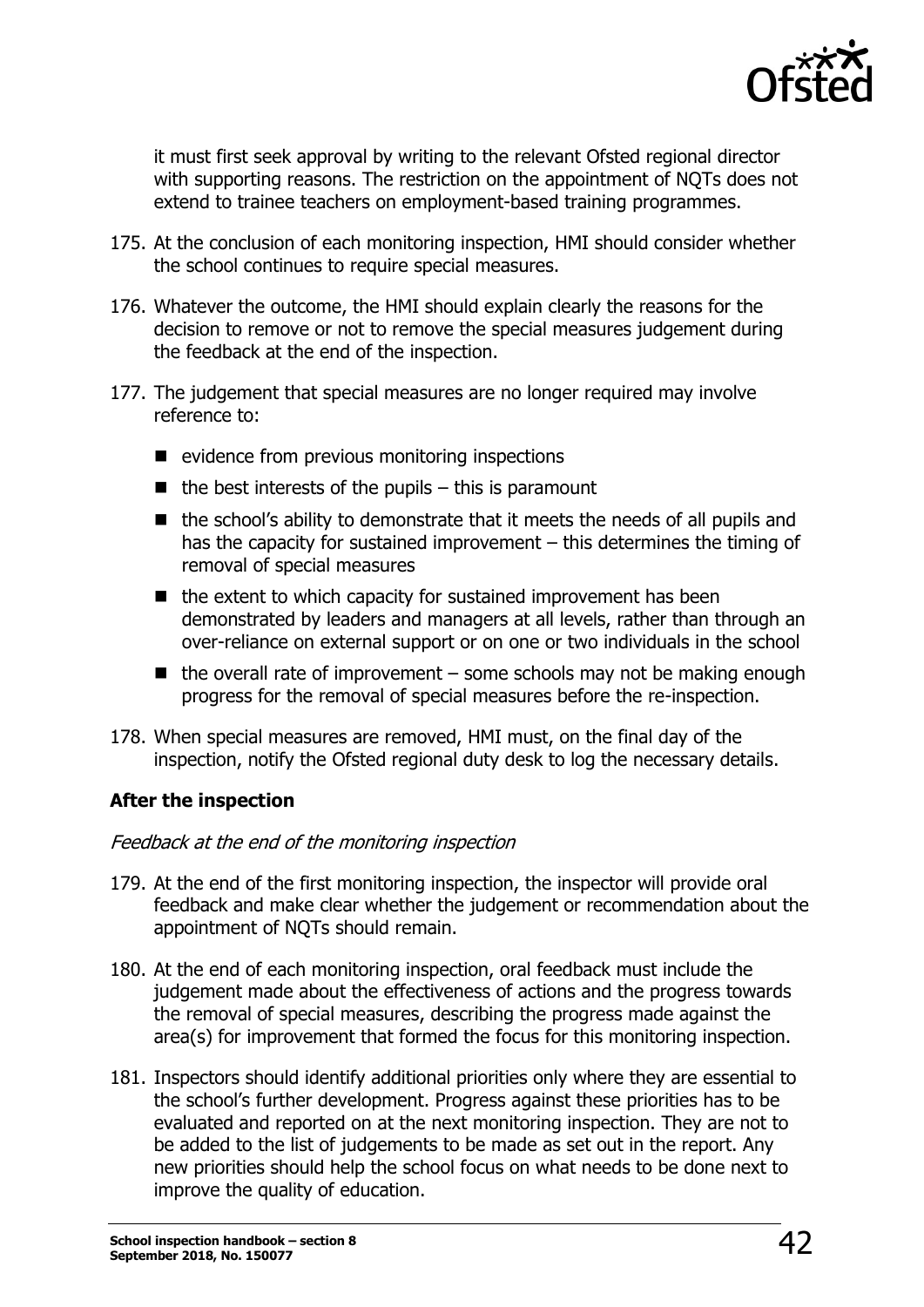

182. Where the inspection team has reached the judgement that special measures are no longer required, the oral feedback and written report should include the formal statement that:

> 'In accordance with section 13(4) of the Education Act 2005, Her Majesty's Chief Inspector is of the opinion that the school no longer requires special measures.'

- 183. This judgement is not subject to moderation. However, as with all inspections, it should remain confidential until the final report is sent to the school. Where special measures are removed, a full section 5 report must be written.
- 184. The monitoring letter and report for each of the monitoring inspections must include:
	- $\blacksquare$  the judgement about the effectiveness of actions towards the removal of special measures
	- a judgement about whether the school should be permitted to employ NQTs
	- a brief summary of any significant changes to the context of the school
	- $\blacksquare$  text evaluating the progress made by the school in tackling the key areas for improvement and brief bullet points setting out:
		- strengths in the school's approaches to securing improvement
		- weaknesses in the school's approaches to securing improvement
	- where applicable, a judgement on the impact of any support provided to the school.
- 185. In addition to the above, the monitoring letter and report for the first monitoring inspection must include:
	- a judgement on the fitness for purpose of the statement of action and of the school's improvement plan
	- where a review (or reviews) of governance and/or the use of the pupil premium was recommended, whether it has been carried out, its timeliness and its impact on the school.
- 186. When a monitoring inspection focuses on only one or two aspects of provision, this should be clearly explained in the evidence section.
- 187. Progress made on additional priorities for further improvement, identified in previous monitoring inspections, should be reported in the text of the monitoring report. They should not be added as bullet points alongside the original areas for improvement identified at the section 5 inspection.
- 188. When it is judged that the school no longer requires special measures, the section 8 monitoring inspection is deemed to be a section 5 inspection. A full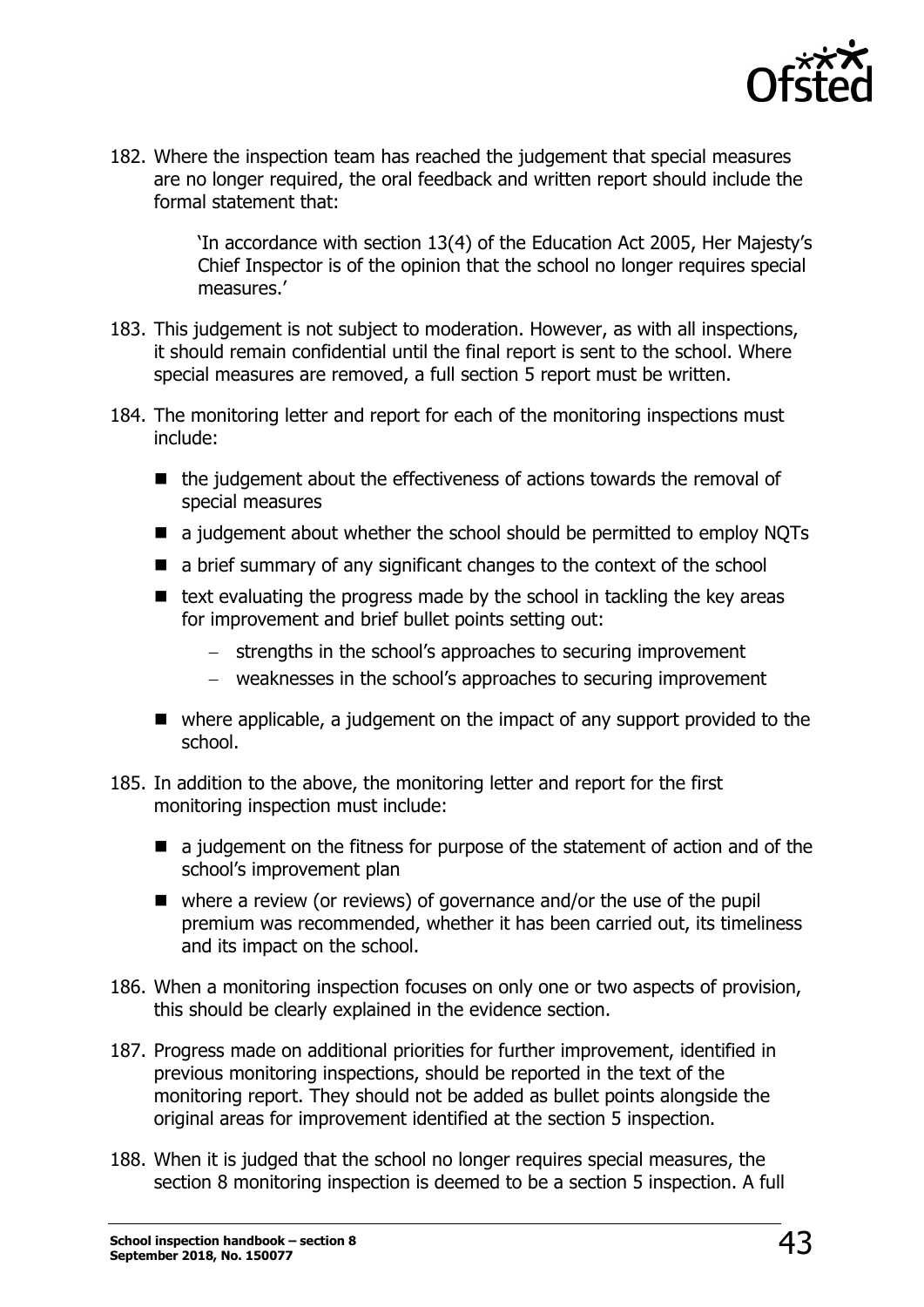

inspection report must be written and published in accordance with the section 5 school inspection handbook.

189. The school details page of the report must include the statement:

'This inspection was carried out under section 8 of the Education Act 2005. The inspection was deemed a section 5 inspection under the same Act.'

190. The introduction to the report should explain why the school was inspected. For example:

> 'When XXXX School was inspected in XX 201X, it was judged to require special measures. Subsequently, the school was inspected on xxx occasions. At the previous monitoring inspection, leaders and managers were judged to be taking/not to be taking effective action towards the removal of special measures.'

191. A report that removes special measures should include the following statement in accordance with the section 5 report template guidance:

> 'In accordance with section 13 (4) of the Education Act 2005, Her Majesty's Chief Inspector is of the opinion that the school no longer requires special measures'.

# <span id="page-43-0"></span>**Inspections of schools with no formal designation**

- 192. Under section 8(2) of the Education Act 2005 (the Act), Ofsted can undertake inspections to follow up concerns about schools that are not in a category of concern but that have been brought to Ofsted's attention through, for example, a qualifying complaint made to Ofsted or by other means.
- 193. This part of the section 8 handbook provides guidance for school inspections with a specific focus. This could include focus on the effectiveness of safeguarding arrangements and/or aspects of:
	- $\blacksquare$  the effectiveness of leadership and management (including governance)
	- $\blacksquare$  the effectiveness of teaching, learning and assessment
	- $\blacksquare$  the personal development, behaviour and welfare of pupils.
- 194. Inspectors will follow this guidance where Ofsted has concerns that the safety of pupils and/or staff is at risk or where information suggests that there has been a serious breakdown in leadership and management or a decline in standards. Where Ofsted receives information about a school that causes us concern, we will weigh this carefully against all other data and information we hold before making a decision whether to inspect the school under 'no formal designation' procedures. The decision on whether to inspect the school is made by the relevant Ofsted regional director. Where an inspection takes place as a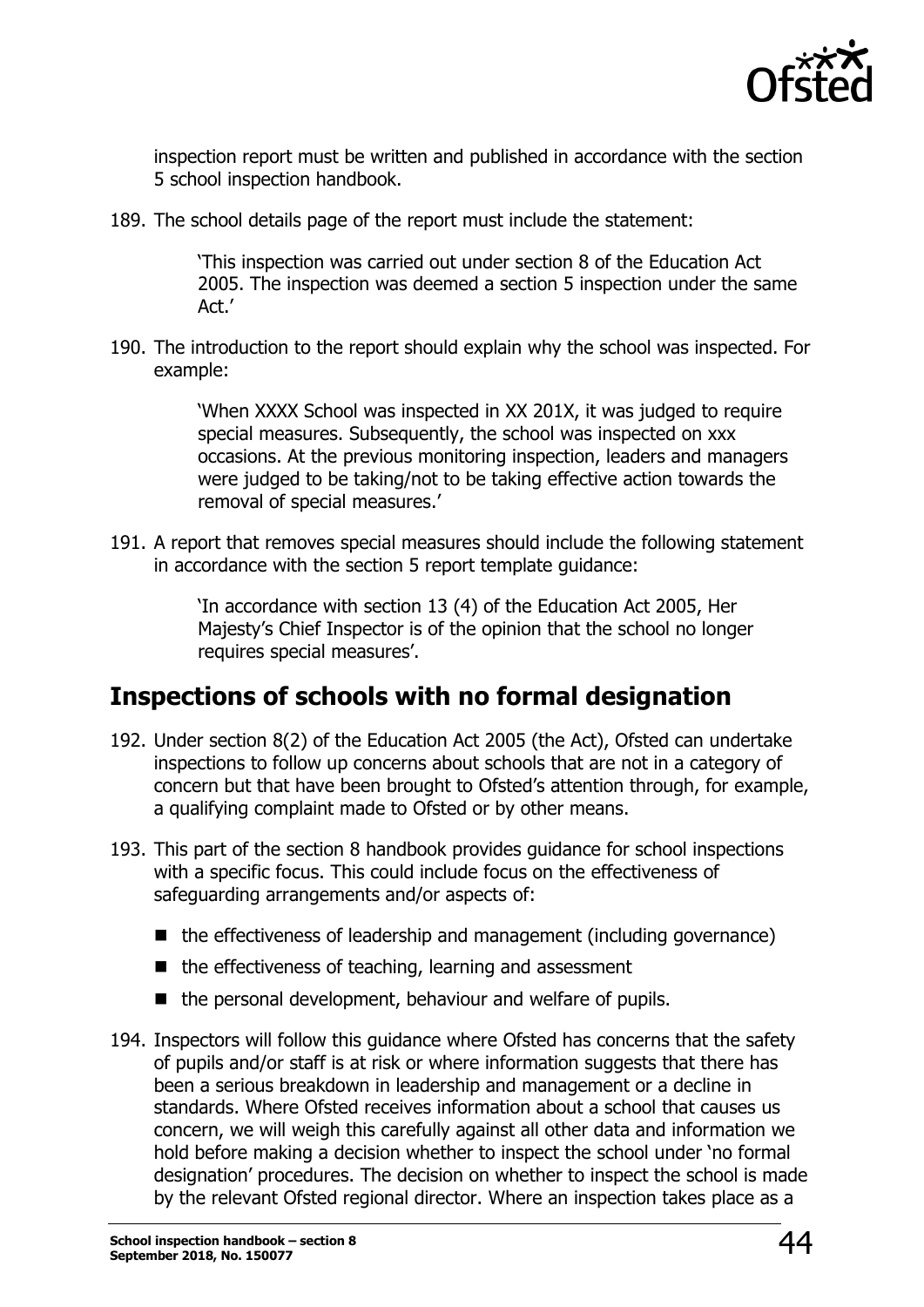

result of a qualifying complaint, inspectors must also take account of guidance issued by the National Complaints Team.<sup>55</sup>

- 195. Certain types of outstanding school are exempt from inspection under section 5 of the Education Act 2005 (the Act). If an exempt school undergoes significant change, for example through merging with another school or by adding a new phase or a key stage, Ofsted will select it for inspection under section 8(2) of the Act. Under section 9 of the Act HMCI may elect to treat such inspection as if it were an inspection under section 5. In such circumstances, if the expanded school is judged outstanding it will be exempt from future inspection under section 5. These inspections are also carried out under the no formal designation guidance.
- 196. These inspections are selective and focus sharply on the issues brought to Ofsted's attention that caused the school to be inspected. As a result, inspectors should not make judgements that consider the whole of the evaluation schedule for the areas inspected. The judgements are made based on the areas of focus. Where the inspection focus is on the school's safeguarding arrangements, inspectors will take account of the guidance on inspecting safeguarding.<sup>56</sup>
- 197. It is important to note that those leading, managing and governing a school are responsible for the effectiveness of safeguarding arrangements. Governors in particular must ensure that the school's arrangements for safeguarding meet statutory requirements. Concerns about safeguarding may raise wider questions about the effectiveness of leadership and management and governors' ability to hold the school to account. Therefore, in some cases, inspections with no formal designation will focus on both elements and may be expanded as appropriate. It is the responsibility of the lead inspector, using their professional judgement, to determine the precise focus of the inspection and make sure that leaders are fully aware of this when the inspection begins. An inspection may begin with a specific focus on safeguarding, but its scope may be widened to cover leadership and management or other aspects of the provision where appropriate.
- 198. If, during the inspection, inspectors are sufficiently concerned about the overall standard of education provided by the school, the inspection may, under

<sup>&</sup>lt;sup>55</sup> Ofsted does not have the power to investigate individual complaints or incidents of a safeguarding and/or child protection nature. However, such matters may raise whole-school issues, for example about the school's arrangements to keep pupils safe. It is the whole-school issues that will be the focus of these inspections.

<sup>56</sup> 'Inspecting safeguarding in early years, education and skills settings', Ofsted, August 2016; [www.gov.uk/government/publications/inspecting-safeguarding-in-early-years-education-and-skills](http://www.gov.uk/government/publications/inspecting-safeguarding-in-early-years-education-and-skills-from-september-2015)[from-september-2015.](http://www.gov.uk/government/publications/inspecting-safeguarding-in-early-years-education-and-skills-from-september-2015)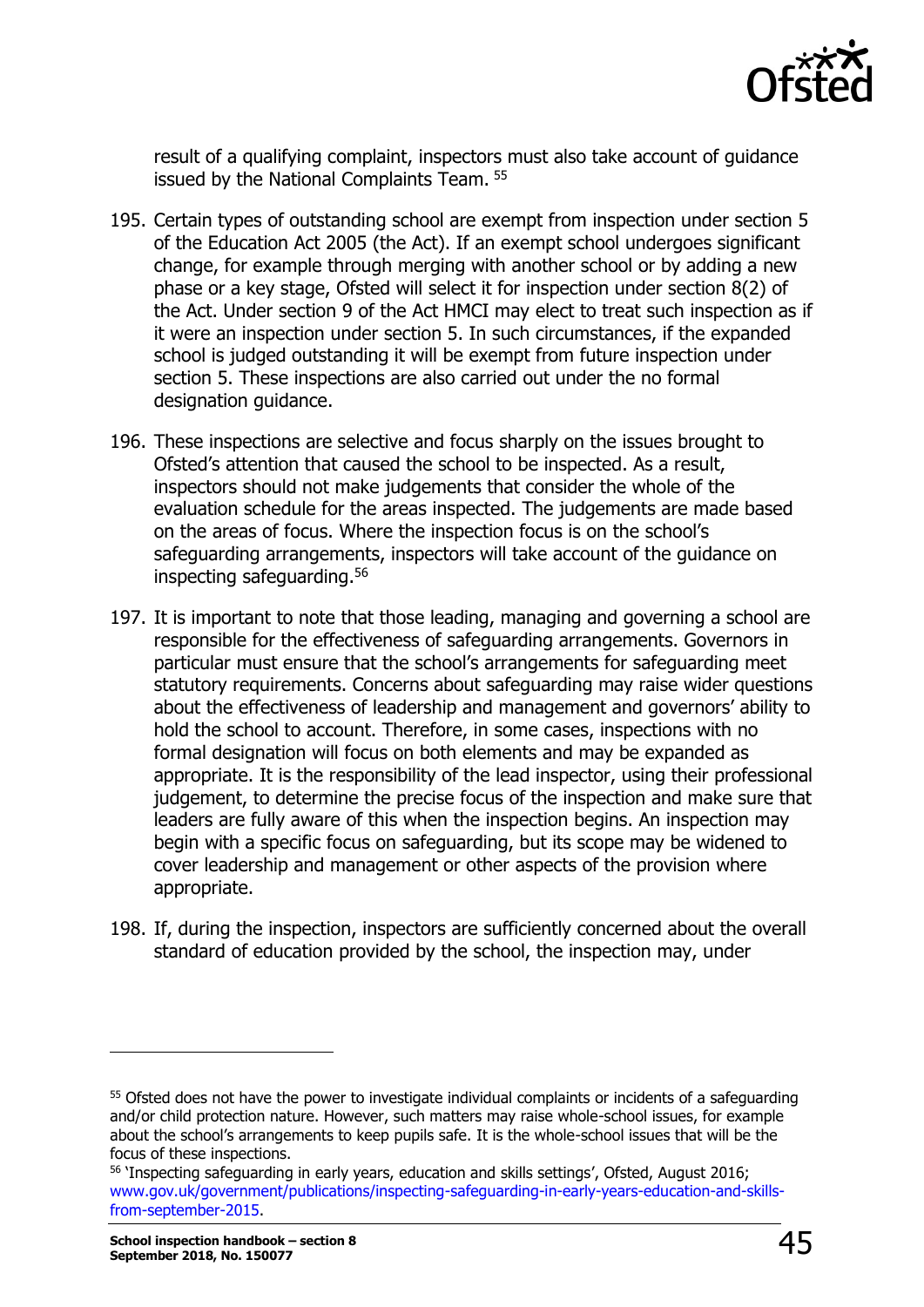

section 9 of the Act, be treated as ('deemed') a section 5 inspection. In these cases, all the judgements required by the full evaluation schedule will be made and a section 5 inspection report produced and published.

### **Before the inspection**

#### **Staffing and scheduling the inspection**

- 199. These inspections are normally led by an HMI, regardless of the size of the school. However, more inspectors may be required depending on the complexity of the issues that were brought to Ofsted's attention and that caused the school to be inspected. The inspection will normally last for two days. However, it may in some instances be shorter or longer, depending on the circumstances of the school and the nature of the concerns that led to the inspection.
- 200. Inspections being carried out as a result of a qualifying complaint made to Ofsted will normally be led by an HMI.
- 201. Once Ofsted receives information that causes concern and leads to a decision to inspect, the inspection should take place as soon as is practicable. The exact timing is, however, at the discretion of the Regional Director.

#### **Notification**

- 202. The notice given to the school of the inspection will be half a day, the same as that for section 5 inspections. However, Ofsted may conduct the inspection without notice. Where this is the case, the HMI will normally telephone the school about 15 minutes before arriving on site.
- 203. Where notice of inspection is given, the HMI will make the initial telephone call to the school to inform them that an inspection will take place. If required, the HMI may arrange a time for a second longer telephone conversation with the headteacher to discuss the inspection. HMI will make the purpose of the inspection clear during the initial telephone call with the headteacher, unless the inspection is conducted without notice. However, the focus of the inspection and the reasons that led to it must be made clear to the headteacher at the earliest opportunity after arrival at the school.
- 204. If the school is being inspected because of a qualifying complaint made to Ofsted about the school under section 11A of the Act, HMI will inform the school of this and that, as a result of the wider issues raised by the complaint, a decision has been taken to inspect the school.
- 205. HMI will explain that the inspection will focus on the wider issues raised by the complaint and will not investigate the complaint itself. If the complainant has requested confidentiality, HMI must take all practicable steps to ensure that the complainant's identity is not disclosed to the school. At times, the nature of the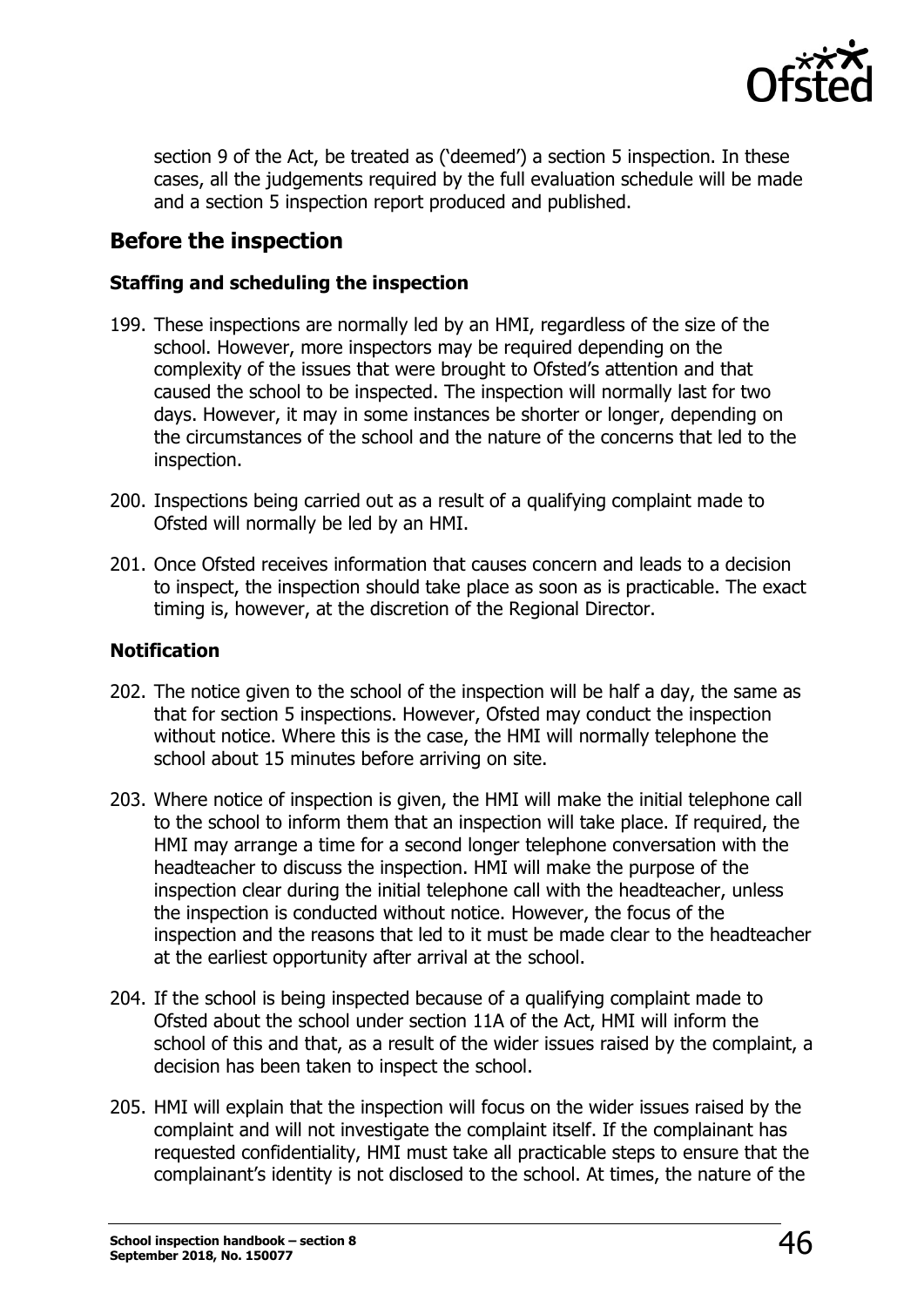

complaint may mean that the headteacher is able to discern the identity of the complainant. Regardless, HMI should not confirm the complainant's identity.

- 206. The headteacher, at the end of the telephone conversation, should be in a position to understand the reasons for, and the purpose and focus of, the inspection and the judgements that will be made. There is no mandatory requirement for a school to inform parents about the inspection. HMI should invite the school to inform parents so that there is an opportunity for parents to contribute their views about the school through Parent View.
- 207. Following the pre-inspection telephone conversation, Ofsted will confirm the arrangements for the inspection by sending a notification letter to the school. Where no prior notice of the inspection is given, formal notification of the inspection by Ofsted will be provided to the school following the arrival of the inspector/s.
- 208. Schools are not required to provide copies of any information in advance of the inspection, but if these are offered, HMI should accept them.

#### **Preparing for the inspection**

- 209. The HMI must check the provider information portal (PIP) for information relevant to the inspection. HMI will brief any team inspectors about the inspection and ensure that the key lines of enquiry and key issues to pursue are understood. Where an inspection is undertaken as a result of issues raised in a qualifying complaint made to Ofsted, HMI must not investigate the complaint itself during the inspection or seek parents' views on the complaint itself. It is the whole-school issues raised in the complaint that will be followed up during inspection.
- 210. To prepare for the inspection, HMI will review:
	- copies of any qualifying complaint(s) received, other information on the PIP and any response letters
	- **E** issues raised by the investigation of any qualifying complaints<sup>57</sup> about the school
	- $\blacksquare$  the previous section 5 inspection report, where one exists, and any section 8 reports from, for example, surveys or monitoring inspections
	- data from 'Analyse school performance' (ASP) and the inspection dashboard
	- $\blacksquare$  information from the pre-inspection telephone conversation with the headteacher

<sup>57</sup> Ofsted has specific powers (under section 11A-C) of the Education Act 2005 to investigate certain complaints known as qualifying complaints. Further guidance is available at: [www.gov.uk/complain](http://www.gov.uk/complain-about-school)[about-school.](http://www.gov.uk/complain-about-school)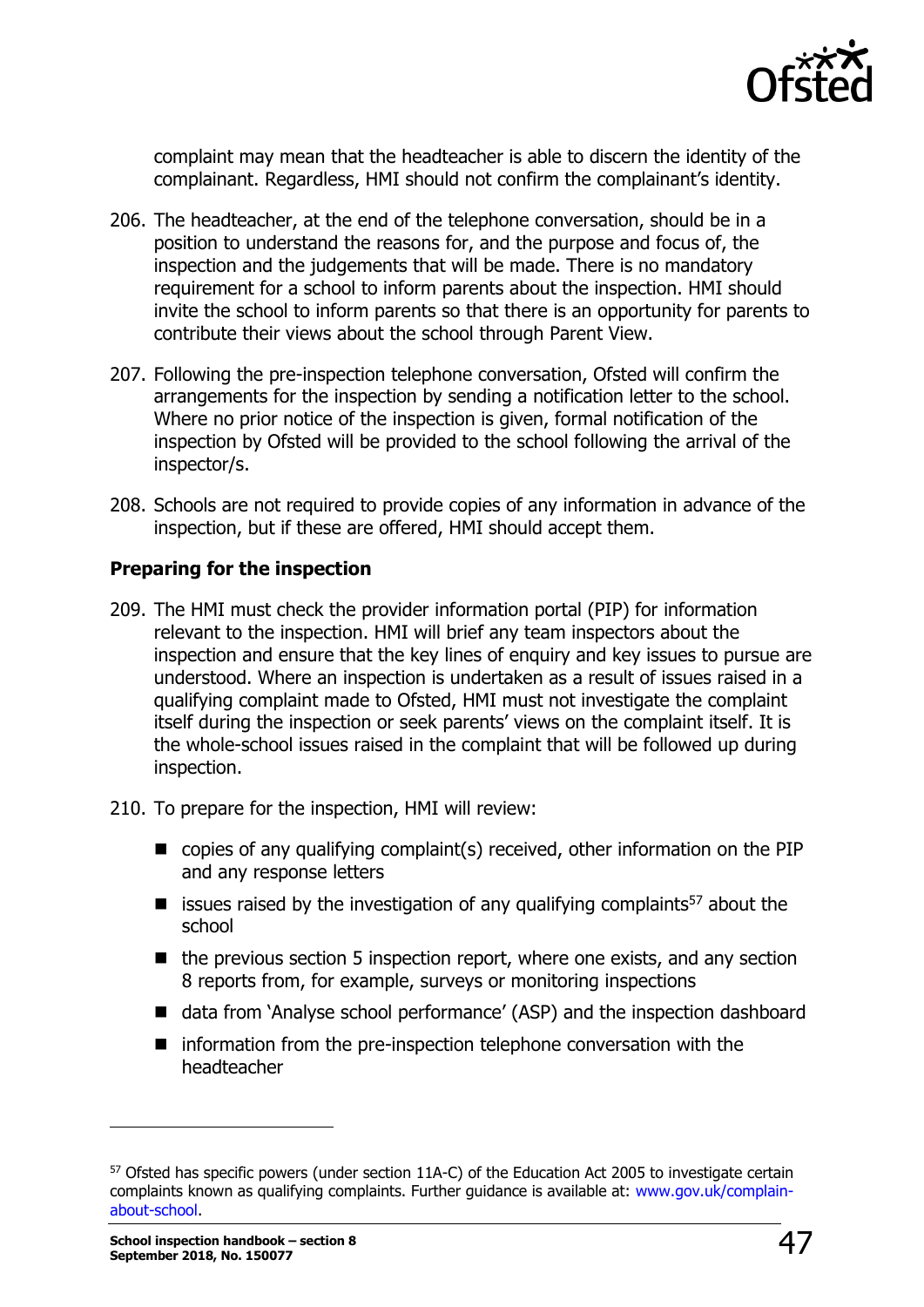

■ any documentation emailed to HMI in advance of the inspection, as agreed between the headteacher and HMI.

# **During the inspection**

#### Engagement with the school's senior leadership team

- 211. The meeting at the start of the inspection may or may not involve the whole of the school's senior leadership team. The headteacher may be of the view that a meeting with her or him alone, or with one or two senior leaders, will be sufficient to limit any potential interruption to the school's normal routines.
- 212. The meeting with school leaders at the start of the inspection will cover pertinent issues about the school and the focus of the inspection. It must offer the headteacher and others the opportunity to present an oral summary evaluation of the school's position on the issues, and identify where evidence may be found.

#### Evidence gathering during the inspection

- 213. The kinds of activities conducted during these inspections are no different to section 5 inspections. However, where the focus of the inspection is on the school's safeguarding arrangements, activities should focus on safeguarding issues, including but not exclusively:
	- $\blacksquare$  a review of the single central record and safeguarding policy
	- **E** a review of referrals made to the designated person for safeguarding in the school and those that were subsequently referred to the designated officer, and their resolution
	- a review of records of staff training on child protection and the prevention of radicalisation and extremism
	- a review of the school's procedures for dealing with relevant staffing issues, for example suspensions or disciplinary investigations/actions over issues of child protection and/or safety; this is not a review of individual cases, but of school procedures in dealing with such issues
	- $\blacksquare$  discussions with pupils and staff
	- a check of the school's internet safety procedures
	- a review of the personal, social and health education (PSHE) curriculum and how it links to issues of safety and pupils' welfare
	- a review of persistent absence cases and exclusions data
	- consideration of the views of parents and carers through Parent View and, where practicable, through discussions/meetings with parents or groups of parents during the inspection
	- any relevant issues that appear to be of greatest concern from preinspection evidence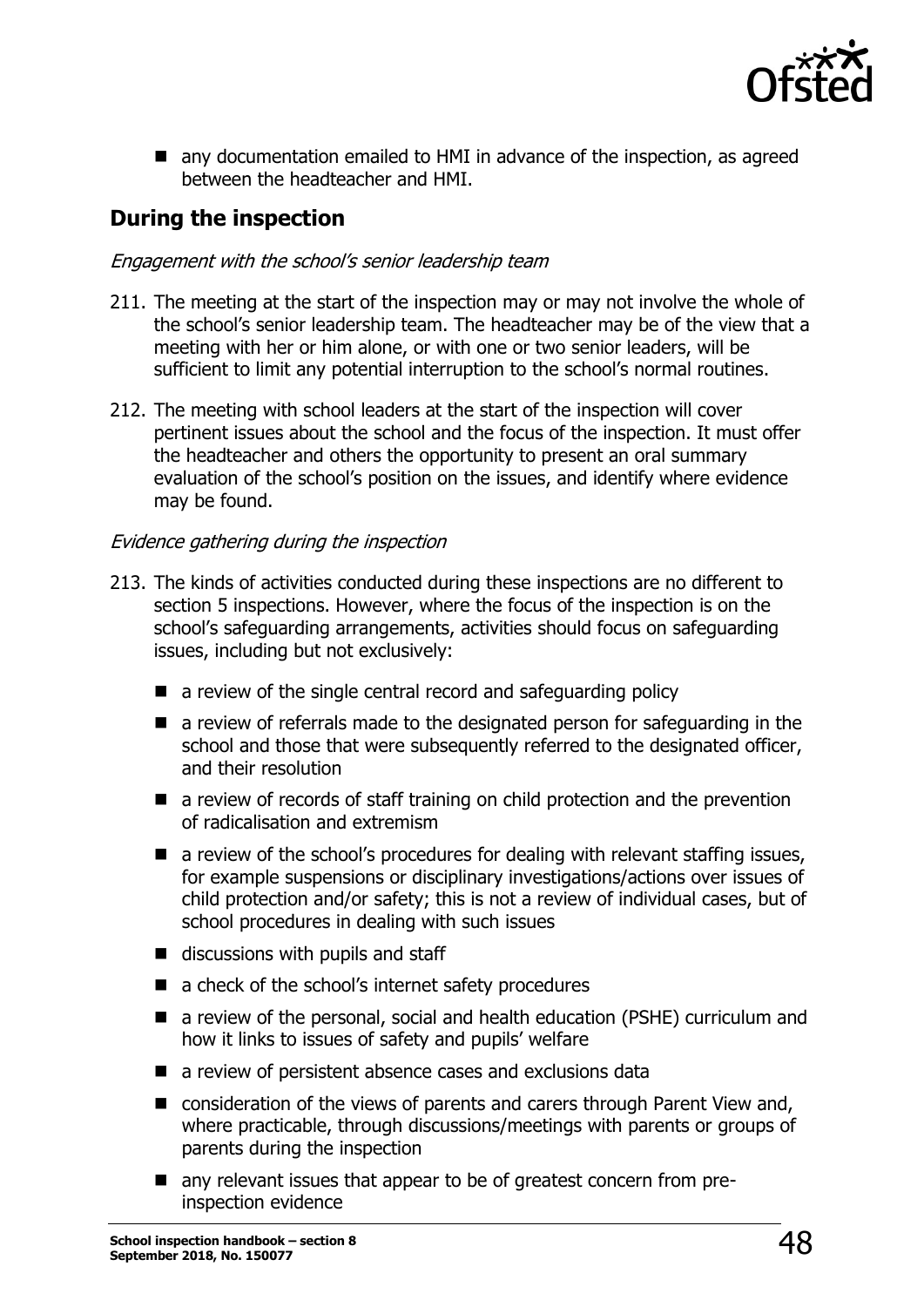

- any other issues that affect care, safety or child protection and that do not appear to have been tackled fully
- any issues that relate to poor pupil behaviour.
- 214. The exact structure of the day will depend on the issues to be followed up and is likely to be drawn from the sources of evidence described in the school inspection handbook for section 5 inspections.<sup>58</sup>
- 215. During the inspection, HMI will maintain an ongoing dialogue with the headteacher and senior managers. It is especially important to make sure the headteacher and senior managers understand any emerging issues. The final feedback to the school, especially when challenging, should not be a surprise to the headteacher and senior leaders.
- 216. If HMI and team inspectors conduct observations in lessons, the lead inspector will discuss with the headteacher the strategy for providing feedback to individual teachers. The feedback will be offered in accordance with the school inspection handbook.

#### External support

217. Inspections will evaluate and report on the impact of any support for the school. Normally, this will involve evaluating the support provided by the local authority, academy trust or other brokered support.

#### **Judgements**

- 218. Inspectors should not make judgements that consider the whole of the evaluation schedule for the areas of focus inspected; this is only necessary for section 5 inspections. If there are weaknesses in aspects of the leadership and management, quality of teaching, learning and assessment, pupils' personal development, behaviour and welfare, or outcomes for pupils, HMI may make specific recommendations as to what the school needs to do to tackle the weaknesses in that area.
- 219. If, however, inspectors have sufficient evidence that some of the core reporting areas for judging a school under section 5 have declined significantly, then they will need to consider whether the effectiveness of the provision as a whole has declined. In such circumstances, it may be necessary for the inspection to be deemed a section 5 inspection, under section 9 of the Act. In these cases, all the judgements required by the evaluation schedule will be made and a section 5 inspection report published. Alternatively, where evidence prompts concerns that overall standards may no longer be as last reported under section 5, but where no serious concerns have been identified, the lead inspector may

<sup>58</sup> 'School inspection handbook for section 5 inspections', Ofsted, 2018; www.gov.uk/government/publications/school-inspection-handbook-from-september-2015.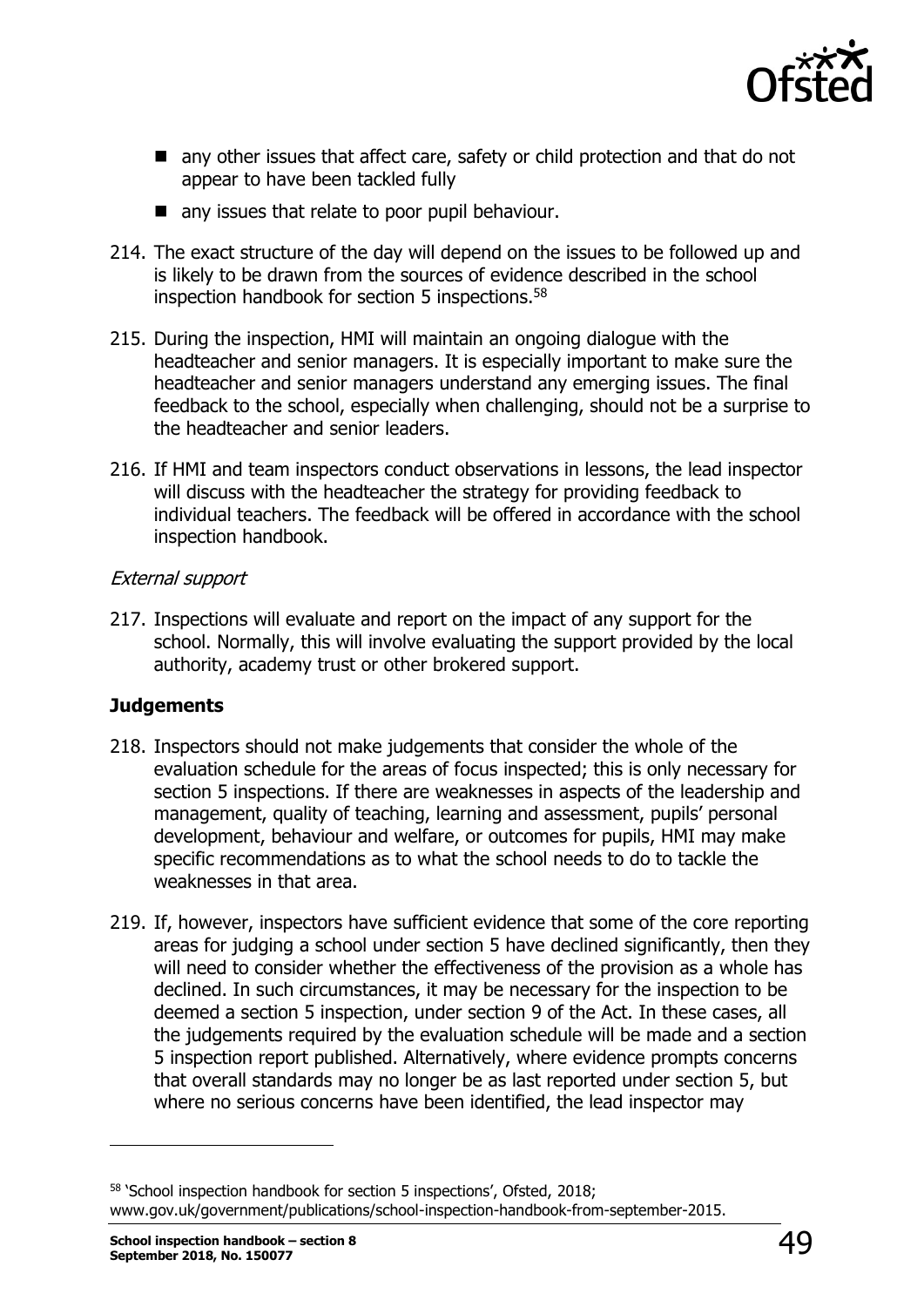

recommend to the relevant regional director that the next section 5 inspection be brought forward. The timing of any such inspection should not be indicated to the school. If the inspection raises concerns, these concerns should be reported at the feedback meeting.

- 220. Where safeguarding is a focus for the inspection or where it becomes a focus during the course the inspection, HMI, having reviewed all the evidence gathered during the inspection, will report in the letter whether safeguarding is effective.
- 221. If there are relatively minor shortcomings in a school's procedures and the school is able to resolve them on the day of the inspection, then inspectors can make an assessment that safeguarding is effective. If safeguarding is not effective and/or if pupils are considered to be at risk in any way, HMI will convert the inspection to a section 5 inspection.

## **At the end of the inspection**

#### **Final feedback**

- 222. HMI and headteacher should discuss which other members of staff, if any, will attend the feedback session, especially if the feedback is likely to be challenging or raise sensitive issues.
- 223. The oral feedback at the end of the inspection, typically towards the end of the second day of a two-day inspection, must:
	- $\blacksquare$  report the extent of the evidence base
	- cover the issues brought to Ofsted's attention that caused the school to be inspected
	- $\blacksquare$  be clear about whether the school's safeguarding arrangements are effective
	- be clear about the judgements being made on the specific areas of focus for the inspection
	- $\blacksquare$  identify the school's areas of strength and any aspects that the school needs to improve in relation to safeguarding and child protection, and the specific areas of focus for the inspection
	- $\blacksquare$  make clear that the text of the report may differ slightly from the oral feedback.

# <span id="page-49-0"></span>**Unannounced behaviour inspections**

224. Schools will be selected for a section 8 unannounced behaviour inspection because Ofsted has cause for concern about behaviour. Concerns may arise from previous inspection reports, parents' views, complaints, information from the local authority or data about exclusions or attendance.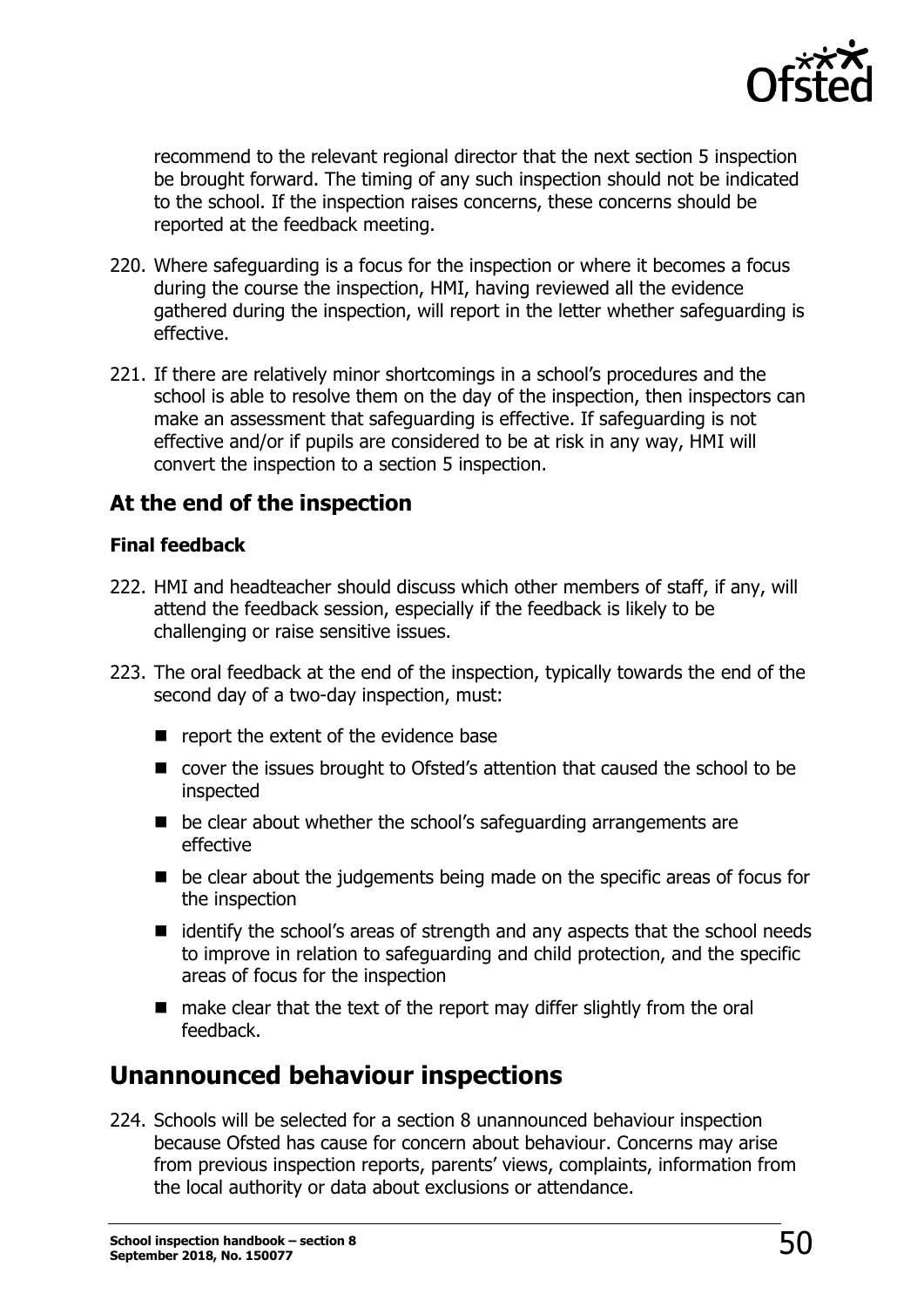

- 225. The inspection will focus on evaluating:
	- pupils' attitudes to learning and their conduct around the school and in lessons, both during the inspection and over time
	- how well and how consistently pupils' behaviour is managed on a day-today basis
	- $\blacksquare$  the extent to which the school's culture promotes and supports good behaviour.
- 226. The inspection will make a judgement on the effectiveness of the actions taken by leaders and managers, including governors, since the previous inspection (where applicable) to improve behaviour. This will include evaluating how well leaders are securing consistently positive attitudes to learning or to maintaining previously high standards of behaviour and attitudes to learning.
- 227. If the evidence gathered and scrutinised during the inspection indicates that behaviour, welfare and safety or any other aspects of the school may be inadequate, and pupils are at risk of harm the lead inspector may, under section 9 of the Act, deem the inspection as a section 5 inspection. If the inspection converts to a section 5 inspection, all of the judgements required by the full evaluation schedule will be made and a section 5 inspection report produced and published. In such cases the lead inspector must contact the regional duty desk to confirm that they are deeming the inspection to be a section 5 inspection.
- 228. A monitoring report should be written unless the Ofsted regional director confirms that the section 8 is deemed a section 5 inspection.

### **Before the inspection**

#### **Staffing and scheduling the inspection**

229. Unannounced behaviour inspections will usually be conducted by one inspector for one day. These may be led by HMI or by Ofsted Inspectors (OIs).

#### **Notification**

- 230. The inspector will contact the school 15 minutes before arriving to announce the inspection to the headteacher or other senior member of staff if the headteacher is unavailable. This notification call is simply to inform the school that the inspection is about to begin and the lead inspector will leave all other arrangements until they arrive at the school.
- 231. If no one from the school answers the telephone, inspectors will arrive at the school and announce the inspection on arrival.
- 232. Inspections should begin at around 8.15am and not before 8.00am.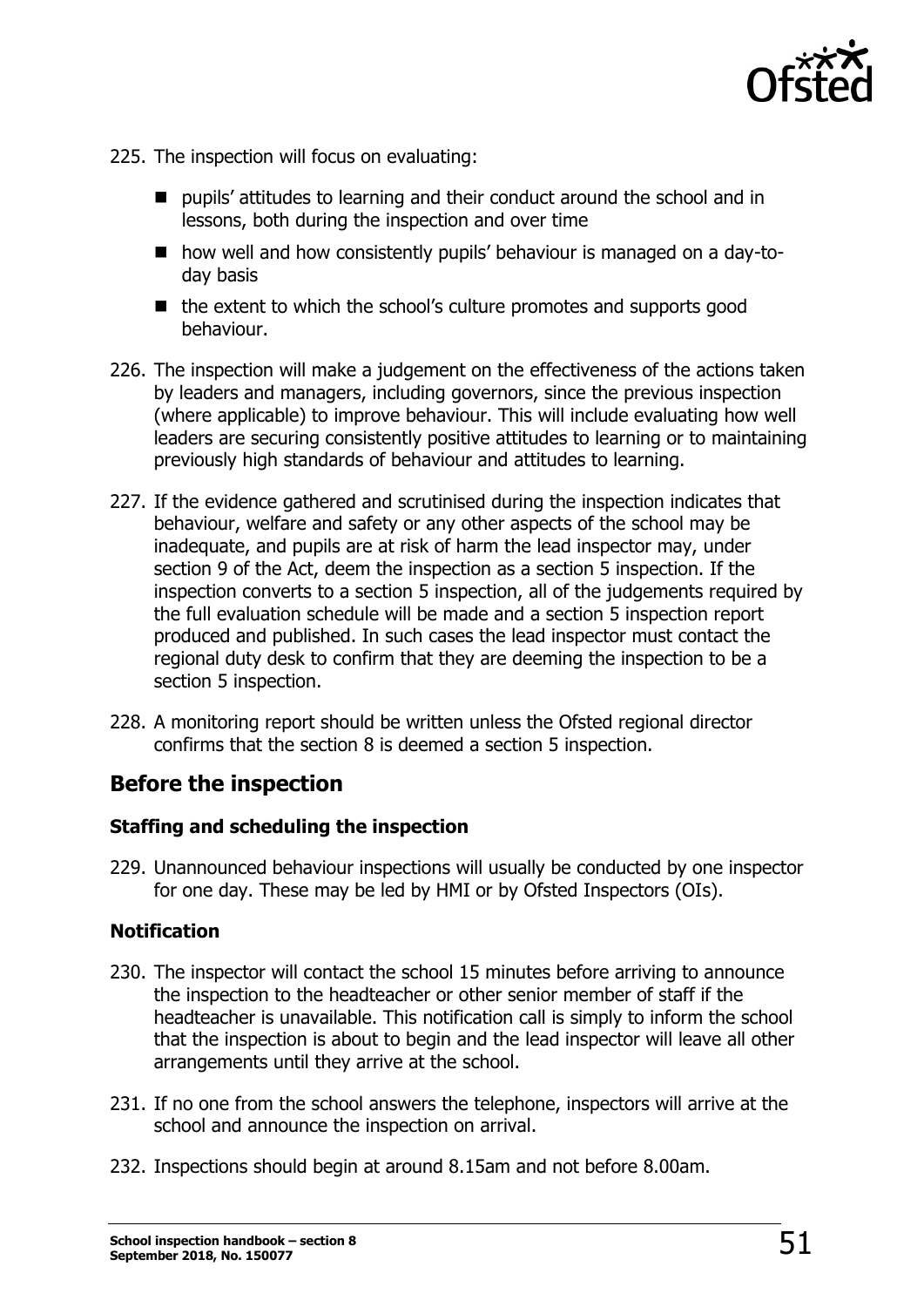

- 233. On arrival, the lead inspector will begin their observation of the start of the school day, keeping the initial meeting with the headteacher brief. The lead inspector will agree with the headteacher a time to meet after observing the start of the school day.
- 234. If the school is being inspected as a result of a qualifying complaint about the school, the lead inspector should inform the headteacher in line with the guidance in paragraphs 205–206.

#### **Preparing for the inspection**

235. The lead inspector will prepare for the inspection by:

- reading and recording any comments about behaviour and attendance in the school's latest section 5 inspection report and any section 8 inspection reports, for example from survey visits
- evaluating the school's behaviour policy, which should be available on the school's website
- $\blacksquare$  identifying, from the previous section 5 report, whether the school has any pupils who attend alternative provision and noting any comments about how well these pupils are progressing and behaving
- analysing the most up-to-date information about permanent and fixed-term exclusions available in ASP and the IDSR , paying particular attention to the repeated use of fixed-term exclusions and to any groups that are excluded disproportionately<sup>59</sup>
- analysing the most up-to-date information about overall and persistent absence available in ASP and the IDSR again paying particular attention to groups of pupils<sup>60</sup>
- checking Ofsted's PIP for information about any complaints about the school.
- 236. From their initial analysis, the lead inspector will arrive at key lines of enquiry and key issues that will be shared with the headteacher and senior leaders at a brief meeting once the inspection begins. The key issues and lines of enquiry that are the focus of the inspection may change as evidence is gathered during the inspection.

# **During the inspection**

ł

237. The majority of the inspection activity must focus on observing short parts of lessons and observing informal times of the school day in order to evaluate

<sup>&</sup>lt;sup>59</sup> Note: for different groups of pupils, such as pupils who have special educational needs and/or disabilities, inspectors must compare the school's figure for that group to the national figure for **all pupils**, not the national figure for the group.  $60$  As above.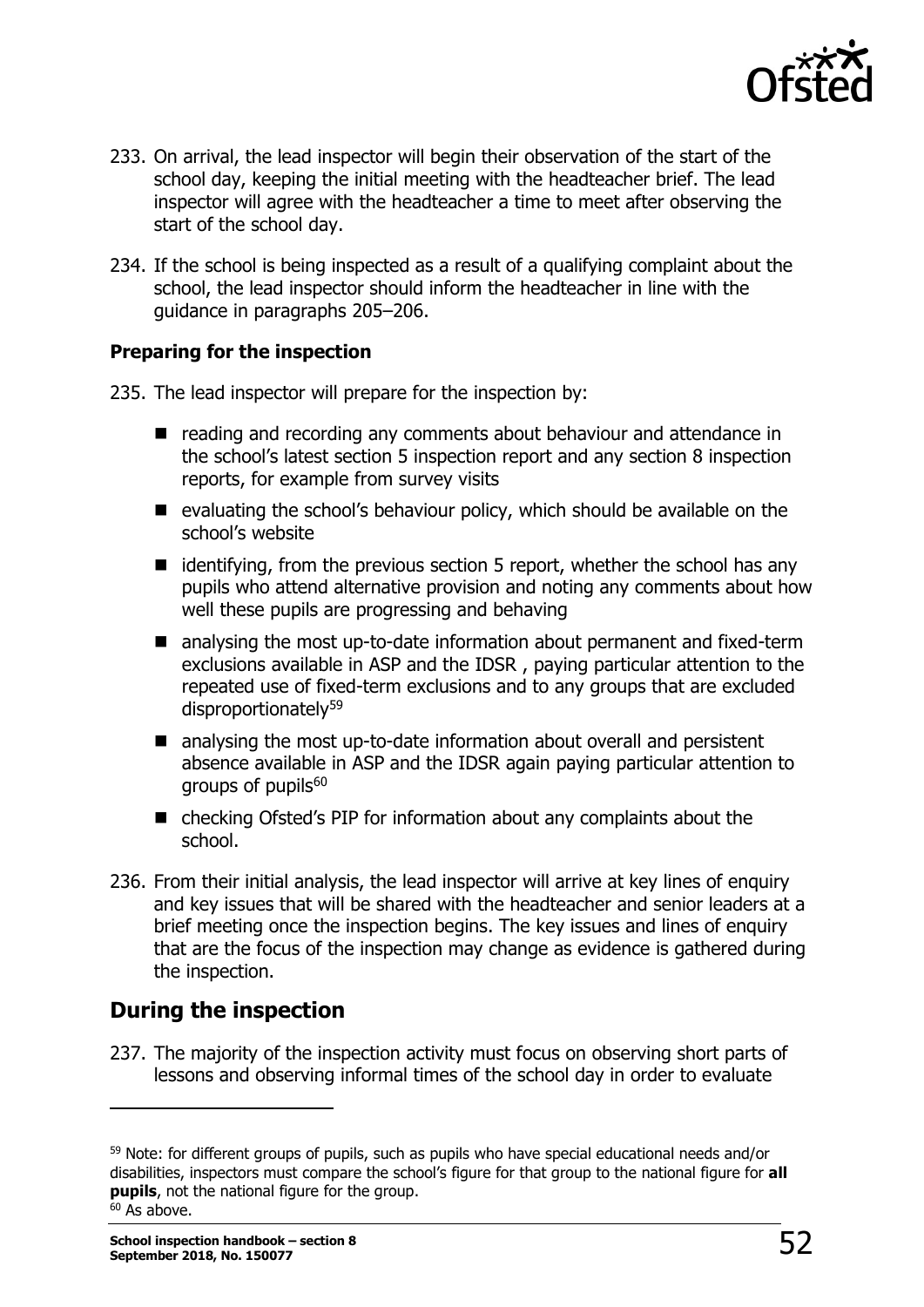

pupils' behaviour and attitudes. In addition, inspectors will be guided by the Annex on page 58, which sets out in more detail the types of activities that inspectors will typically conduct during the inspection.

- 238. The HMI will meet with senior staff briefly to inform them of the key issues and lines of enquiry from pre-inspection analysis and then a further meeting to discuss emerging findings and follow up any issues that arise during the day. This meeting must not overlap with lunchtime periods, break times or with the time pupils leave the school, as these times of the day must be observed. The HMI may also request that a senior member of staff be present during the scrutiny of documentation in order to answer questions as they arise.
- 239. As it is important that the HMI sees pupils' typical behaviour throughout the day, the HMI will not jointly observe short extracts or whole classes with the headteacher, senior leaders or staff.
- 240. To gather and evaluate evidence about the impact of actions taken by leaders and managers, including governors, to improve behaviour, inspectors will evaluate pupils' behaviour, the management of behaviour and the culture of the school.
- 241. They will consider the following evidence:
	- observations of pupils' behaviour and their attitudes to learning in lessons (including where relevant, with new, temporary or less experienced teachers); a particular focus will be placed on low-level disruption such as:
		- $-$  calling out without permission
		- being late to lessons or slow to start work or follow instructions
		- showing a lack of respect for each other and staff
		- $-$  not bringing the right equipment
		- $-$  pupils chatting when they are supposed to be working or listening to the teacher
		- using mobile devices inappropriately in lessons
		- $-$  time wasted through teachers having to deal with inappropriate uniform
		- packing up well before the end of the lesson
	- observations of pupils' behaviour throughout the day, including discussions with pupils during break times and lunchtimes, arriving and leaving the school
	- observation of any system of 'internal exclusion' the school uses to manage behaviour
	- at least one planned discussion with a group of pupils whose behaviour the school has helped to improve over time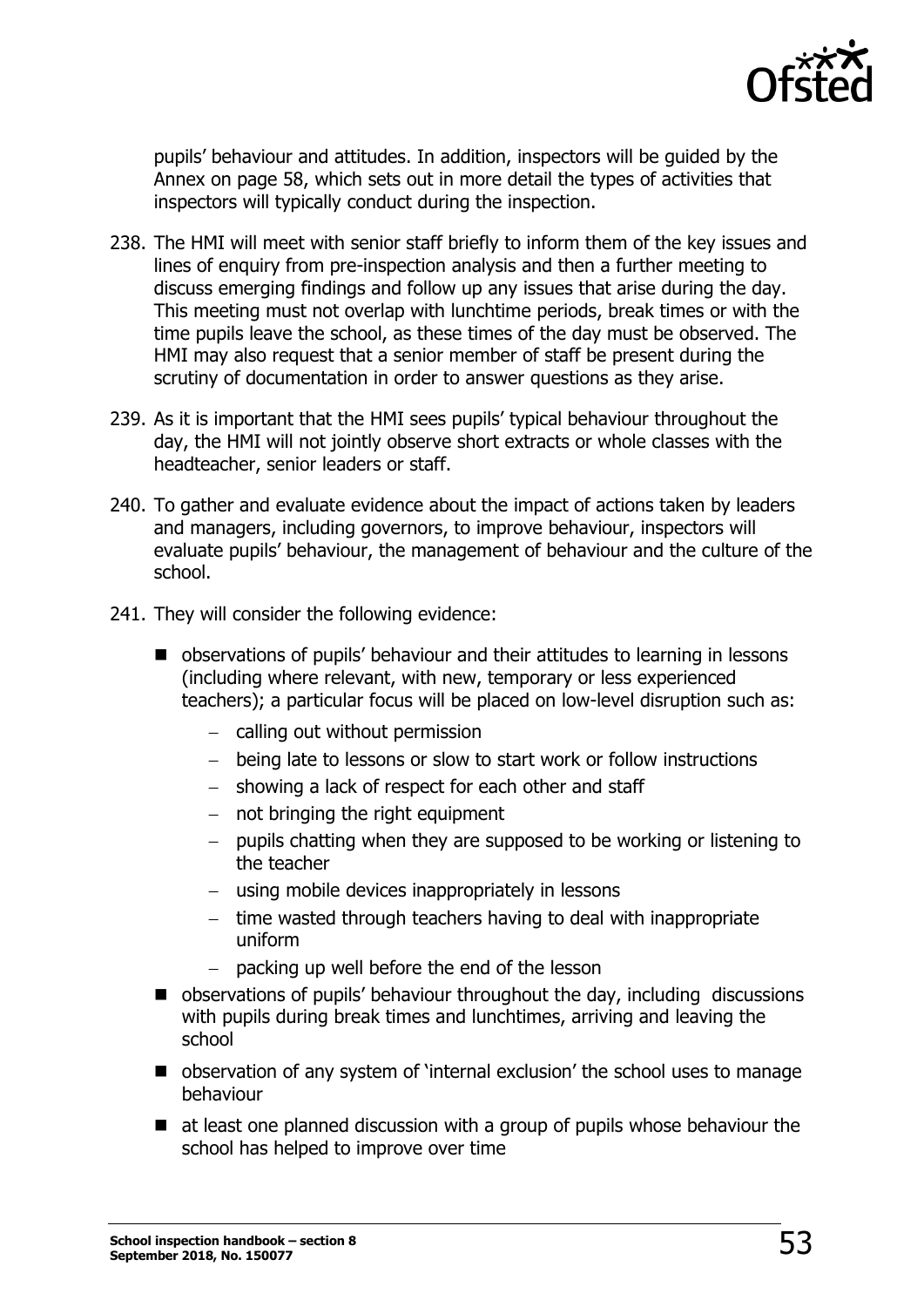

- $\blacksquare$  scrutiny of documentary evidence<sup>61</sup>
- $\blacksquare$  discussions with leaders and staff.

#### 242. Inspectors must take account of the following:

- pupils' attitudes to learning and their conduct in lessons
- **P** pupils' conduct around the school, including the way in which they speak to each other and to staff
- how well leaders and staff model good behaviour to pupils
- how well leaders and managers model good behaviour management techniques to staff
- $\blacksquare$  the effectiveness of the management of pupils' behaviour, including how well leaders, managers and governors analyse and use documentary evidence to improve the way behaviour is managed
- $\blacksquare$  if the school uses exclusion, the impact of this on improving behaviour
- $\blacksquare$  if fixed-term exclusion overall or for any group is above the national average, the extent to which its use is reducing over time and how well the school is developing the use of alternative strategies to exclusion
- **P** pupils' views about behaviour and all types of bullying (these views must be gathered from a range of pupils at informal times, not just from a formal discussion)
- any specific issues raised in the previous inspection report about pupils' behaviour and whether these have been tackled effectively and are showing clear and sustainable signs of improvement.

#### **Judgement**

ł

- 243. Inspectors will make a judgement on the effectiveness of the actions taken by leaders and managers, including governors, since the previous inspection to improve behaviour, including securing consistently positive attitudes to learning, or to maintain previously high standards of behaviour and attitudes to learning.
- 244. The inspection report will state one of the following:

For schools where behaviour was judged to require improvement at their previous section 5 inspection:

'Leaders and managers have/have not taken effective action to improve behaviour and secure consistently positive attitudes to learning.'

 $61$  This should include records and analysis of bullying incidents, pupils being removed from lessons, the use of rewards and sanctions, exclusion and 'internal exclusion'.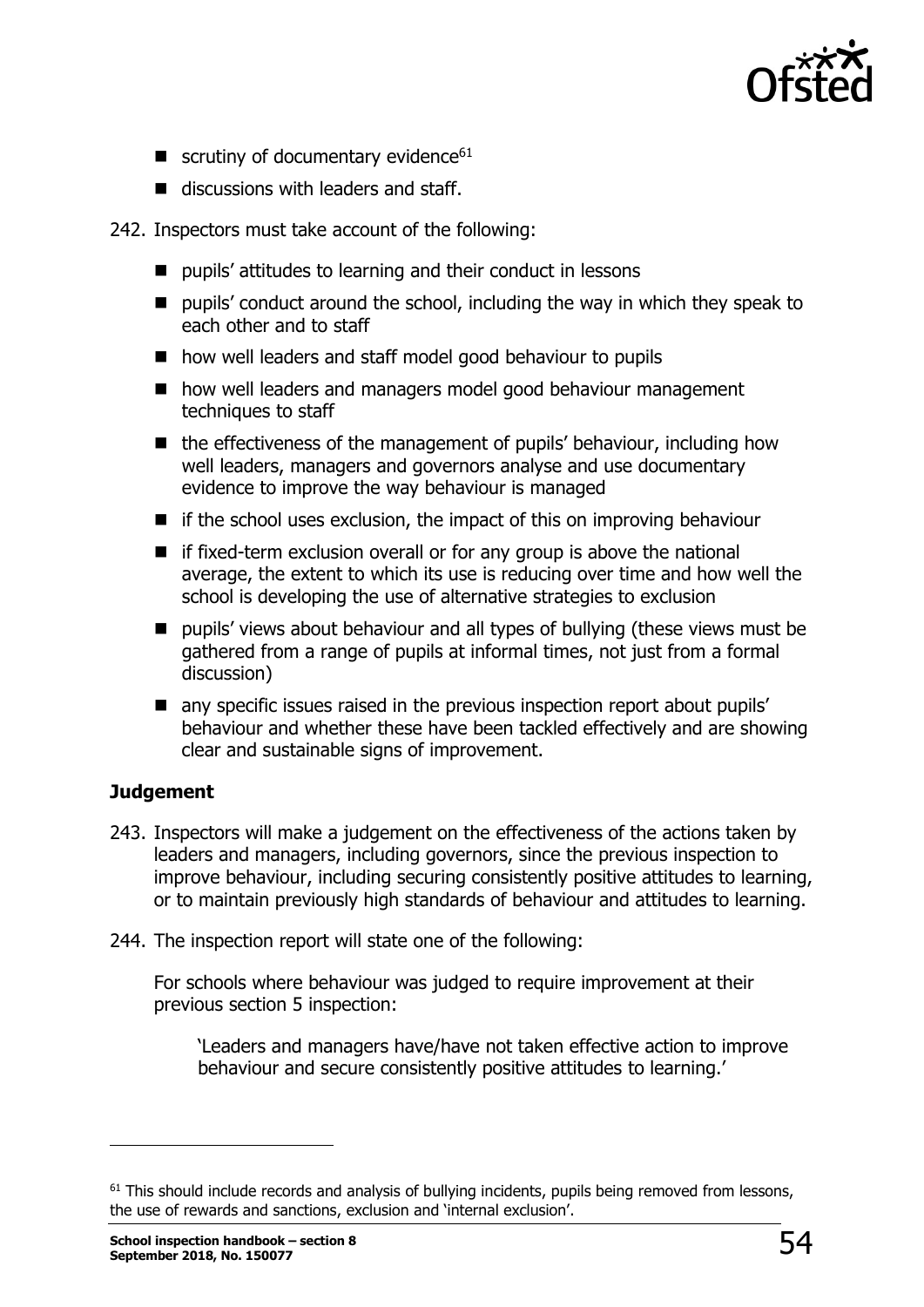

For schools where behaviour was judged to be good or outstanding at their previous section 5 inspection:

'Leaders and managers have/have not taken effective action to maintain the high standards of behaviour and attitudes identified at the school's previous inspection.'

- 245. The monitoring report should cover the following, with specific examples:
	- **P** pupils' conduct around the school during the inspection, including the way in which they move around the school, speak to each other and to staff, conform with the school's dress code; and pupils' typical conduct around the school, evidenced by pupils' views, staff's views, and the school's documentary evidence
	- pupils' attitudes to learning during the lessons observed and pupils' typical attitudes to learning, evidenced by pupils' views, staff's views and the school's documentary evidence
	- how well pupils' behaviour is managed by leaders and staff on a day-to-day basis
	- $\blacksquare$  the extent to which the school's culture promotes and supports good behaviour, including:
		- $-$  the way in which staff speak to pupils and to parents and carers
		- how consistently staff reinforce the school's expectations of pupils' behaviour
		- the way in which the headteacher and other leaders model the behaviour that is expected of all staff
		- the way in which the headteacher and other leaders support staff to promote good behaviour.
- 246. The monitoring report will include recommendations that set out what the school needs to do to improve the way it manages pupils' behaviour. How well the school has addressed these recommendations will be followed up during the school's next inspection.

## **At the end of the inspection**

#### **Final feedback**

- 247. Feedback should be offered at the end of the day. $62$  Normally, the final feedback meeting will be attended by:
	- $\blacksquare$  the headteacher/principal

 $62$  The time should be arranged according to when pupils leave the school – this aspect of the school day should be observed so inspectors need to plan accordingly.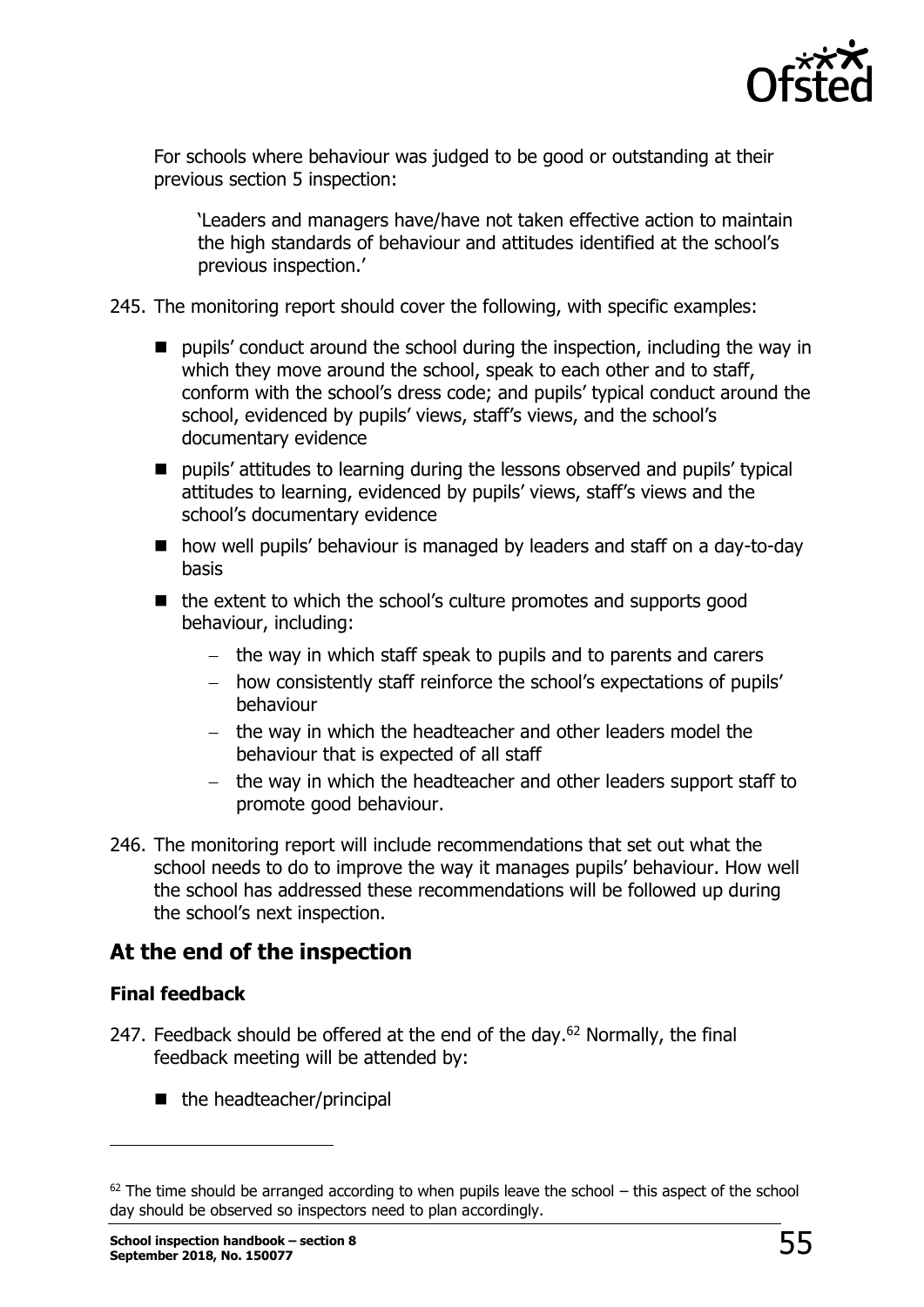

- other senior staff as appropriate
- the chair of the school's governing board/academy board of trustees and as many governors/trustees as possible…
- in an academy that is part of a multi-academy trust, the CEO/their delegate or equivalent
- a representative from the local authority (for maintained schools) or academy sponsor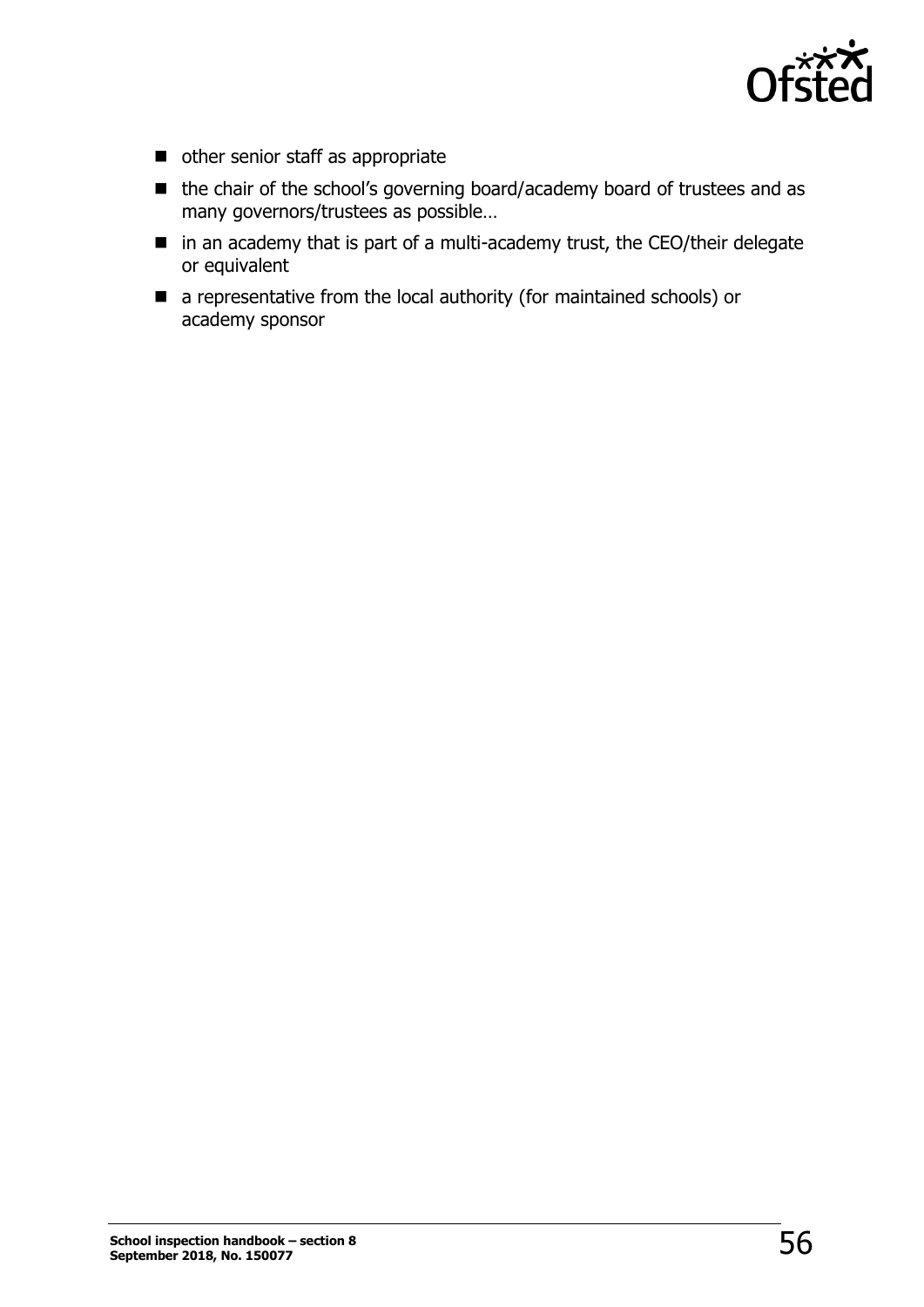<span id="page-56-0"></span>

# **Annex. Inspection activities relating to behaviour**

# **Observations of behaviour and informal discussions with pupils**

Inspectors must observe behaviour at the following times:

- pupils' arrival at school
- $\blacksquare$  in lessons
- $\blacksquare$  in between lessons
- **n** break time
- $\blacksquare$  lunchtime
- as pupils leave the school.

During these times, inspectors should talk to pupils about behaviour, their welfare and their safety.

#### **Pupils' arrival at school**

Inspectors will:

- observe interactions between pupils, for example whether they are pleasant and relaxed or aggressive – consider whether different groups of pupils look comfortable together and whether there are any tensions
- $\blacksquare$  ask different pupils about their journey to and from school for example how safe they feel; whether they encounter any bullying during that time; what they would do to seek help from the school if they did
- $\blacksquare$  evaluate whether there are sufficient numbers of staff on duty consider where staff are situated and whether they are actively supervising
- observe interactions between staff and parents, and between staff and pupils, for example how staff greet them and speak to them and whether this provides a good role model
- consider pupils' vulnerability in the playground, for example whether pupils have to wait for a long time before entering the school, whether they are in full view of the school or whether there are hidden corners
- $\blacksquare$  in special schools and pupil referral units, observe pupils as they get off taxis and minibuses and ask them about the trip – consider aspects of safety, such as supervision and bullying
- $\blacksquare$  if parents and carers are available, ask them their views about behaviour and safety
- consider how well staff uphold the school's expectations, for example by reminding pupils about how they should treat each other in the playground, move around the school and make sure their uniform is correct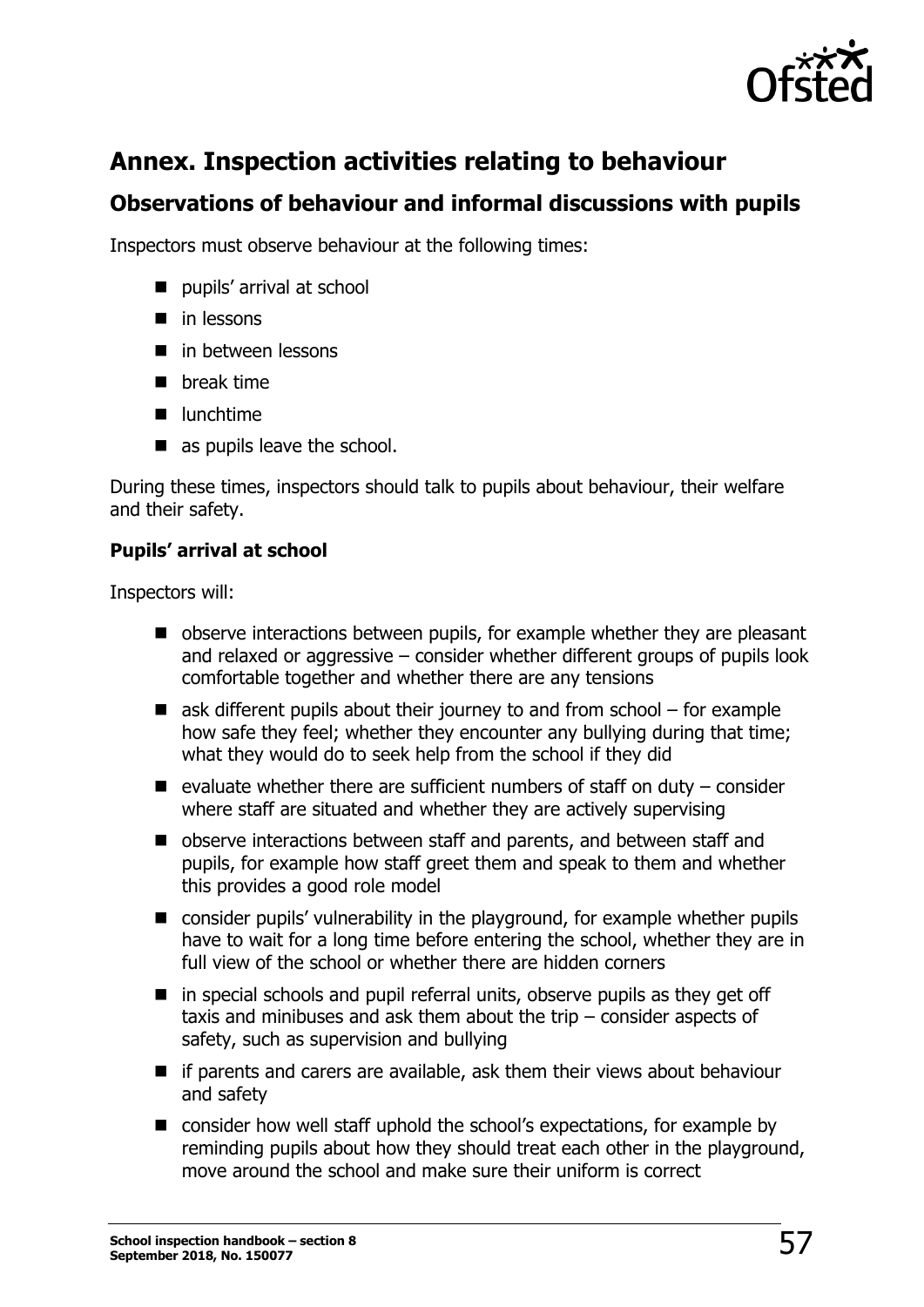

■ consider whether pupils are dressed according to the school's uniform or dress code.

#### **Pupils' behaviour between lessons and on arrival at lessons**

Inspectors will:

- consider what interactions are like between pupils, and between staff and pupils, as pupils move from one lesson to the next, for example whether staff remind pupils of expectations, convey a sense of urgency in getting to the next lesson promptly and greet them as they arrive
- $\blacksquare$  evaluate the extent to which pupils are aware of and respect each other's physical space
- consider how well staff model the behaviour expected from pupils
- consider how promptly and calmly pupils enter classrooms and how quickly they respond to staff's instructions.

#### **Pupils' behaviour at break time**

Inspectors will:

- consider how pupils are grouped and observe whether there are any tensions or if certain pupils are excluded
- seek pupils' views about bullying, for example whether they experience bullying, what they do to seek help, how they feel about break times, whether there are any 'no go areas' for different year groups – include any pupils who are by themselves
- $\blacksquare$  evaluate the structure of break times and how well the structure supports good behaviour; in primary and special schools, consider how well pupils are being taught to play and interact well together; in secondary schools, consider whether the outdoor space allows all groups to be safe
- go to the far reaches of the playground and field to consider how well supervised these are and whether there are any spaces where bullying could easily occur
- $\blacksquare$  evaluate the appropriateness of the language pupils use towards each other, for example whether it is respectful or includes derogatory language;<sup>63</sup> evaluate how well staff challenge such language if they hear it
- consider behaviour in and around the toilets, especially in secondary schools, and how well supervised they are.

<sup>&</sup>lt;sup>63</sup> For example racist, sexist, homophobic, or sexual language, or language that is derogatory about people who have special educational needs and/or disabilities or any other group, or aggressive personal comments about physical appearance or ability.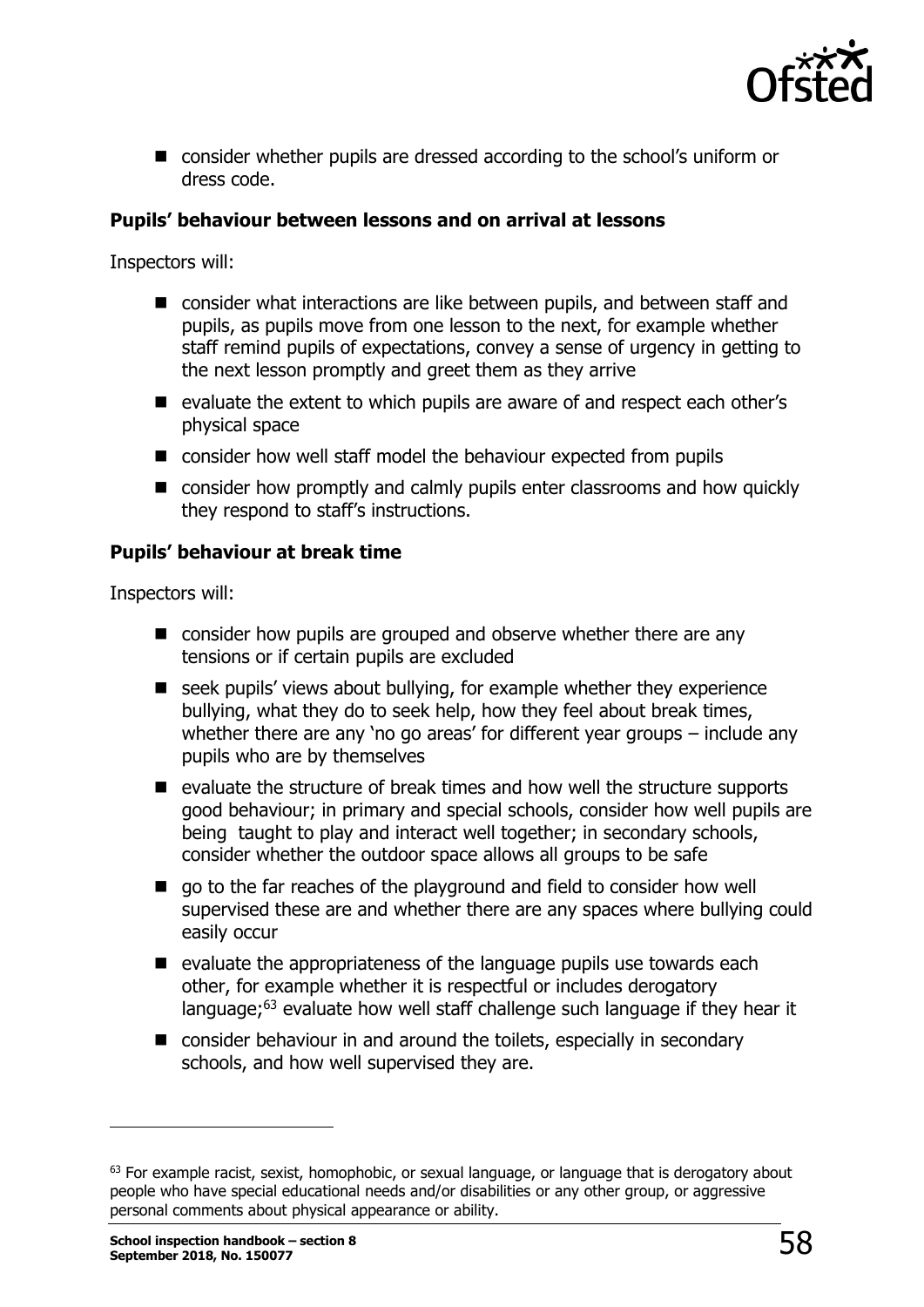

#### **Pupils' behaviour at lunchtimes**

Inspectors will:

- $\blacksquare$  observe the same aspects as for break times, such as interactions, supervision, safety and organisation, and check that pupils have an appropriate place to eat their lunch if they bring their own
- $\blacksquare$  evaluate how well pupils conduct themselves in the dining room and how well staff model desired behaviours to the pupils
- $\blacksquare$  establish whether pupils who are eligible for free school meals have a different payment system to others and whether this marks them out as different
- $\blacksquare$  ask the lunchtime staff about bullying, for example what they see and how they help to prevent it
- $\blacksquare$  ask the lunchtime staff about behaviour in general what they see and how pupils respond to them, for example when lunchtime staff ask pupils to pick up litter or clear their table.

#### **Observations of pupils' behaviour and their attitudes to learning in lessons**

Inspectors should carry out short visits to a range of lessons. Observations should include some starts and ends of lessons in order to evaluate how well teachers manage transition between lessons, how quickly pupils settle, and whether they remain focused to the end of lessons.

Evaluations should include consideration of the following:

- whether pupils arrive promptly at lessons and with the equipment they need for the lesson
- how promptly pupils respond to staff's instructions
- how clear the school's expectations of behaviour are, for example through classroom displays
- how well teachers use the school's behaviour management system, including issuing rewards as well as sanctions if these are part of the procedures, and how effective this system is in supporting staff to manage behaviour and helping pupils to behave well
- how well pupils respond to teaching assistants and other support staff
- $\blacksquare$  how well pupils interact with each other whether they work cooperatively in groups or pairs as required
- whether pupils are supportive of each other's learning, for example not making derogatory comments about other pupils' answers to questions
- $\blacksquare$  how well staff help pupils to interact positively with each other, for example whether they model appropriate ways to talk to other people, tolerate or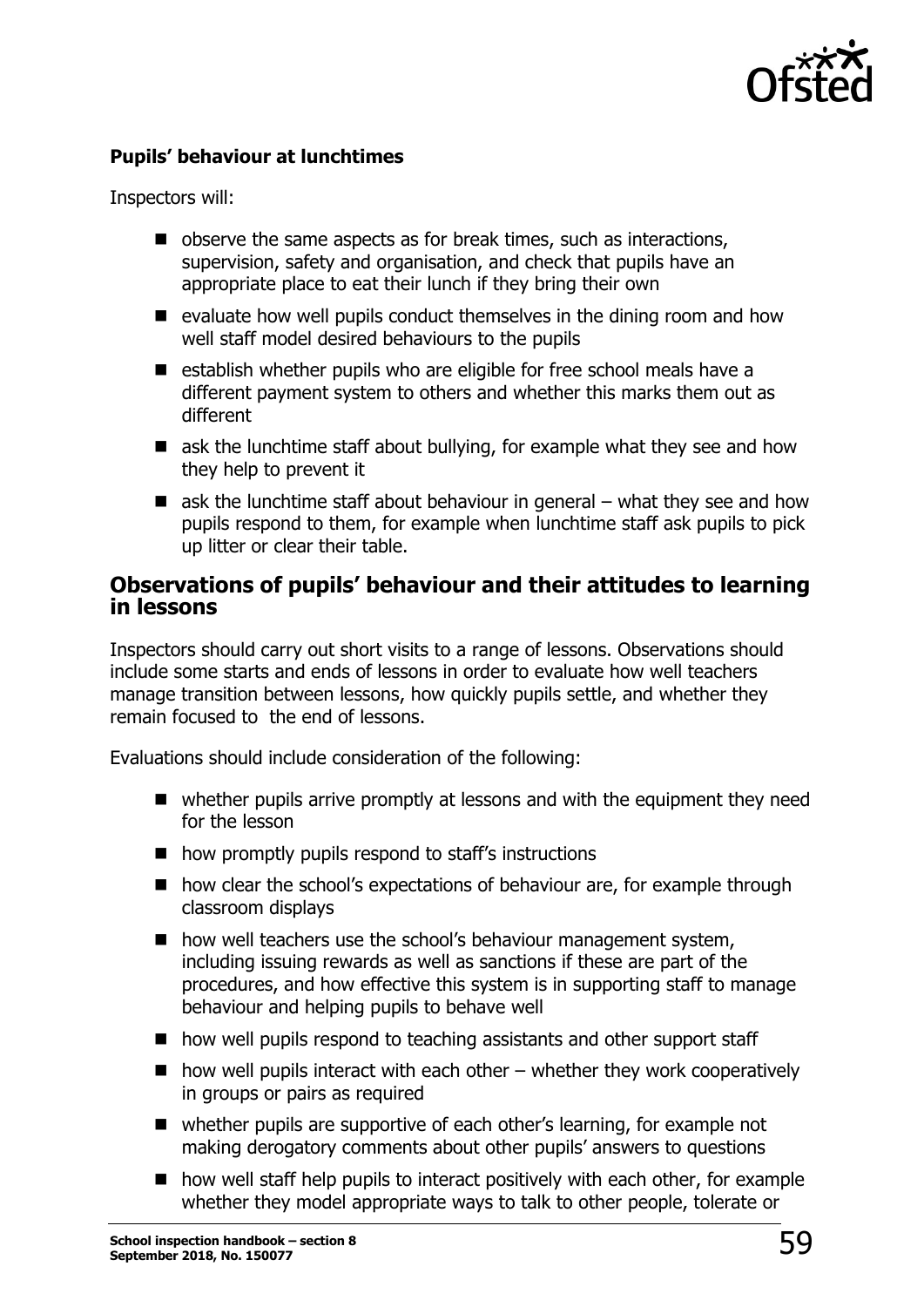

ignore put-downs or tackle them, are explicit about the need to respect others.

Inspectors should ask pupils questions about typical behaviour in lessons, if it is possible to do so without disturbing learning.

#### **Observation of 'internal exclusion' room, 'remove room' or equivalent**

If the school uses this type of provision, inspectors should visit this during lesson time to evaluate:

- **pupils' behaviour while in the room**
- $\blacksquare$  the use of the room, for example how many pupils are present and whether this is typical (through scrutiny of records)
- $\blacksquare$  how well it is used to improve behaviour, for example whether there is any follow-up action after the pupil has attended the room
- whether the school informs and involves parents and carers when their child has been placed in the room
- whether any patterns shown by its use are used to provide appropriate support and challenge to staff.

#### **Discussions with pupils**

Inspectors should hold at least one discussion about behaviour and safety with a group of pupils the school has worked with to improve their behaviour. These pupils might include those who:

- have previously been excluded more than once
- attend some alternative provision
- have moved from another school on a managed move
- were previously involved in bullying other pupils
- were previously disruptive in lessons but are now 'back on track'.

During the discussions, inspectors should explore pupils' views about:

- what behaviour is typically like in school and in their lessons
- variations in behaviour from lesson to lesson
- **b** behaviour outside lessons
- the school's reward and sanction system, including what difference this has made to their behaviour
- $\blacksquare$  if they or any of their friends attend an alternative provision for part of the week, why they were selected and how it has helped them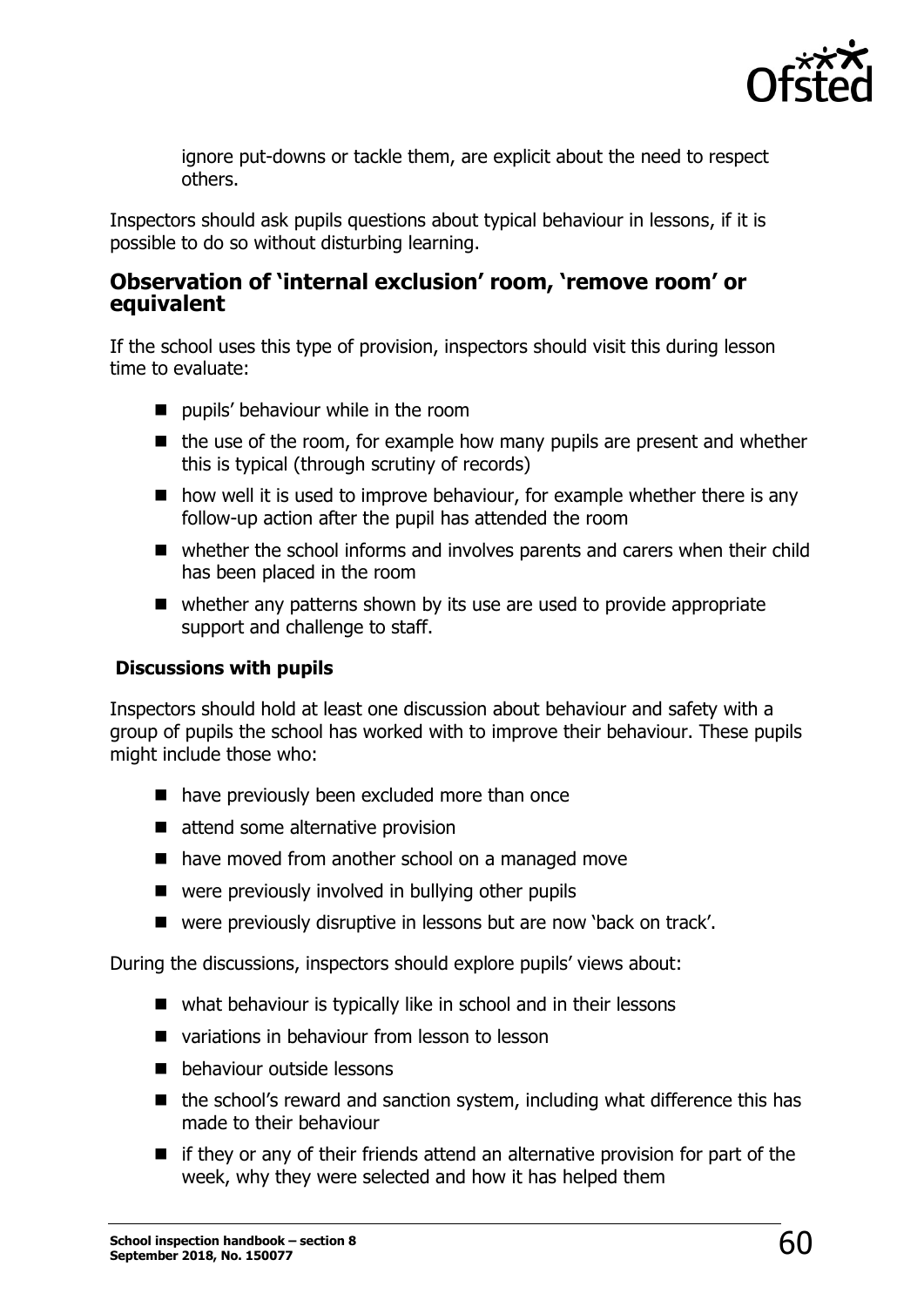

- their understanding of the school's stance on bullying, including what happens if someone bullies or is bullied
- how the school has helped them to improve their behaviour
- $\blacksquare$  how the school is helping them to maintain the improvements
- how well the school has worked with their parents or carers to lead to these improvements
- $\blacksquare$  how often and where they hear derogatory language including homophobic, racist, sexist or discriminatory language – and the school's response to this.

#### **Scrutiny of documentary evidence**

Inspectors should scrutinise the school's records of behaviour and the school's analysis of behaviour in order to evaluate how well leaders and managers analyse documentary evidence and then use it to improve the way in which behaviour is managed.

Documents should include records and analysis of:

- **bullying incidents**
- **pupils being removed from lessons**
- exclusion and 'internal exclusion'
- rewards and sanctions, including how senior leaders check that rewards and sanctions are used consistently by all staff.

Inspectors should consider any patterns shown by such records and analysis, for example pupils being removed more from certain lessons or at a particular time of day, pupils who have special educational needs and/or disabilities or pupils from a particular year group or ethnic group receiving more sanctions than others do.

Inspectors should use the school's documentation and its analysis to inform their judgements about typical behaviour around the school and in lessons.

#### **Discussion with staff and leaders**

Inspectors should talk briefly to staff when appropriate, for example when they are on duty in the playground or in the corridors, to ascertain their views on behaviour. Inspectors must hold a discussion with senior leaders towards the end of the day in order to follow up any issues that have arisen and to discuss leaders' evaluation of behaviour. This discussion should include a focus on how new staff and inexperienced staff are informed of the school's expectations and how they are supported in the management of behaviour.